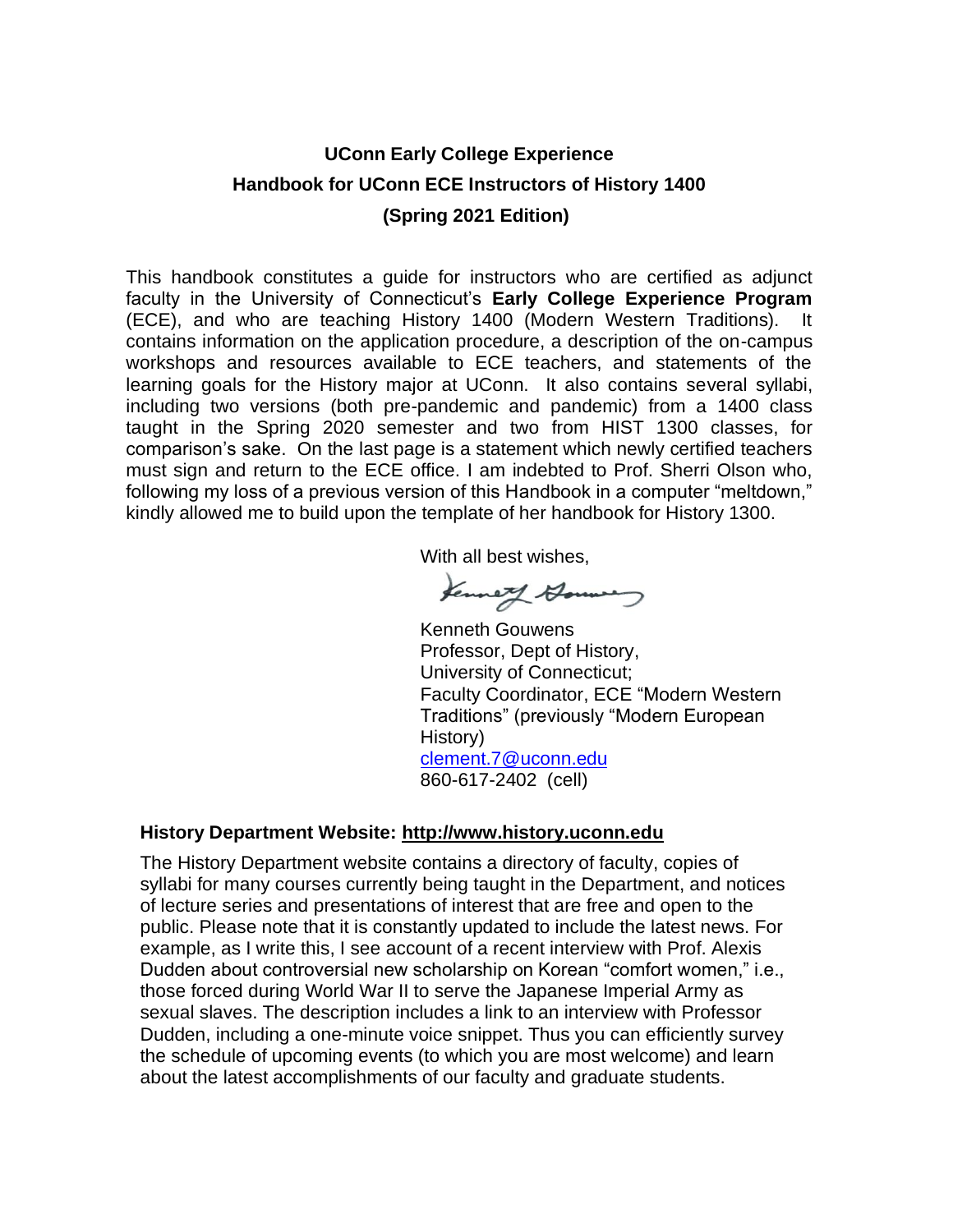## **ECE HISTORY PROGRAM & POLICIES**

**Application Process and Materials:** The following materials will be required for your application:

1) Detailed cover letter in which applicants fully explain their qualifications to become adjunct faculty at the University of Connecticut.

2) Résumé or *curriculum vitae* that includes teaching experience and any relevant coursework and training.

3) Official graduate and undergraduate transcripts.

4) Two **current** letters of recommendation, one of which must be from the principal or department head of the applicant's school.

5) **Proposed syllabus** for the course. This detailed syllabus should include a "statement of purpose," a list of the texts being used, and a schedule of the lectures and readings for each class meeting. Each lecture/session should have a title, e.g., "Economic Expansion of the Sixteenth Century." Discussion topics, films, and so forth should also be noted. The syllabus must include a list of all primary sources assigned for the course, along with an indication of how they will be used (e.g., as a basis for in-class close reading, a focus for class lecture and/or discussion, material for written assignments, viewing or listening assignments). The caliber of this syllabus is evaluated along with the other materials required for certification. The single most important feature that distinguishes an ECE History course from regular high school courses is an emphasis on the sophisticated reading and analysis of primary sources.

**Degree Requirements:** The minimum degree requirement for instructors wishing to teach ECE History courses is a B.A. in History with at least four graduate courses (12 credits, half the number required for a Master's degree) in European history.

**Maintaining certification as ECE History faculty:** In order to maintain certification, instructors must attend a one-day workshop at least once every two years. Those who teach both HIST1300 and HIST1400 should alternate years between the two. (They may attend more workshops if so inclined.)

ECE faculty must submit their course syllabi to the ECE main office annually. This assists measurement of comparability between on-campus and high-school sections. In addition, I make "site visits" to teachers' classes. Email is the best way to stay in touch with me and with ECE office staff; I will also use Listserv to relay information that concerns all HIST 1400 ECE faculty. Please be sure that we have your current **email** address, and **answer promptly** any inquiries or requests you receive from me. I send as few collective emails as possible, and so you should expect any message you do receive from me to be consequential.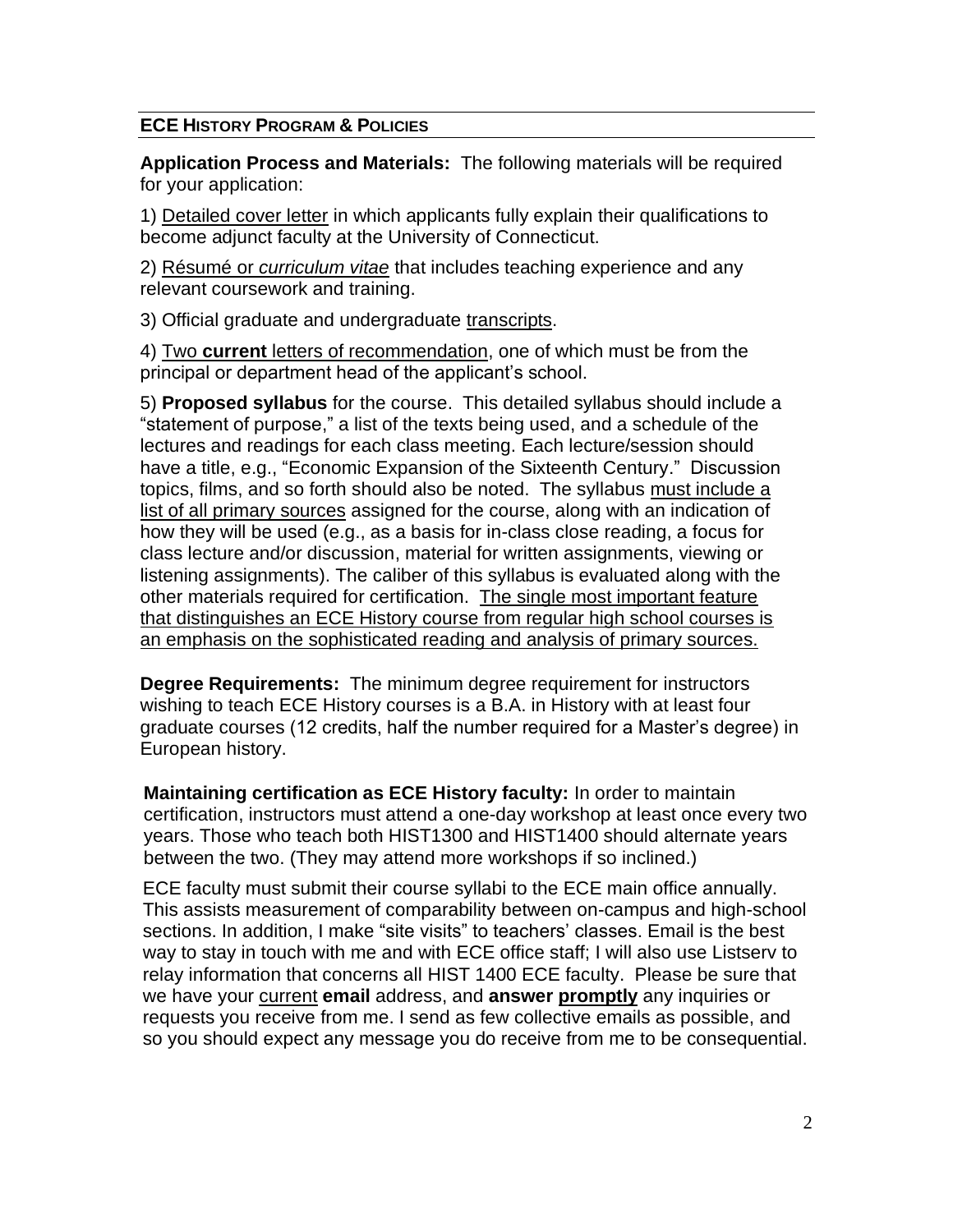### **ON-CAMPUS PROGRAMS FOR ECE HISTORY INSTRUCTORS**

Each year the ECE History1400 coordinator organizes a day-long on-campus program specifically for the ECE faculty The last meeting took place virtually, via Webex, on **Wednesday 18 November** 2020, from 1:00pm to 4:00pm. In the past this has been an on-campus event, with in-person attendance required. While the pandemic may necessitate our meeting exclusively online this coming autumn, we anticipate being able to convene on the Storrs Campus on a Wednesday in October, from 8:30am to 2:00pm, as has been our custom. Given the likelihood that the continuing health crisis will prevent several of you from joining us in person, you can fulfill your obligation by attending remotely via Webex.

## **SITE VISITS**

Every academic year the faculty coordinator visits around half of the ECE History 1400 classes. In order to arrange these well in advance, the coordinator will send emails to individual instructors no later than midsemester. The purpose of site visits is threefold: (1) to help keep the lines of communication open among all of us in the ECE program; (2) more specifically, to give instructors a chance to speak one-on-one with the coordinator (usually either just before or after the class session); and (3) to ensure that the ECE classes are taught at UConn campus level, and therefore merit continuing accreditation. (NB: I have *never* had to recommend the discontinuation of accreditation, although of course that is always a possibility. On occasion, however, I have voiced concerns and scheduled a follow-up site visit to ensure that those concerns have been adequately addressed.)

### **UCONN HISTORY DEPARTMENT**

## **Mission Statement for the History Major at UConn**

History is grounded in curiosity. It promotes historical consciousness, refusing to be imprisoned by present-mindedness or nostalgia. Historians explore the past with a variety of techniques, such as statistical analysis, oral history, and the insights of sociology, archaeology, anthropology, and other social science disciplines. Vital to a solid Liberal Arts education, History builds upon skills in written communication, research, and analytical approaches to problem-solving. History wants its graduates to be able to understand a complex world of diverse cultures and traditions.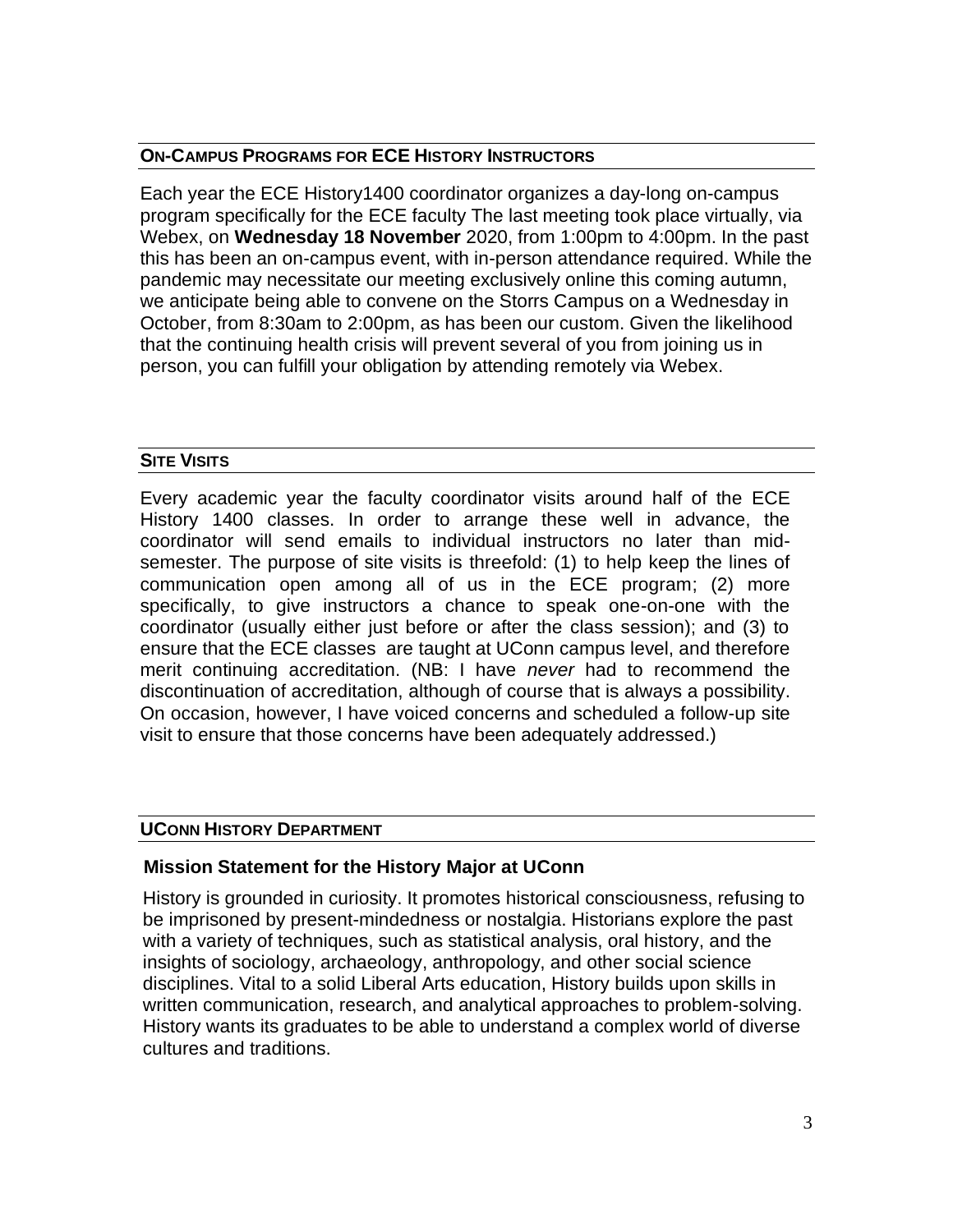## **Learning Goals for the History Major**

History provides a unique way of studying the diversity of human experience across time and of developing skills that enable us to understand how the past shapes the present and future. Through our courses and programs, we seek not only to train future historians but to produce thoughtful and well-informed citizens. We foster analytical and writing skills that prepare our students to meet the challenges of a complex and changing world and to engage in lifelong learning. Many of our graduating history majors go on to successful careers in business, public service, museum work, public history, law, and other professions. Our chief goals are to promote historical consciousness, helping students escape the limitations of present-mindedness and nostalgia; to strengthen students' skills in written communication, research, and analytical approaches to problem-solving; and to help students approach the study of history as active producers of knowledge, rather than as passive consumers.

# **Learning Objectives: Familiarity with Basic Concepts**

Each section of the courses we teach should in some way require students to **demonstrate** the following:

- An understanding that the study of history is an active effort to interpret the past, not the passive reception of factual knowledge.
- An awareness that the past is infinitely complex and that reasonable people may differ in their interpretations of it.
- An awareness that historical questions are to some extent reflections of the cultural and intellectual milieu of the historian posing the questions.
- Knowledge of at least one instance in which historians have disagreed in their interpretations, or in which historical understanding of a certain issue has evolved over time.
- An understanding of the difference between primary sources and secondary sources.
- An ability to distinguish a scholarly work from a mass-market magazine article.
- A sense of the great variety of materials that have come down to us from past time, and how analysis of each source ("interrogation of the witness") must be tailored to its particular strengths.
- An ability to discern some of the limitations or biases inherent in a source. Students should recognize that no source or combination of sources can be used as a perfectly transparent window into the past.
- An understanding of what plagiarism is and why it is regarded with disfavor.

To achieve these goals, students must be able to read a primary source as an expression of the author's ideas and values, analyze it for multiplicities of meaning, ambiguity, ambivalence, and points of view, and interpret it in its historical context.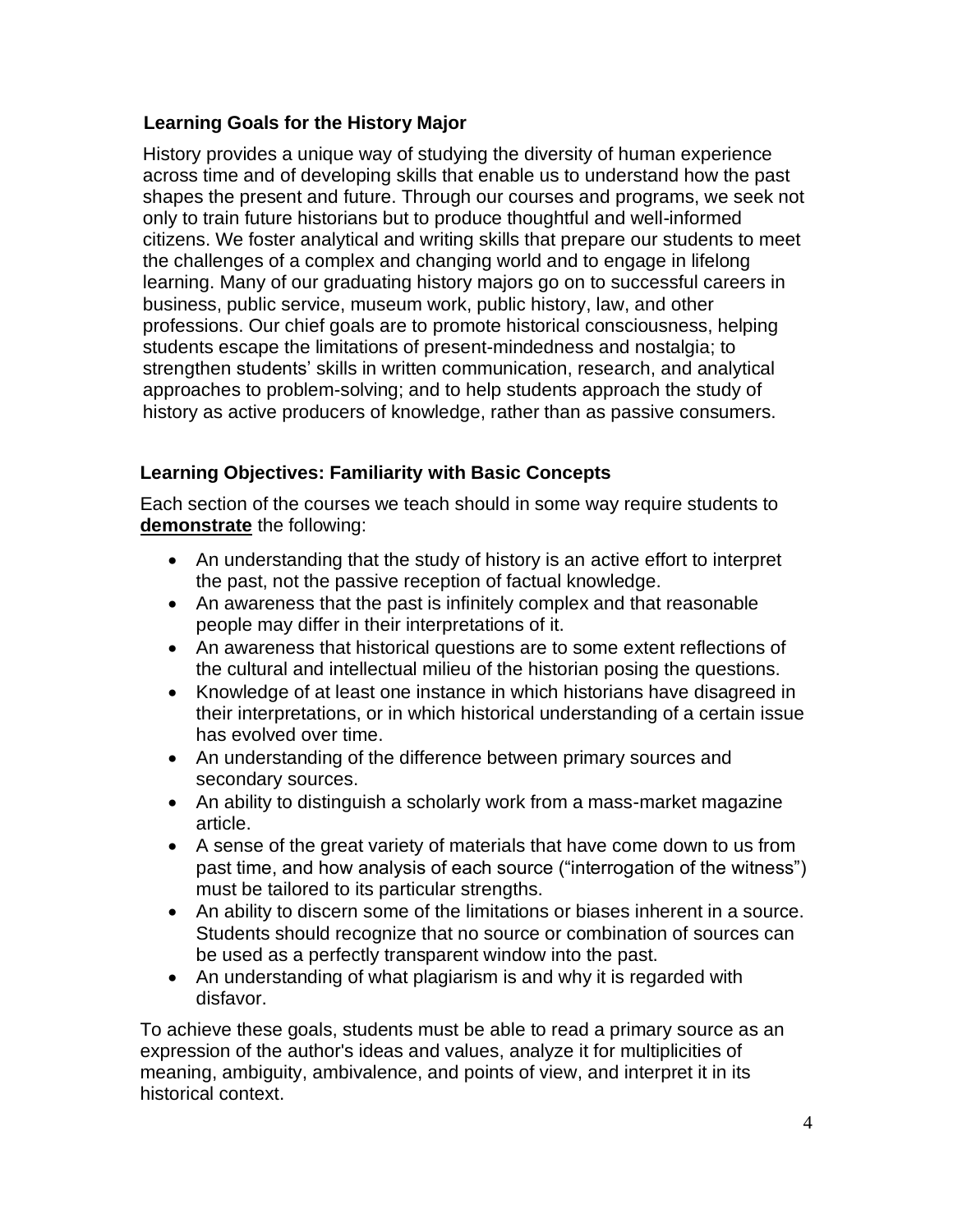### **EXAMINATIONS & GRADING IN UCONN ECE HIST1300 & HIST1400**

In the interest of comparability with the courses taught on the UConn campus, students in an ECE course must be tested using written exams that are based on an essay- and short-answer format; multiple-choice exams are not permitted in an ECE class. With respect to grading, there is no single grading scale that is used by all faculty members in the Department of History, thus we can only offer a few suggestions, not a single system, for ECE instructors. The University of Connecticut provides a general grading scale in the *Undergraduate Catalog* (available online): Excellent (A, A-), Very Good (B+), Good (B, B-, C+), Average (C), Fair (C-), Poor (D+, D), Merely Passing (D-), and Failure (F). The statement of purpose for the History Major (outlined above) should also provide instructors with some common ground for evaluating coursework. Finally, please note that the History faculty do not grade on a curve.

 Any instructor who would like to discuss their approach to grading, or has any questions about grading, is welcome to contact the faculty coordinator.

## **UNIVERSITY OF CONNECTICUT -- STATEMENT ON PLAGIARISM**

The Division of Student Affairs at UConn states the following in *The Student Code:*

**Academic misconduct** includes, but is not limited to, providing or receiving assistance in a manner not authorized by the instructor in the creation of work to be submitted for academic evaluation (e.g. papers, projects, and examinations); any attempt to influence improperly (e.g. bribery, threats) any member of the faculty, staff, or administration of the University in any matter pertaining to academics or research; presenting, as one's own, the ideas or words of another for academic evaluation; doing unauthorized academic work for which another person will receive credit or be evaluated; and presenting the same or substantially the same papers or projects in two or more courses without the explicit permission of the instructors involved.

A student who knowingly assists another student in committing an act of academic misconduct shall be equally accountable for the violation, and shall be subject to the sanctions and other remedies described in *The Student Code.* [http://www.dosa.uconn.edu\)](http://www.dosa.uconn.edu/)

**To avoid misusing sources or committing plagiarism, students must include all of their sources with full and proper acknowledgment.**

\*\*\*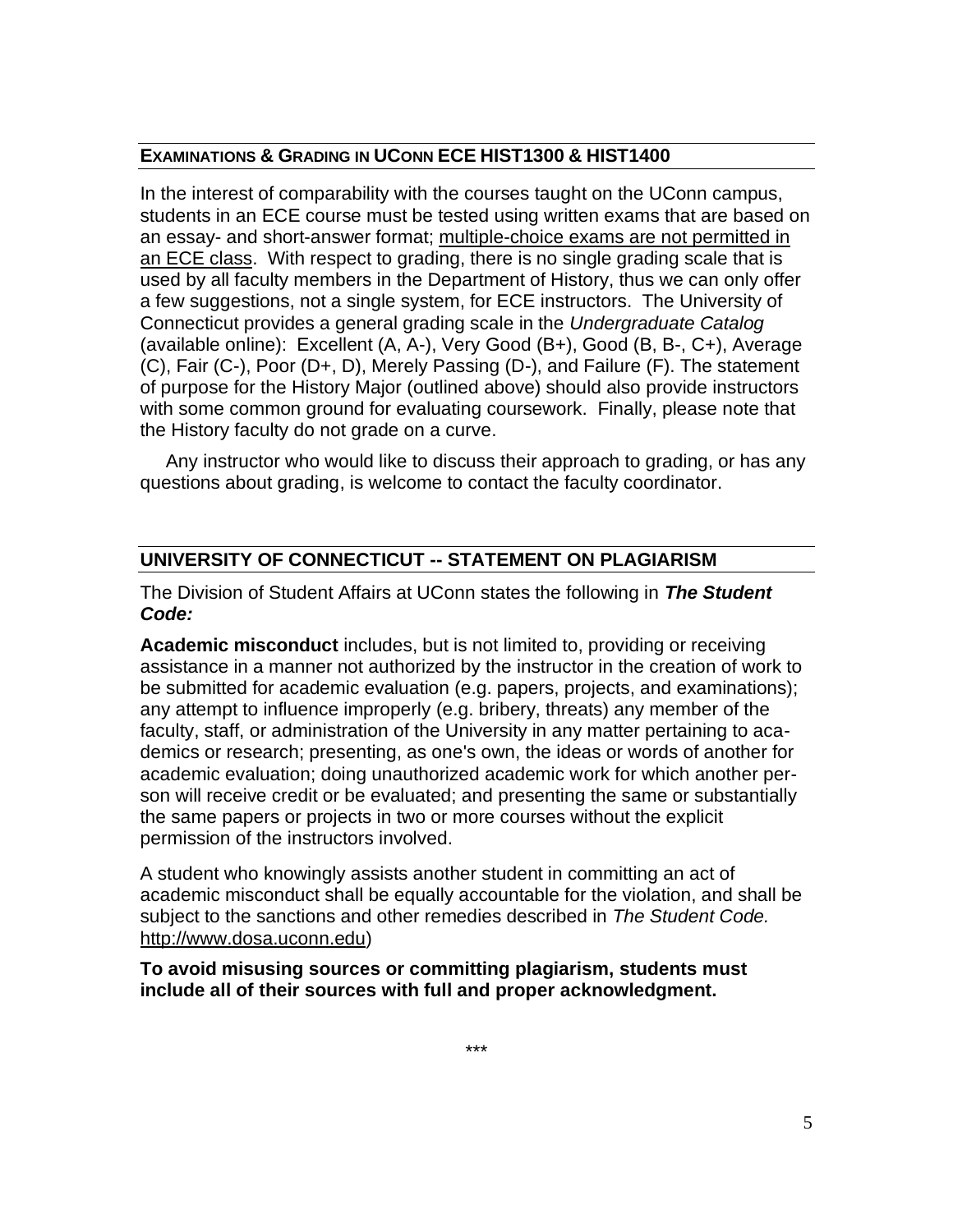# **SAMPLE MATERIALS FOR HISTORY 1300 & 1400**

(Please note that each semester there are a number of course syllabi posted on the History Department's website, under 'Undergraduate'), which you might like to look at – occasionally there are syllabi posted for HIST1300 and HIST1400.

**HISTORY 1300: WESTERN TRADITIONS BEFORE 1500 (AUTUMN 2020, PROF. GOUWENS—ONLINE VERSION)**



## **Syllabus - Autumn 2020**

**Excluding materials for purchase, syllabus information may be subject to change. The most up-to-date syllabus is located within the course in HuskyCT.**

## **Course and Instructor Information**

**Course Title:** HIST 1300: Western Traditions Before 1500 **Credits:** 3.00 **Format:** online via HuskyCT **Prerequisites:** None

**Professor:** Kenneth Gouwens **Email:** [clement.7@uconn.edu](mailto:clement.7@uconn.edu) **Office Hours/Availability:** Tuesdays, 2:30-4:00, Eastern time, via [Webex](https://uconn-cmr.webex.com/meet/kvg02001)

## **Course Materials**

### **Required course materials should be obtained before the first day of class**.

Required textbooks are available for purchase through the [UConn Bookstore.](http://uconn.bncollege.com/webapp/wcs/stores/servlet/TBWizardView?catalogId=10001&langId=-1&storeId=88191) It should work best to place your order by **using the Purchase Textbooks tool** in HuskyCT.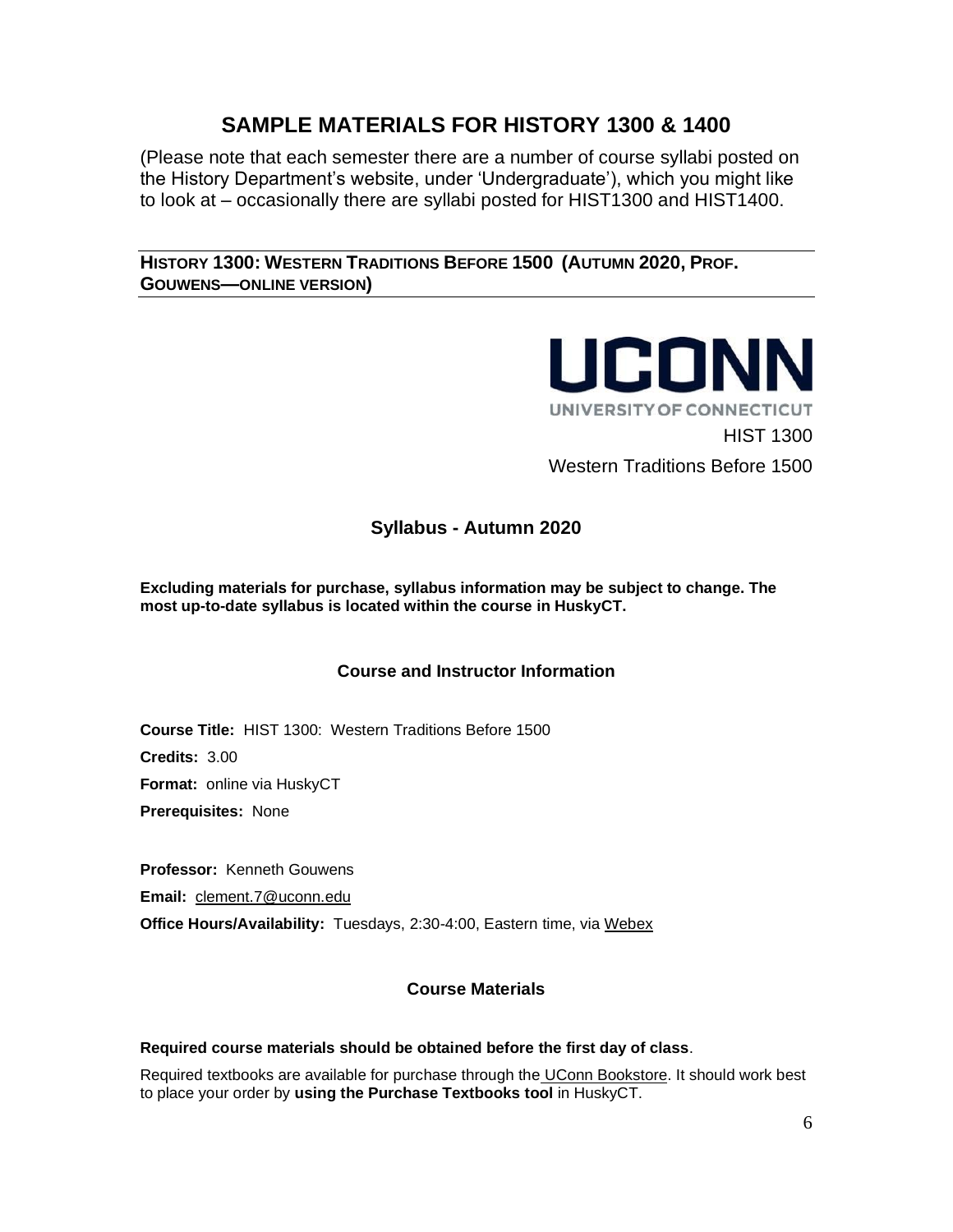#### **Required Materials:**

- Anthony Grafton and David A. Bell, *The West: A New History*, vol. 1 (New York: Norton, 2018), Ebook & learning tools (ISBN: 978-0-393-62333-8)
- Course Reader, History 1300, ed. Kenneth Gouwens (digital version)

\*\*\* Please note that both the textbook (with accompanying learning tools) and the reader are available exclusively in **digital** versions. The campus bookstore has access codes in hand that they can send you for each of those. While the course reader can only be purchased through the campus bookstore, some students have found it more efficient (and possibly cheaper) to purchase the digital textbook directly from Norton. If you do so, be sure to get a version that includes the "InQuizitive" quizzes in the bundle.

*Additional course readings and media are available within HuskyCT, through either an Internet link or Library Resources*

#### **Course Description**

An analysis of the traditions and changes which have shaped Western political institutions, economic systems, social structures and culture in ancient and medieval times. Students will also gain experience in analyzing primary sources and assessing historians' interpretations of the past.

#### **Course Objectives**

By the end of the semester, students should be able to:

- 1. Identify major aspects of the politics, economy, social and intellectual life, and values of the civilizations of the West covered in this course
- 2. Interpret how cross-cultural interactions affected the development of particular regions
- 3. Analyze the kinds of sources historians consult, including written documents (e.g., legal codes, religious texts, poems); human-made works of art and architecture; and archaeological evidence of environmental factors that have shaped the development of civilizations
- 4. Evaluate historians' arguments, identifying their sources, methods, and assumptions, and assessing the cogency of their claims
- 5. Develop their own arguments about major themes in the study of "The West before 1500" that are supported by course materials and assignments.

#### **Course Outline**

Module 1: The Near East, Egypt, & Greece, from Prehistory to the Greco-Persian Wars (ca.12,000–479 BCE)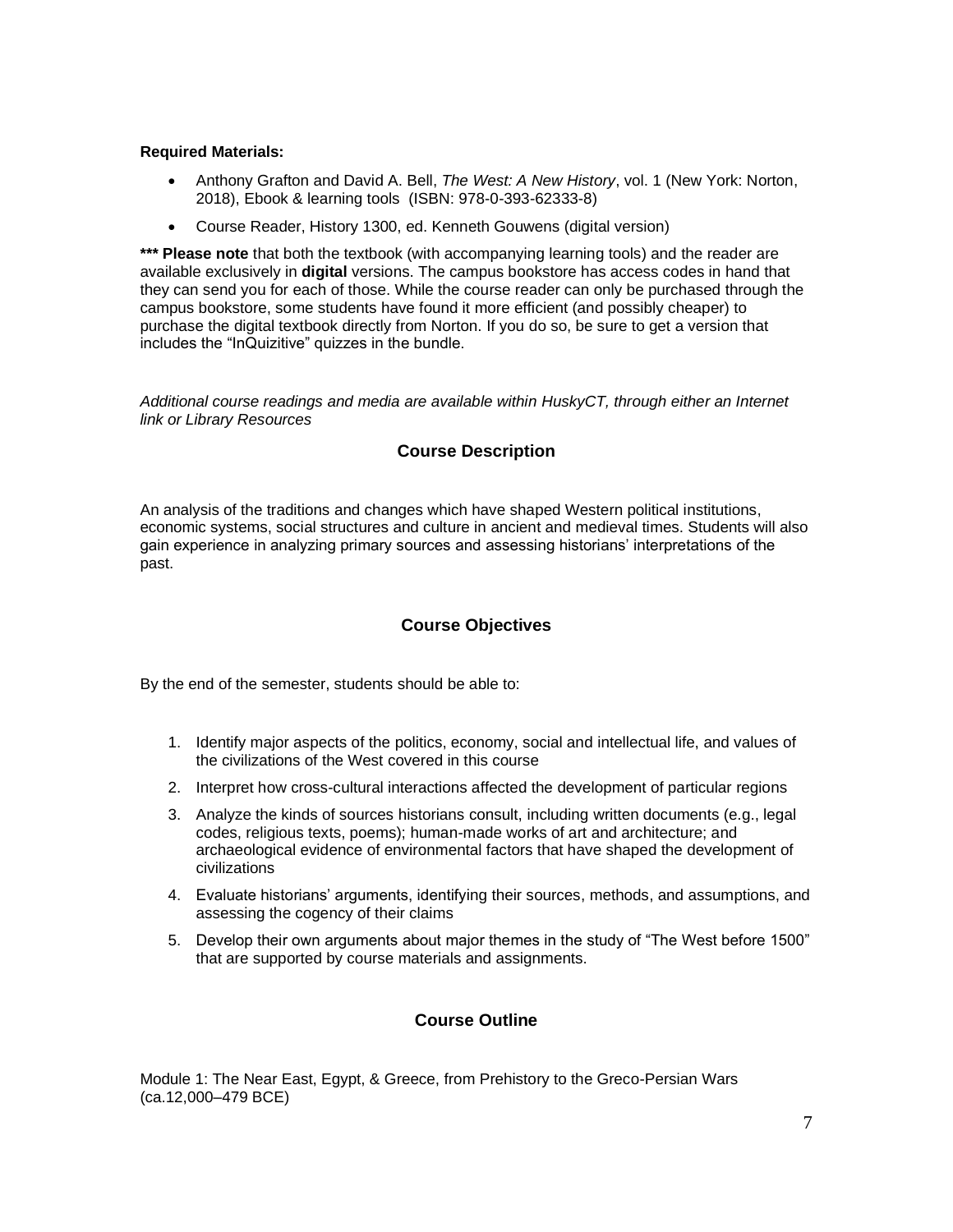Module 2: Classical Greece, the Hellenistic World, and the Roman Republic (478–31 BCE) Module 3: The Roman Empire & the Rise of Christianity (31 BCE–430 CE) Module 4: From the Decline of Rome to the Black Death (430–1350) Module 5: From Christendom to Europe (1350–1500 & beyond)

### **Course Requirements and Grading**

#### **Summary of Course Grading:**

| <b>Course Components</b>           | Weight |
|------------------------------------|--------|
| Module/Weekly Quizzes              | 15%    |
| <b>Explications within Modules</b> | 20%    |
| <b>Discussion Forums</b>           | 15%    |
| <b>Written Reflections</b>         | 10%    |
| <b>Midterm Examination</b>         | 15%    |
| <b>Final Examination</b>           | 25%    |
| <b>TOTAL</b>                       | 100%   |

#### **Module/Weekly Quizzes**

Each week, students will take the quizzes in "InQuizitive," a formative adaptive tool designed to accompany the textbook. Feedback will be immediate, with multiple tries encouraged and possibility to augment one's score by answering additional questions. Grade calculation will be automatic and incorporated via LMS integration. Quizzes must be completed before the beginning of the next module to receive credit.

#### **Explications**

These exercises are designed to give students practice in analysis and interpretation of primary sources. The goal here is *not* to come up quickly with an "easy" answer that is "sort of" correct (the kind of thinking that, in Prof. Gouwens's view, is rewarded by the SAT). Instead, the goal is to develop skill at close reading, being able to identify layers of meaning and internal contradictions, as well as to assess how the reading relates to other material in the course. This is arguably the most important element of History 1300: virtually everything in our interactions on the internet promotes and rewards snap decisions and the rapid surveying of a lot of material. Fewer and fewer people now have the skill and the discipline to do this kind of close reading and analysis, a skill that many employers believe to be important and valuable.

#### **Discussion Forums**

Discussions are designed to promote social learning of the course material: students will interact with one another to increase understanding. It is essential that you follow the directions for each module (directions vary from week to week). You are required to participate in 10 of the 11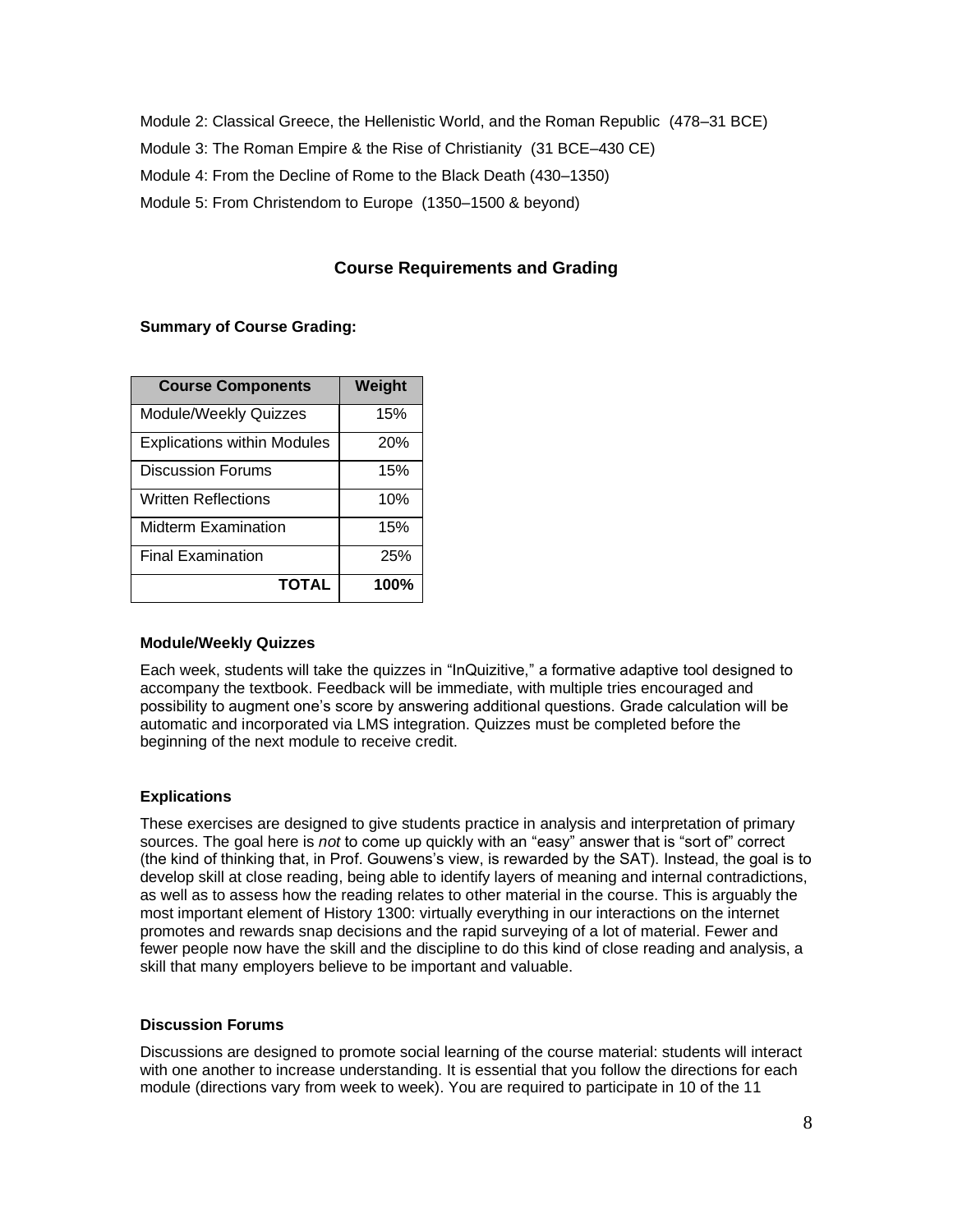discussions. Should you do all 11, the lowest score will be dropped.

#### **Written Reflections**

Written reflections constitute an opportunity for students to synthesize the material in each module. In doing so, they can also explore what is distinctive about the civilizations covered that week and what makes them worth studying. While the reflections need not have the structure of a formal essay, they must provide your own interpretations based upon the course materials, not summaries. They should be 400 to 500 words in length.

#### **Final Examination**

The two-hour final examination will be administered using Respondus Lockdown. It will consist of two sections: (1) analysis of a passage from a text assigned in class (30%); and (2) a cumulative essay in which students are required to make arguments related to a major theme of the course (70%). In each of the sections, you will be able to choose among at least two options.

#### **Grading Scale:**

| Grade  | Letter Grade | <b>GPA</b> |
|--------|--------------|------------|
| 93-100 | A            | 4.0        |
| 90-92  | А-           | 3.7        |
| 87-89  | B+           | 3.3        |
| 83-86  | в            | 3.0        |
| 80-82  | в-           | 2.7        |
| 77-79  | C+           | 2.3        |
| 73-76  | Ć            | 2.0        |
| 70-72  | C-           | 1.7        |
| 67-69  | D+           | 1.3        |
| 63-66  | D            | 1.0        |
| 60-62  | D-           | 0.7        |
| <60    | F            | 0.0        |

#### **Due Dates and Late Policy**

All course due dates are identified in the [Course Schedule.](https://docs.google.com/document/d/17K_aEBWdP54LbSVUREw5SSnJCuHEseyHBzgkXMariaw/edit?usp=sharing) Deadlines are based on Eastern Time; if you are in a different time zone, please adjust your submittal times accordingly. *The instructor reserves the right to change dates accordingly as the semester progresses. All changes will be communicated in an appropriate manner.*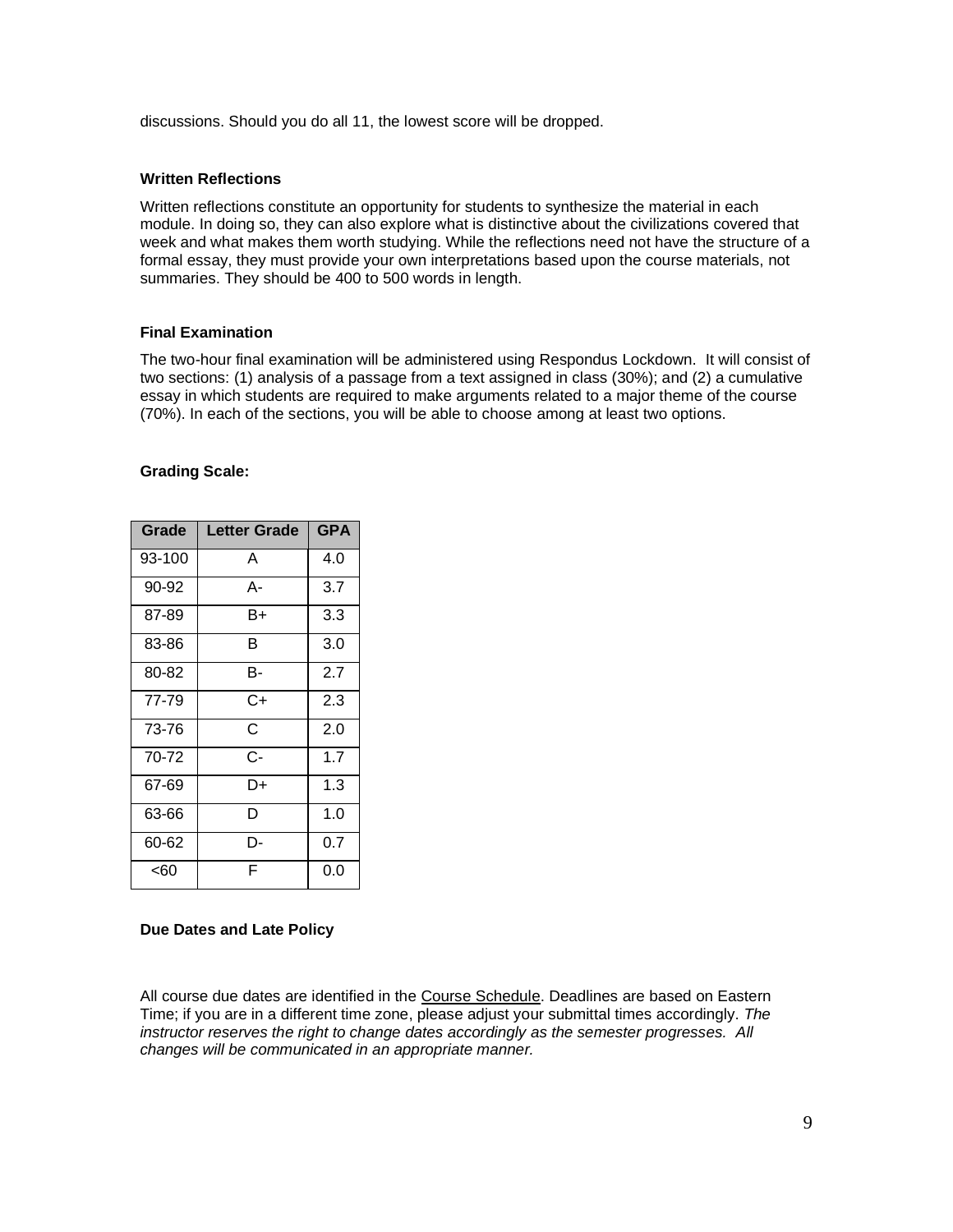Discussion posts received after the deadline will not receive credit (this is necessary to the success of the discussion forum, in which all are to read one another's initial posts before composing a second post). Other assignments submitted late will be accepted, but a penalty will be assessed. Please be prepared to meet your responsibilities for the course.

#### **Feedback and Grades**

The instructors will make every effort to provide feedback and grades within five days of each assignment deadline. To keep track of your performance, refer to My Grades in HuskyCT.

#### **Weekly Time Commitment**

You should expect to dedicate around 9-11 hours a week to this course. This expectation is based on the various course assignments and assessments, and on the University of Connecticut's policy regarding credit hours. More information related to hours per week per credit can be accessed at the [Online Student website.](https://onlinestudent.uconn.edu/learn-more/#collapsepanel-269-1-0-07)

#### **Student Authentication and Verification**

The University of Connecticut is required to verify the identity of students who participate in online courses and to establish that students who register in an online course are the same students who participate in and complete the course activities and assessments and receive academic credit. Verification and authentication of student identity in this course will include:

- 1. Secure access to the learning management system using your unique UConn NetID and password.
- 2. Respondus Lockdown Browser with Monitor for the midterm and final examinations

#### **Student Responsibilities and Resources**

As a member of the University of Connecticut student community, you are held to certain standards and academic policies. In addition, there are numerous resources available to help you succeed in your academic work. Review these important [standards, policies and resources,](https://onlinestudent.uconn.edu/learn--more/#POL)  which include:

- The Student Code
	- o Academic Integrity
	- o Resources on Avoiding Cheating and Plagiarism
- Copyrighted Materials
- Credit Hours and Workload
- Netiquette and Communication
- Adding or Dropping a Course
- Academic Calendar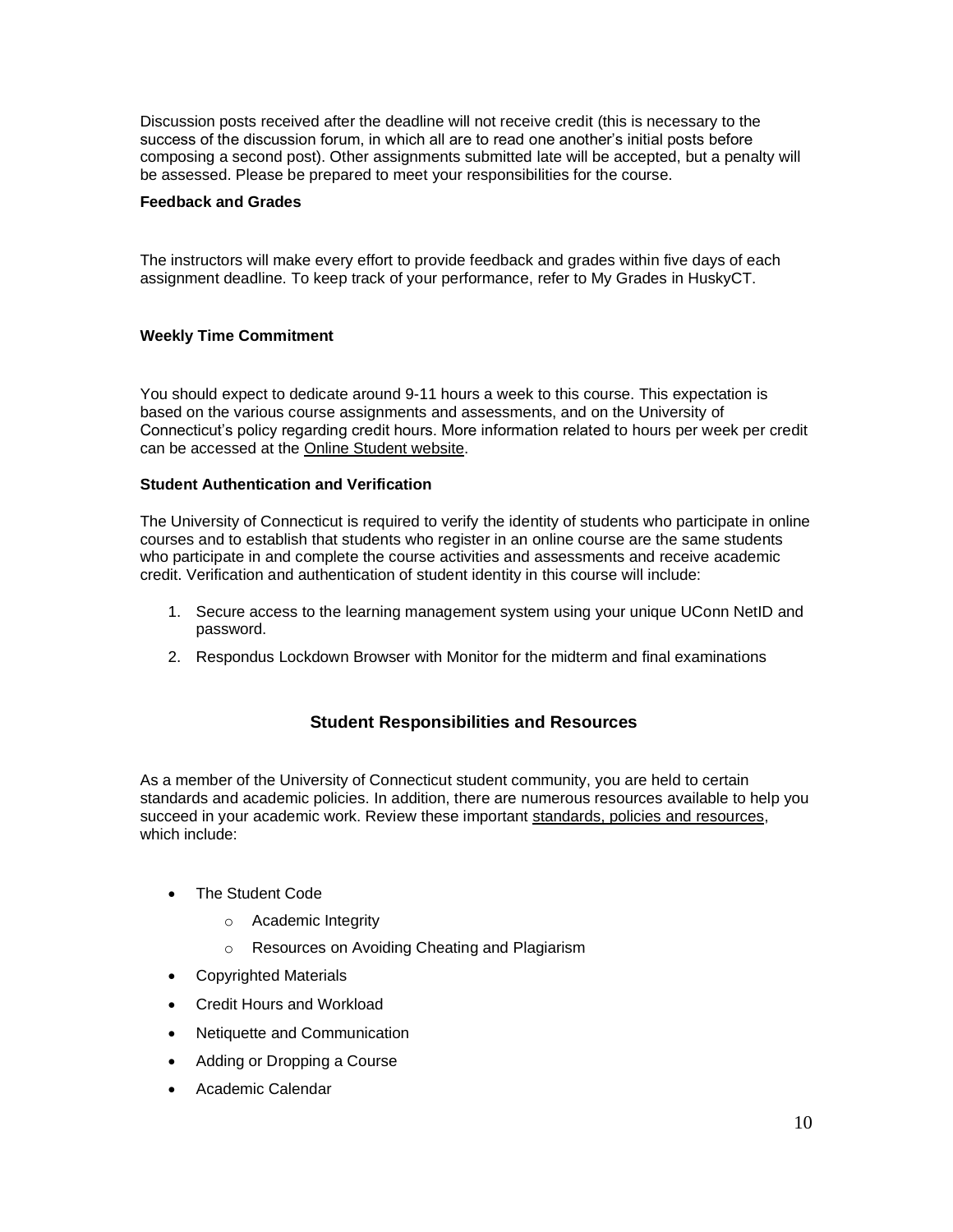- Policy Against Discrimination, Harassment and Inappropriate Romantic Relationships
- Sexual Assault Reporting Policy

### **Students with Disabilities**

The University of Connecticut is committed to protecting the rights of individuals with disabilities and assuring that the learning environment is accessible. If you anticipate or experience physical or academic barriers based on disability or pregnancy, please let me know immediately so that we can discuss options. Those requiring accommodations should contact the Center for Students with Disabilities, Wilbur Cross Building Room 204, (860) 486-2020 or [http://csd.uconn.edu/.](http://csd.uconn.edu/)

Blackboard measures and evaluates accessibility using two sets of standards: the WCAG 2.0 standards issued by the World Wide Web Consortium (W3C) and Section 508 of the Rehabilitation Act issued in the United States federal government." (Retrieved March 24, 2013 from [Blackboard's website\)](http://www.blackboard.com/platforms/learn/resources/accessibility.aspx)

### **Software/Technical Requirements (with Accessibility and Privacy Information)**

The software/technical requirements for this course include:

- HuskyCT/Blackboard [\(HuskyCT/ Blackboard Accessibility Statement,](http://www.blackboard.com/Platforms/Learn/Resources/Accessibility.aspx) [HuskyCT/](http://www.blackboard.com/footer/privacy-policy.aspx)  [Blackboard Privacy Policy\)](http://www.blackboard.com/footer/privacy-policy.aspx)
- [Adobe Acrobat Reader](http://www.adobe.com/products/acrobat/readstep2.html) ([Adobe Reader Accessibility Statement](http://www.adobe.com/accessibility/products/reader.html), [Adobe Reader Privacy](http://www.adobe.com/privacy.html)  [Policy](http://www.adobe.com/privacy.html))
- Microsoft Office (free to UConn students through [uconn.onthehub.com\)](https://uconn.onthehub.com/) [\(Microsoft](http://www.microsoft.com/enable/microsoft/mission.aspx)  [Accessibility Statement,](http://www.microsoft.com/enable/microsoft/mission.aspx) [Microsoft Privacy Statement\)](https://privacy.microsoft.com/en-us/privacystatement/)
- [Respondus Lockdown Browser and Monitor](https://download.respondus.com/lockdown/download.php?id=856213959) [\(Respondus Lockdown Browser and Monitor](https://www.respondus.com/products/accessibility-lockdown.shtml)  [Accessibility Statement,](https://www.respondus.com/products/accessibility-lockdown.shtml) [Respondus Privacy Policy\)](http://www.respondus.com/about/privacy.shtml)
- Dedicated access to high-speed internet with a minimum speed of 1.5 Mbps (4 Mbps or higher is recommended).
- WebCam and microphone

For information on managing your privacy at the University of Connecticut, visit the [University's](https://privacy.uconn.edu/)  [Privacy page.](https://privacy.uconn.edu/)

**NOTE:** This course has NOT been designed for use with mobile devices.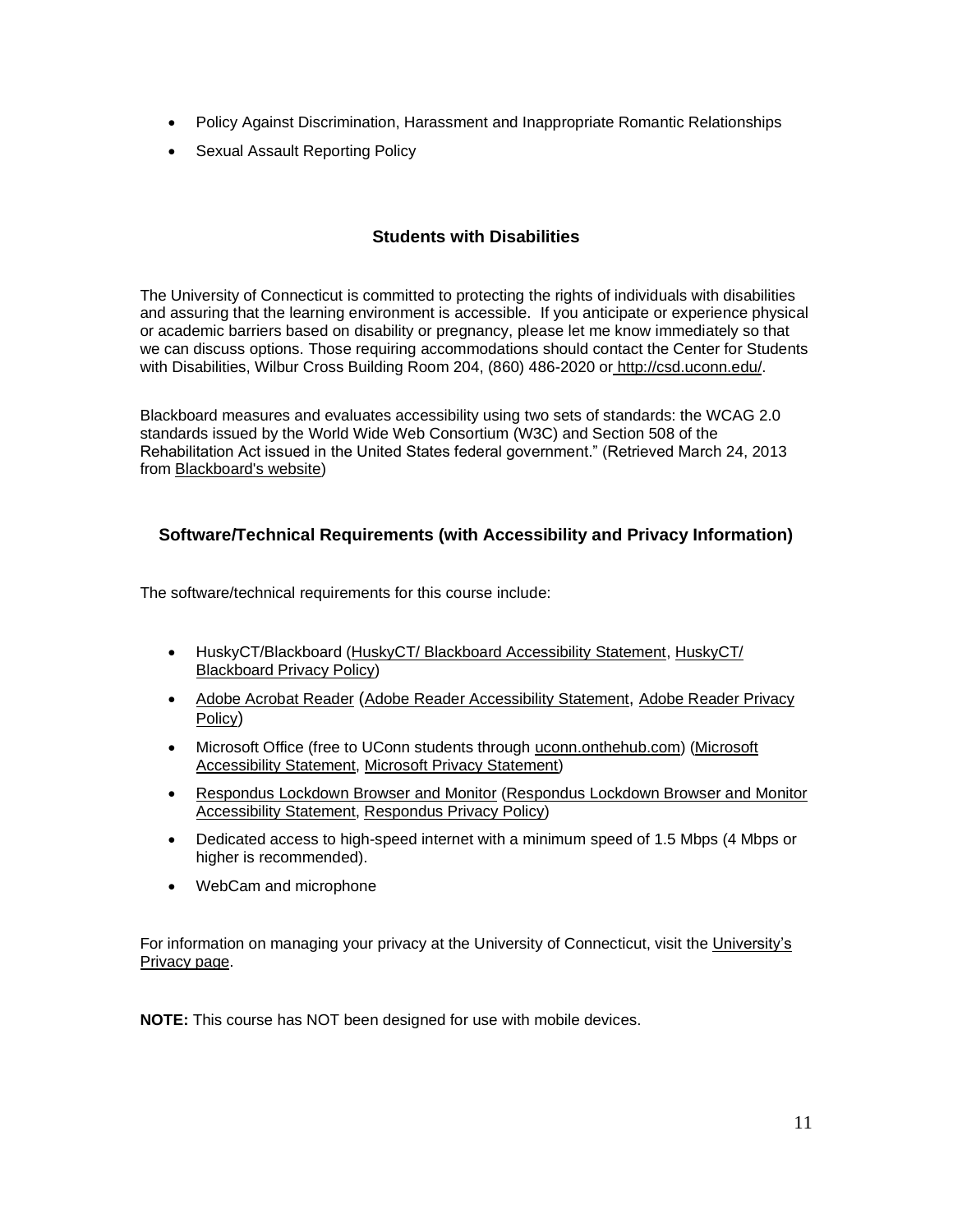#### **Help**

[Technical and Academic Help](https://onlinestudent.uconn.edu/frequently-asked-questions/) provides a guide to technical and academic assistance.

This course is completely facilitated online using the learning management platform, [HuskyCT.](http://huskyct.uconn.edu/) If you have difficulty accessing HuskyCT, you have access to the in person/live person support options available during regular business hours through the [Help Center.](http://helpcenter.uconn.edu/) You also have [24x7](http://www.ecampus24x7.uconn.edu/)  [Course Support](http://www.ecampus24x7.uconn.edu/) including access to live chat, phone, and support documents.

## **Minimum Technical Skills**

To be successful in this course, you will need the following technical skills:

- Use electronic mail with attachments.
- Save files in commonly used word processing program formats.
- Copy and paste text, graphics or hyperlinks.
- Work within two or more browser windows simultaneously.
- Open and access PDF files.
- Use a webcam and microphone

University students are expected to demonstrate competency in Computer Technology. Explore the [Computer Technology Competencies](http://geoc.uconn.edu/computer-technology-competency/) page for more information..

### **Evaluation of the Course**

Students will be provided an opportunity to evaluate instruction in this course using the University's standard procedures, which are administered by the [Office of Institutional Research](http://www.oire.uconn.edu/)  [and Effectiveness](http://www.oire.uconn.edu/) (OIRE). Additional informal formative surveys may also be administered within the course as an optional evaluation tool

## **[pre-COVID syllabus follows on the next page]**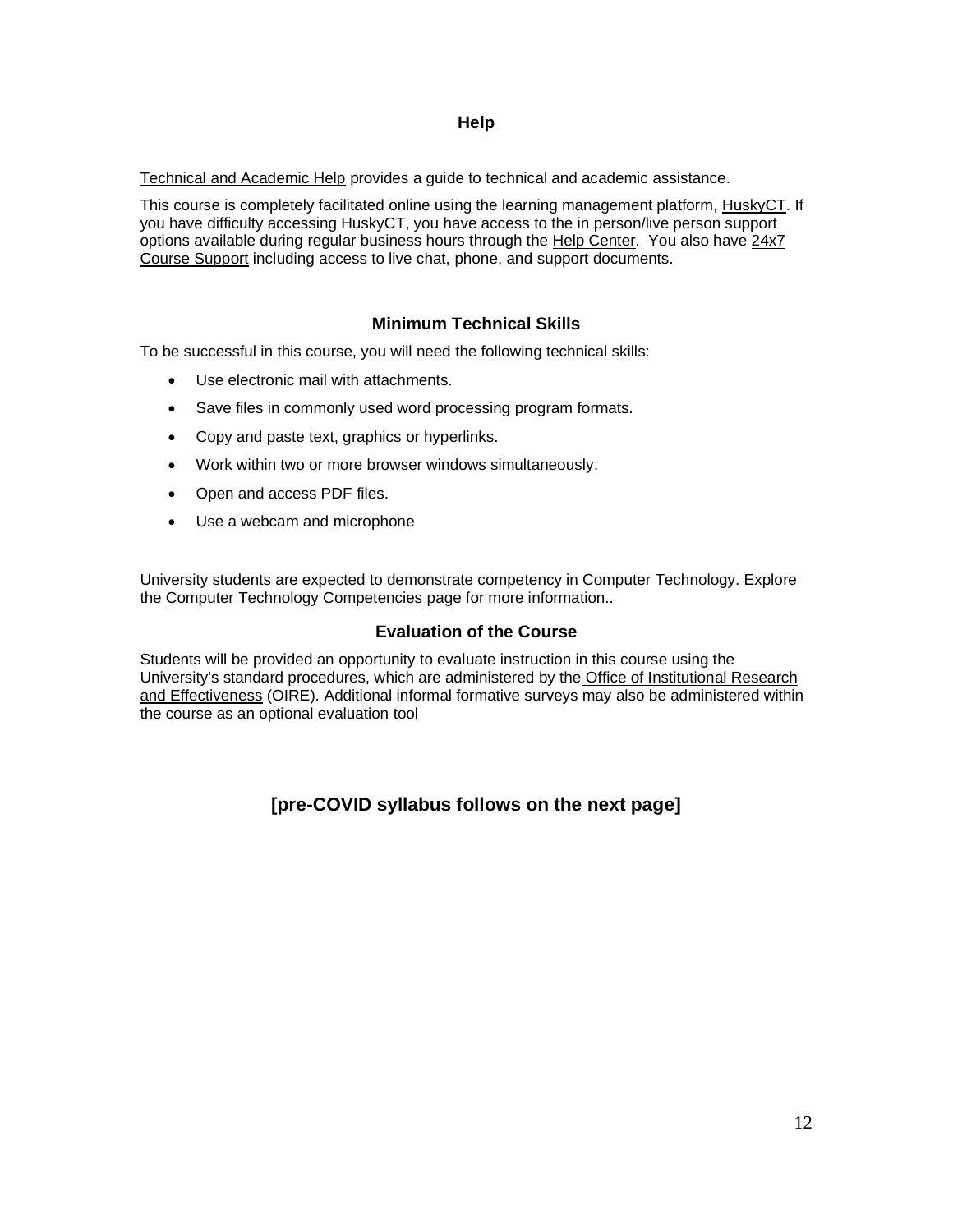**HISTORY 1300: WESTERN TRADITIONS BEFORE 1500 (SPRING 2020, PROF. GOUWENS—PRE-COVID VERSION)**

# **History 1300: Western Traditions to 1500 (Spring 2020)**

Professor: Dr. Kenneth Gouwens

Office: Wood Hall, Room 318, (860) 486-3750

Email: [clement.7@uconn.edu](mailto:clement.7@uconn.edu)

Office Hours: Thursdays, 10:30–noon, & by appointment

Teaching Assistant: Ms. Kristen Vitale Office: Wood Hall,Room14A

Email: [kristen.m.vitale@uconn.edu](mailto:kristen.m.vitale@uconn.edu)

Office Hours: Fridays, 11:15am–12:05pm, & by appointment

*Objectives*: This course constitutes an overview of the culture of the West (including Europe) from its origins to the early sixteenth century. It also provides an introduction to the study of history and to the reading of primary documents.

*Required Readings* @ UConn Bookstore, [https://tinyurl.com/8207-F19-HIST-](https://nam01.safelinks.protection.outlook.com/?url=https%3A%2F%2Ftinyurl.com%2F8207-F19-HIST-1300-001&data=02%7C01%7Ckenneth.gouwens%40uconn.edu%7Caa3073f147f5430cea2d08d7070be5b0%7C17f1a87e2a254eaab9df9d439034b080%7C0%7C0%7C636985619981821457&sdata=WeJmD7jTKJiV7bdtV%2FddcV5ezm9NVnXa%2FFZdkwitkis%3D&reserved=0)[1300-001](https://nam01.safelinks.protection.outlook.com/?url=https%3A%2F%2Ftinyurl.com%2F8207-F19-HIST-1300-001&data=02%7C01%7Ckenneth.gouwens%40uconn.edu%7Caa3073f147f5430cea2d08d7070be5b0%7C17f1a87e2a254eaab9df9d439034b080%7C0%7C0%7C636985619981821457&sdata=WeJmD7jTKJiV7bdtV%2FddcV5ezm9NVnXa%2FFZdkwitkis%3D&reserved=0)

- 1) Anthony Grafton and David A. Bell, *The West: A New History*, vol. 1 (New York: Norton, 2018). Abbreviated below as "Grafton."
- 2) *Selected Readings*. Abbreviated below as "SR."

## *Student Responsibilities*

1) Class attendance: Please note that you are responsible for all material presented in lecture as well as for obtaining any handouts (e.g., outlines) distributed there. Regular attendance is strongly recommended. If you miss a class or classes, it is **not** the instruc- tors' job to brief you on what took place or to provide you with previous handouts.

2) Evaluation: The course grade will be based upon the following: (a) effective preparation for and participation in discussion sections (30%); (b) two midterm examinations (15%, 20%); and (c) a final examination (35%). Students will be held accountable for all reading assignments and all material covered in class meetings. For best comprehension, do the reading **before** the class for which it is assigned. Students **must** take the final exam in its assigned time slot.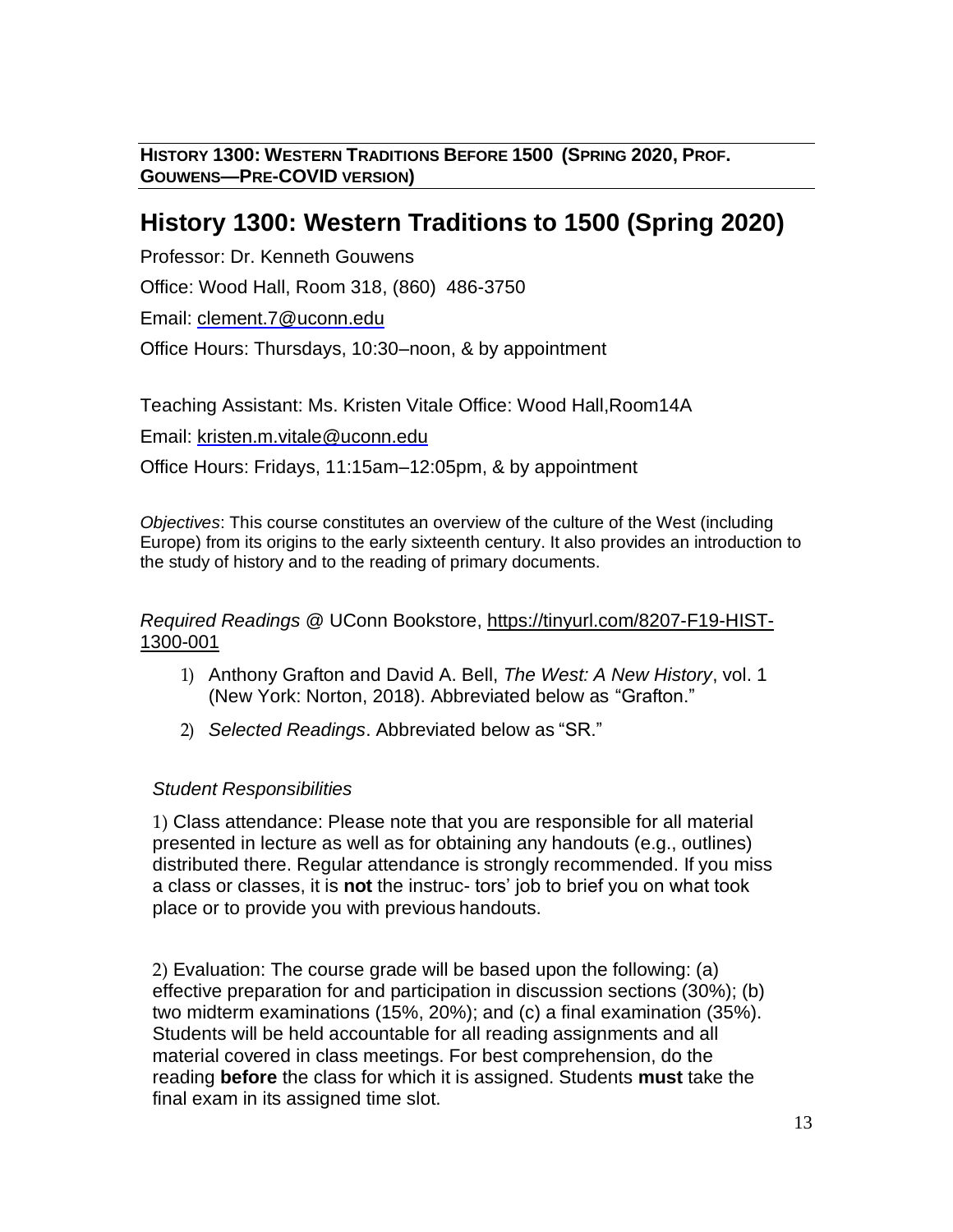**\*\*\* There will be no grading curve or "extra credit." Plan accordingly to meet your obligations for the course.**

3) *Academic Misconduct:* See [https://community.uconn.edu/the-student](https://community.uconn.edu/the-student-code-appendix-a)[code-appendix-a](https://community.uconn.edu/the-student-code-appendix-a)

4) *Policy on Cell phones:* The use of cell phones, including for text messaging, is *prohibited* in this class. Please turn cell phones completely off, including vibration setting, and put them away. It is disturbing to the entire class — and disrespectful to the instructor — when students get up during class to receive phone calls or when they are text-messaging during lecture. If you have a particular emergency, please inform the instructor before class that you are expecting a call, set the phone to "vibrate," and quietly leave the room before responding to the call.

5) *Laptop Use:* Strictly prohibited. Reliable research has shown that even for those students who resist the temptation to multitask when taking notes, the use of laptops "results in shallower processing." See Pam A. Mueller and Daniel M. Oppenheimer, "The Pen is Mightier than the Keyboard: Advantages of Longhand Over Laptop Note Taking," *Psychological Science* 25:6 (June 2014): 1159-1168. Students with a documented medical need for using a laptop in class may do so in the front row.

6) *Recording Devices:* Students who either need or wish to record the lectures are asked to submit a request in writing to the instructor via email, stating their reasons for doing so. This applies only to audio recording. Video recording is strictly prohibited.

7) *Responses to E-mails:* It is a privilege rather than a right to get rapid responses to queries sent via email. Emails sent Wednesday evening through Sunday may not be answered until Monday.

8) *No Returns:* If you should leave the classroom mid-session for whatever reason (a phone call, a restroom stop, etc.), you may not return. To have people coming and going during a lecture or discussion is distracting and unfair to one's fellow students and, indeed, to the instructors.

9) *TriggerWarnings***:**In keepingwithAAUPpolicy,wedo notissue trigger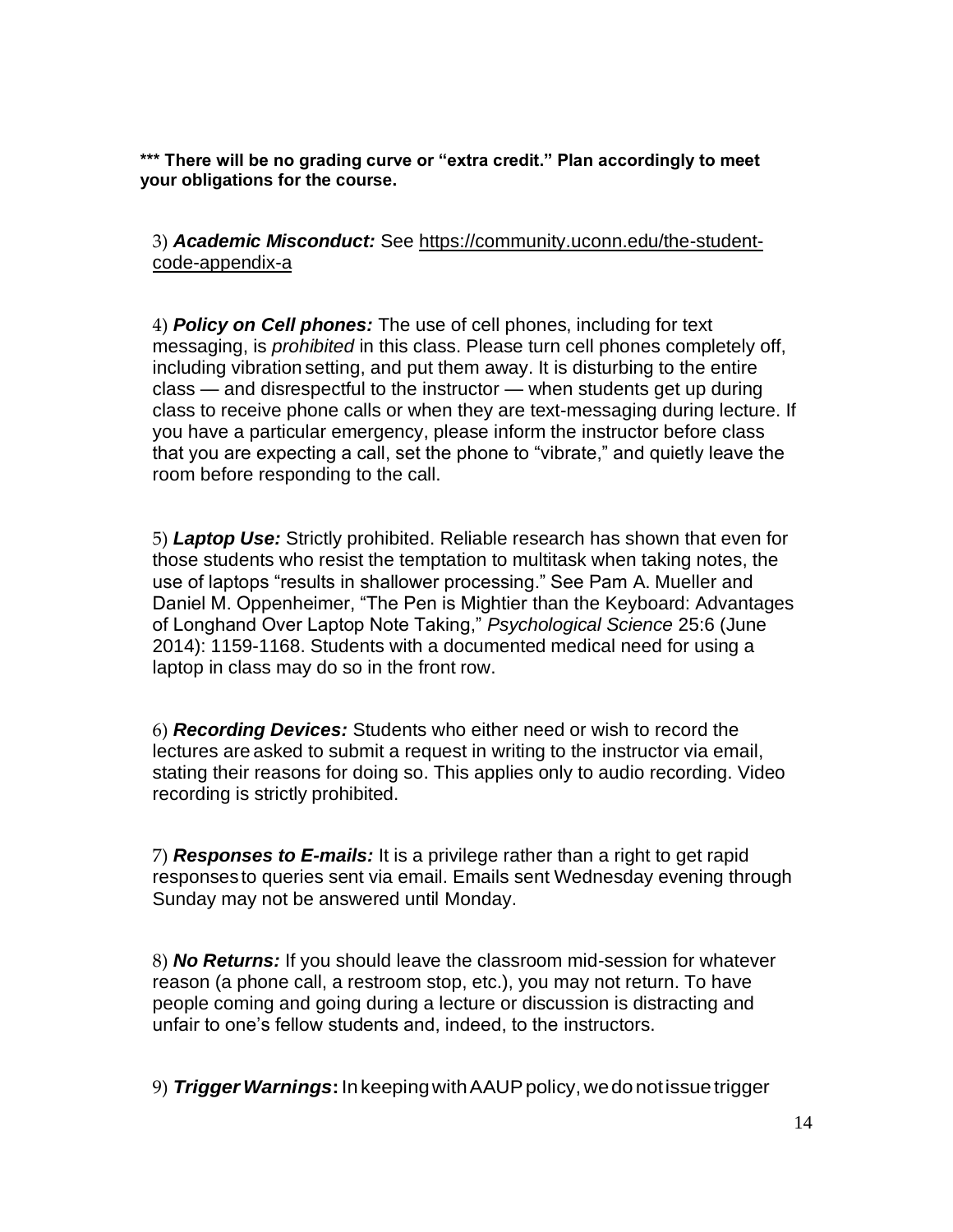warnings. For further details see https:/[/www.aaup.org/report/trigger](http://www.aaup.org/report/trigger-warnings)[warnings.](http://www.aaup.org/report/trigger-warnings) See also: https://provost.uchicago.edu/sites/default/files/documents/reports/FOECom mitteeReport.pdf (Report of the Committee on Freedom of Expression, University of Chicago)

|             | <b>Date</b>     |             | <b>Subject</b>                              | <b>Readings</b>      |
|-------------|-----------------|-------------|---------------------------------------------|----------------------|
| Jan 21      |                 | (Tu)        | Early Civilization in the Fertile Crescent  |                      |
| Jan         | 23              | (Th)        | Ancient Egypt & the Near East               | Grafton, 2-31        |
| Jan 24 (F)  |                 |             | <b>Discussion: Two Flood Narratives</b>     | SR   & II (Gen. 6-9) |
| Jan 28      |                 | (Tu)        | Political, Cultural, & Religious Encounters |                      |
| Jan         | 30              | (Th)        | The Emergence of Greece                     | Grafton, 32-42       |
| Jan         | 31              | (F)         | Discussion: Monotheism & Judaism            | SR II (Gen. 1-5, 22) |
| Feb         |                 | 4 (Tu)      | Tyranny, Reform, & Democracy                | Grafton, 47-49       |
| Feb         | 6               | (Th)        | Greeks vs. Persians: War & Aftermath        | Grafton, 49-53       |
| Feb         | $7\overline{ }$ | (F)         | Herodotus on the Battle of Salamis          | SR III               |
| Feb         | 11              | (Tu)        | The Peloponnesian War                       | Grafton, 53-56       |
| Feb         |                 | 13 (Th)     | The "Golden Age" of Athens                  | Grafton, 56-74       |
| Discussion: |                 |             | Thucydides on Cultural Decline              | <b>SRIV</b>          |
| Feb         |                 | 18 (Tu)     | <b>First Midterm Examination</b>            |                      |
|             |                 | Feb 20 (Th) | Presocratics, Sophists, & Plato             | Grafton, 77-79       |
| Discussion: |                 |             | Plato's Republic                            | SR V                 |
| Feb 25      |                 | (Tu)        | Aristotle                                   | Grafton, 80          |
| Feb         |                 | 27 (Th)     | The Hellenistic World                       | Grafton, 80-106      |
| Discussion: |                 |             | Aristotle, Nicomachean Ethics               | <b>SRVI</b>          |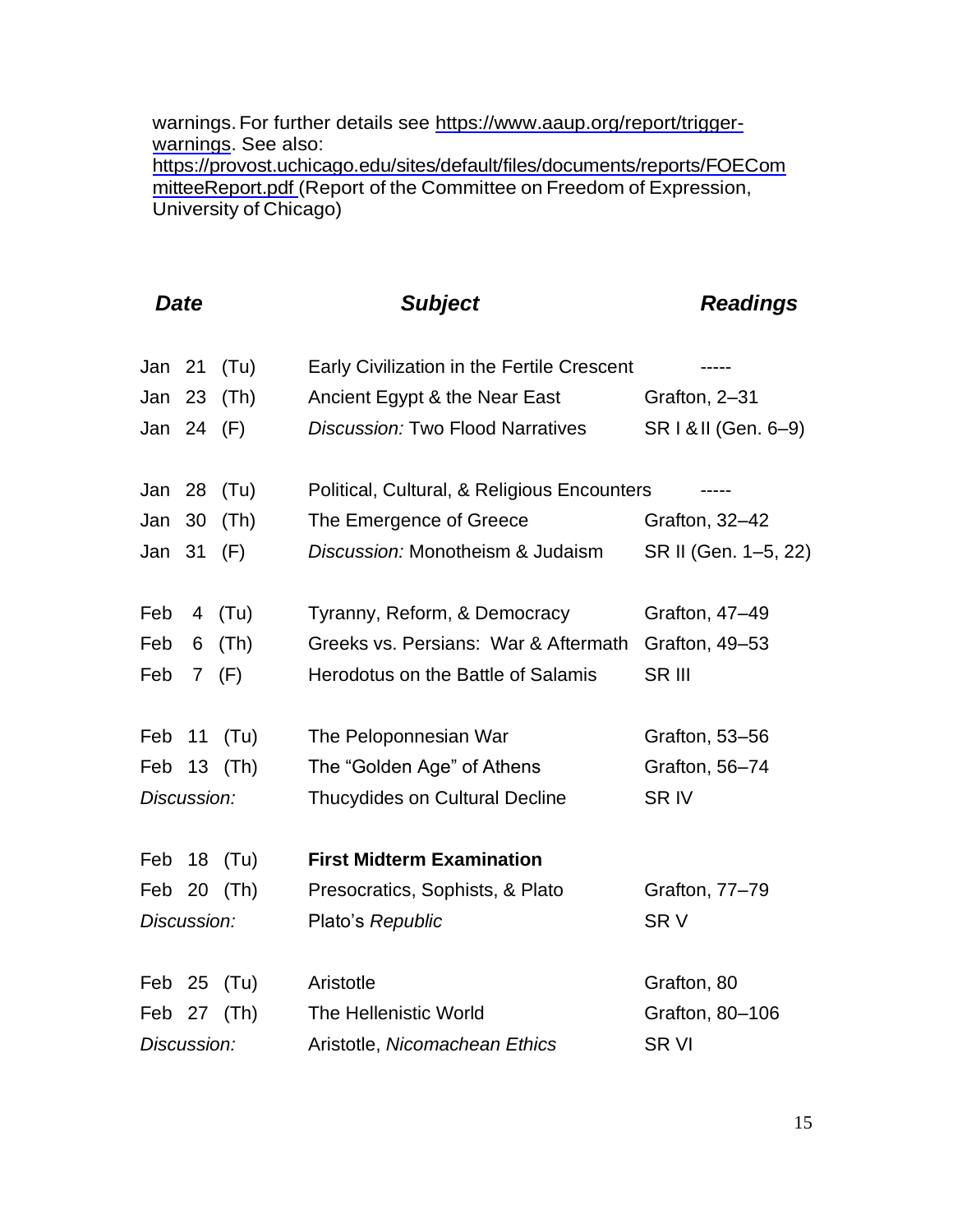| Mar<br>$3$ (Tu)               | The Roman Republic                                                         | Grafton, 109-44          |
|-------------------------------|----------------------------------------------------------------------------|--------------------------|
| Mar<br>(Th)<br>5 <sub>5</sub> | The Roman Empire I                                                         | Grafton, 147-57; SR VIII |
| Mar<br>(F)<br>6               | Discussion: Cicero & Seneca                                                | <b>SR VII</b>            |
| Mar 10 (Tu)                   | <b>Religious Eclecticism &amp; Christianity</b>                            | Grafton, 157-74          |
| Mar 12 (Th)                   | The Roman Empire II                                                        | Grafton, 181-89, 200-2   |
| Mar 13 (F)                    | The Gospel According to Mark                                               | SR <sub>IX</sub>         |
|                               | March 14-22: Spring Break                                                  |                          |
| 24 (Tu)<br>Mar                | Religion in the Later Roman Empire Grafton 189-200,203-8                   |                          |
| Mar<br>(Th)<br>26             | Merovingians & Carolingians                                                | Grafton 211-46; SR XII   |
| Mar<br>27<br>(F)              | Augustine                                                                  | SRX                      |
| 31<br>(Tu)<br>Mar             | <b>Economic &amp; Political Revival</b>                                    | Grafton, 249-72, 287-98  |
| Apr<br>$\overline{2}$<br>(Th) | <b>Second Midterm Examination</b>                                          |                          |
| 3<br>(F)<br>Apr               | Discussion: The Crusades                                                   | SR XI, Appendix 2 pt. A  |
| Apr 7<br>(Tu)                 | <b>Religious &amp; Cultural Revival</b>                                    | Grafton, 272-84, 303-15  |
| Apr 9<br>(Th)                 | The Medieval West in Crisis                                                | Grafton, 315-22          |
| Apr 10 (F)                    | Discussion: The Black Death                                                | SR, App. 2: B, C, & D    |
| Apr 14                        | (Tu) The Early Italian Renaissance                                         | Grafton, 356-61          |
|                               | Apr 16 (Th) Renaissance in the 15th Century                                | Grafton 325-65; SR XIII  |
|                               | Apr 17 (F) Disc: Valla & the Donation of Constantine                       | <b>SR XIV</b>            |
|                               | Apr 21 (Tu) High Renaissance & the Crisis of Italy Grafton, 365-68, 391-92 |                          |
|                               | Apr 23 (Th) The Ascendancy of Northwestern Europe                          |                          |
|                               | Apr 24 (F) Disc: Historians on Cultural Decline                            | SR XV-XVI                |
| Apr 28                        | (Tu) Luther & the Protestant Reformation                                   | Grafton, 371-88; SR XVII |
| Apr 30                        | (Th) Christendom & Europe Reconceived                                      |                          |
| May 1<br>(F)                  | Discussion: Erasmus; review for exam                                       | <b>SR XVIII</b>          |
|                               |                                                                            |                          |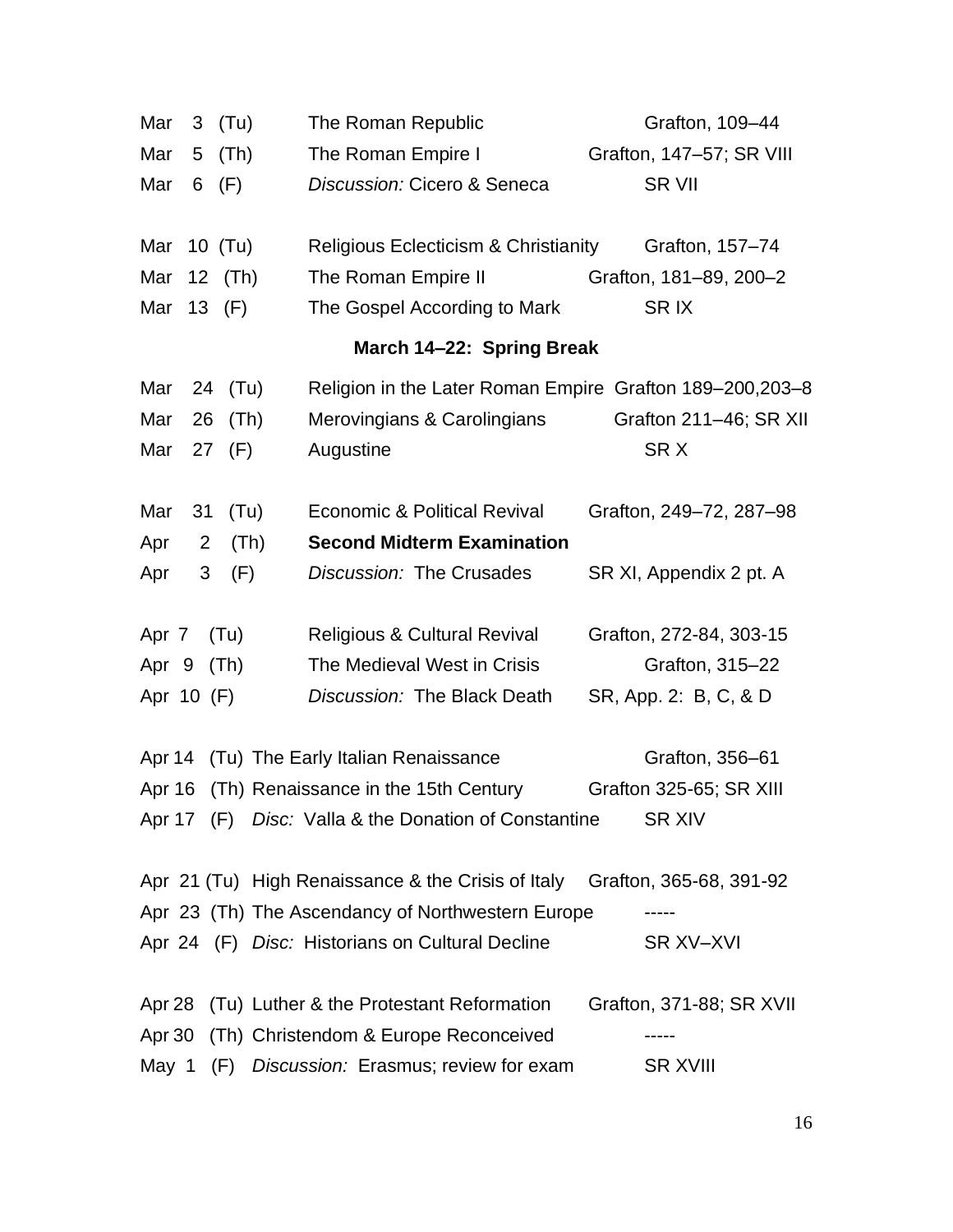**Final examinations for Spring 2020 begin on Monday 4 May. Students are required to be available for their exam during the stated time. If you have a conflict with that time, you must visit the Dean of Students Office to discuss the possibility of rescheduling this exam.**

**Please note that vacations, previously purchased tickets or reservations, social events, misreading the exam schedule and over-sleeping are not viable excuses for missing a final exam. If you think that your situation warrants permission to reschedule, please contact the Dean of Students Office with any questions. Thank you in advance for your cooperation.**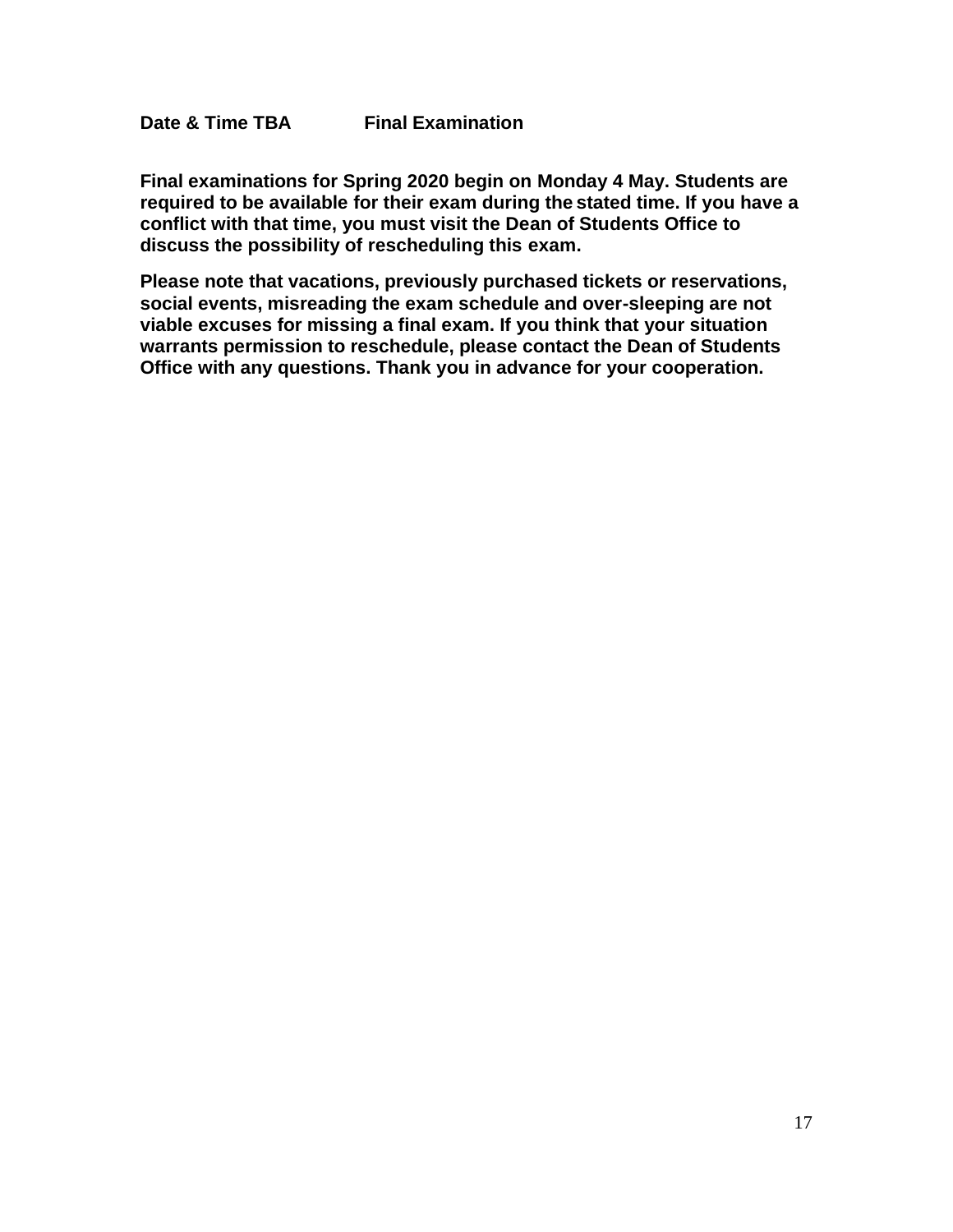### **Table of Contents for Selected Readings, History 1300 (Spring, 2020)**

Introduction — 2

I. *The Epic of Gilgamesh*, "Story of the Flood" — 3

- II. *Genesis*, chaps. 1–9; chap. 22: verses 1–19 7
- III. Thucydides, from *The Peloponnesian War* 14 IV. Plato, from *The Republic* — 33
	- V. Aristotle, from *The Nicomachean Ethics* 44
	- VI. Cicero, from *On the Orator* & *On Duties*  57
		- VII. Seneca, "Scipio's Villa" 67
		- VIII. Suetonius, "Life of Nero" 70
- IX. *The Gospel of Mark* (from the New Testament) 88
	- X. Augustine, *Confessions*, 2:1–10, 7:8–21 99
		- XI. Dhuoda, from *Handbook for William* 113
			- XII. Two Accounts of the Crusades 134
		- XIII. Boccaccio, *Decameron*, Introduction 143
- XIV. Bruni, from *Panegyric to the City of Florence* 153
- XV. Valla, from *On the Donation of Constantine* 165
	- XVI. Machiavelli, from *The Prince*  174
	- XVII. Giovio, from *Notable Men & Women* 192
		- XVIII. Luther, *The 95 Theses* 200
		- XIX. Erasmus, "The Shipwreck" 207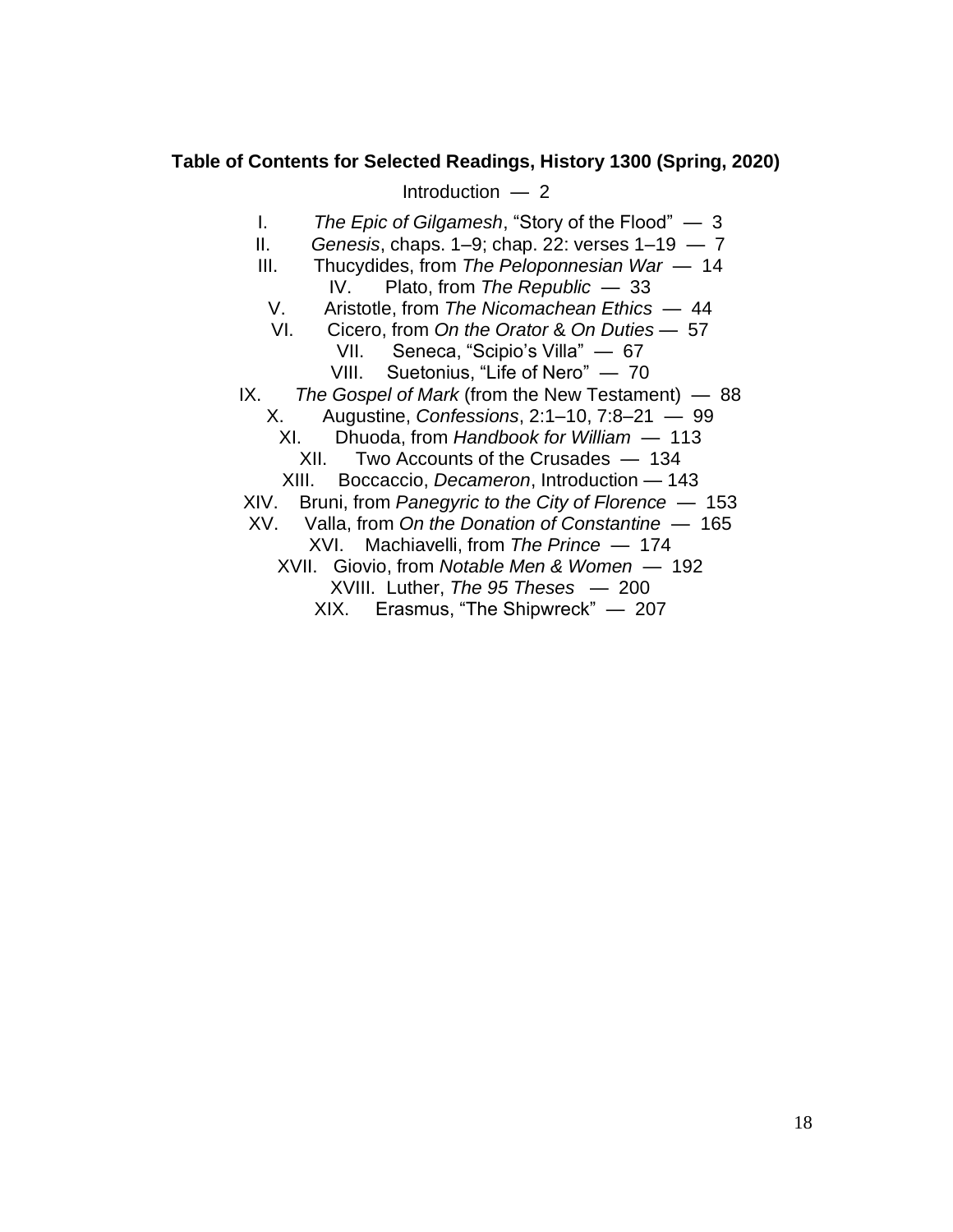**HIST1300 Western Traditions before 1500 Spring 2019 S. Olson [\(sherri.olson@uconn.edu\)](mailto:sherri.olson@uconn.edu) TuTh 11:00-11:50 BOUS A106 Office: Wood Hall 229 Office hours: Tuesday 12-1:45 & by appt** 

**Discussion sections: Friday 9:05-9:55 ES323 10:10-11:00 GENT201 11:15-12:05 GENT201**

### **COURSE DESCRIPTION**

In this class we survey some of the major developments of western civilization from Antiquity to A.D. 1500/1500 C.E. Our broad objectives are to understand the people of these particular places and times on their own terms, and to consider our indebtedness to their achievements – in short, to enhance our understanding that we, in the early  $21<sup>st</sup>$ century, occupy the most recent place on a great historical continuum. We will focus on political, cultural, economic and social institutions, and we will discuss the types of evidence that have survived from the ancient and medieval periods, and the challenges of interpreting those documents. Students will have a chance to analyze primary texts both in lecture and in discussion sections each week. In lecture we will sometimes focus on specific individuals who seem to encapsulate the tenor and change of their times, and also consider some of the most famous myths and legends of the western tradition, stories that were elaborated by popular imagination and inventiveness, and that can be rich stores of historical information, if handled carefully. Ultimately, the student is encouraged to become a "historically-minded" person, one who is aware of the complexity of studying the past, who can critique the interpretations of historians, and who wishes to understand rather than pass judgment upon the events and people of history.

### **REQUIRED TEXTS**

Lynn Hunt et al., *The Making of the West: Peoples and Cultures* (vol. 1: to 1750) (6<sup>th</sup> ed.) Katharine Lualdi, ed., *Sources of 'The Making of the West: Peoples and Cultures'* (vol. 1: to  $1750$ ) (6<sup>th</sup> ed.)

Marcus Aurelius, *Meditations* (tr. Martin Hammond) Penguin Classics Edwin DeWindt, *A Slice of Life: Selected Documents of Medieval English Peasant Experience* 

#### **COURSE REQUIREMENTS**

Two hourly exams, each worth 20% of the final grade Discussion (participation), 30% Final Exam, 30%

All exams are essay and short answer format. A set of essay questions will be handed out one week before each exam. A copy of the course syllabus will be posted on HuskyCT, and a set of lecture outlines will follow shortly. You should come to class having done the reading and be prepared, especially in the discussion section, to answer and raise questions on the material.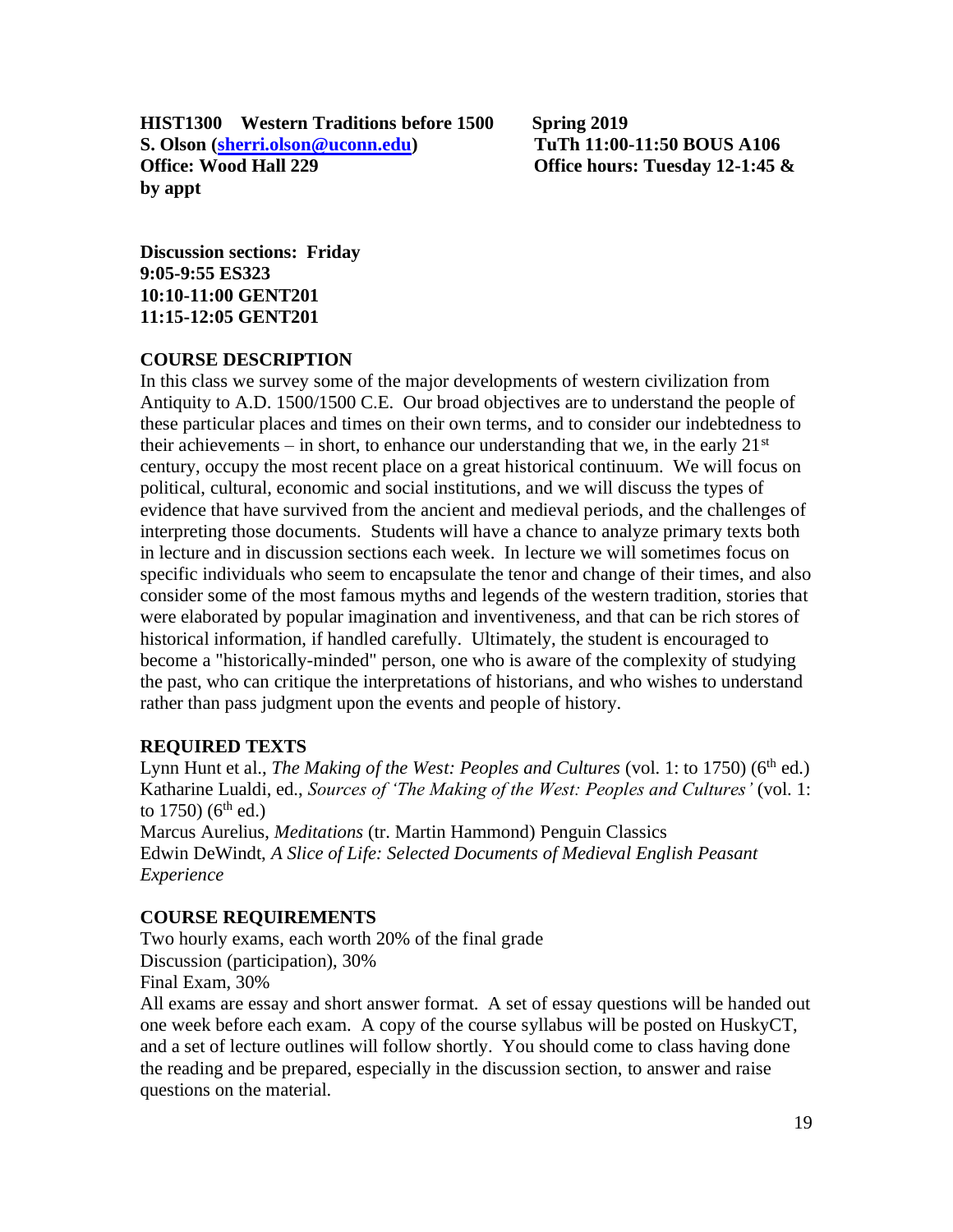Note: for all discussion sections please be sure and bring to class the Lualdi primary source collection and, for lecture, please bring the *Meditations* or the DeWindt collection of documents on the days when those texts are assigned.

Use of laptop computers: we will discuss this the first day of class.

Policy on plagiarism: The *Oxford English Dictionary* (available at [http://www.oed.com/\)](http://www.oed.com/) defines plagiarism as follows: "to take and use as one's own (the thoughts, writings, or inventions of another person); to copy (literary work or ideas) improperly or without acknowledgement; to pass off as one's own the thoughts or work of another." Academic misconduct is discussed in the Student Code on the Community Standards website, community.uconn.edu, Appendix A. The Homer Babbidge Library has a plagiarism "fact sheet" at [http://www.lib.uconn.edu/instruction/tutorials/plagiarism.htm.](http://www.lib.uconn.edu/instruction/tutorials/plagiarism.htm) Anyone who commits academic misconduct will, at the very least, receive an F for that portion of coursework and have to redo the work for no credit; failure to redo that work will result in an F for the course.

Students with disabilities: If you have a disability for which you wish to request academic accommodations, please contact the Center for Students with Disabilities (CSD), located in Wilbur Cross, Room 204 (860-486-2020 or at csd@uconn.edu). More information is available on the CSD website [\(www.csd.uconn.edu\)](http://www.csd.uconn.edu/). Please also speak with me early in the semester.

## **READINGS for lecture and discussion (come to class having read for that day)**

### *January*

- 22 Introduction to the course
- 24 Agricultural Revolution & early civilizations: Mesopotamia. Hunt et al., xxxi-xxxii, 1-11
- 25 Discussion: Lualdi, Introduction, pp. xv-xxvii
- 29 Early civilizations: Egypt. Hunt, 12-20
- 31 The Eastern Mediterranean: Minoans and Mycenaeans. Hunt, 21-31

### *February*

- 1 Discussion: Lualdi, Chapter 1
- 5 The Levant and Early Greece. Hunt, 32-61
- 7 The Greek "Golden Age." Hunt, 62-85
- 8 Discussion: Lualdi, Chapter 2
- 12 The Peloponnesian War to the Hellenistic Age. Hunt, 85-116
- 14 From the rise of Rome to the "Time of Troubles." Hunt, 117-142
- 15 Discussion: Lualdi, Chapter 3
- 19 The 'Roman Revolution:' the Augustan settlement; early Christianity. Hunt, 143- 165
- 21 *Meditations* of Marcus Aurelius
- 22 Discussion: Lualdi, Chapter 6
- 26 *Meditations* of Marcus Aurelius, cont'd.
- 28 The "Terrible" Third Century. Hunt, 165-177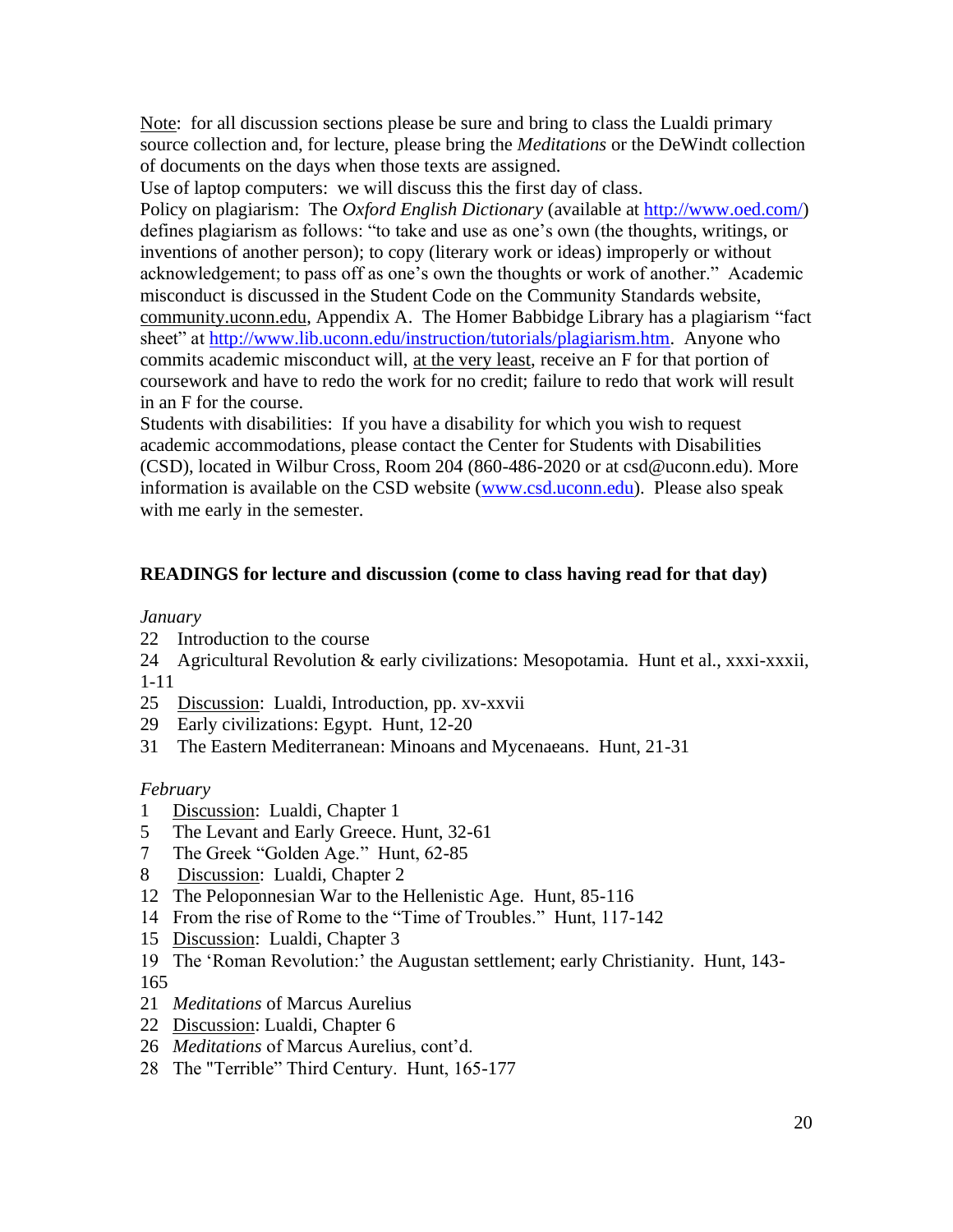### *March*

- 1 Discussion: FIRST EXAM
- 5 The Conversion of Constantine: Rome's First Christian Emperor. Hunt, 177-186
- 7 Migrations, invasions, and the post-Roman world. Hunt, 186-201
- 8 Discussion: Lualdi, Chapter 7
- 12 Heirs to Antiquity: Islam and Byzantium. Hunt, 202-214, 228-237
- 14 Heirs to Antiquity: Germanic successor states. Hunt, 214-227
- 15 Discussion: Lualdi, Chapter 8
- 26 Charlemagne, Carolingian, and post-Carolingian Europe. Hunt, 237-257
- 28 Commercial Recovery. Hunt, 258-264
- 29 Discussion: Lualdi, Chapter 9 & Chapter 10, document #1

#### *April*

- 2 Reform: "freeing the church from the world." Hunt, 264-273
- 4 The Crusades and the expansion of Europe. Hunt, 273-284
- 5 Discussion: SECOND EXAM
- 9 The Universities. Hunt, 285-291
- 11 DeWindt, *A Slice of Life*, pp. 1-44 (introduction and document 1)
- 12 Discussion: DeWindt
- 16 DeWindt, cont'd, pp. 45-88 (note glossary, pp. 89-95)
- 18 State and society in the 12<sup>th</sup> and 13<sup>th</sup> centuries. Hunt, 292-311
- 19 Discussion: Lualdi, Chapter 11
- 23 The medieval "synthesis" (?). Hunt, 312-335
- 25 The late medieval "Time of Troubles." Hunt, 336-347
- 26 Discussion: Lualdi, Chapter 12 & Chapter 13, document #1
- 30 Periodization: when does the medieval end and the modern begin? Hunt, 347-367

#### *May*

- 2 Catch-up & review for Final Exam
- 3 Discussion: review for Final Exam

A Usable Past: "[H]istory is not the private preserve of professional historians, just as divinity, law, and medicine do not "belong" to clergymen, lawyers, and physicians. Like other professional groups, historians are properly the servants of a public that needs historical perspective to understand itself and its values, and perhaps also to acknowledge its limitations and its guilt. Historians have an obligation, I believe, to meet public needs of this kind."

> -William J. Bouwsma *A Usable Past: Essays in European Cultural History* (Berkeley: University of California Press, 1990), p. 1.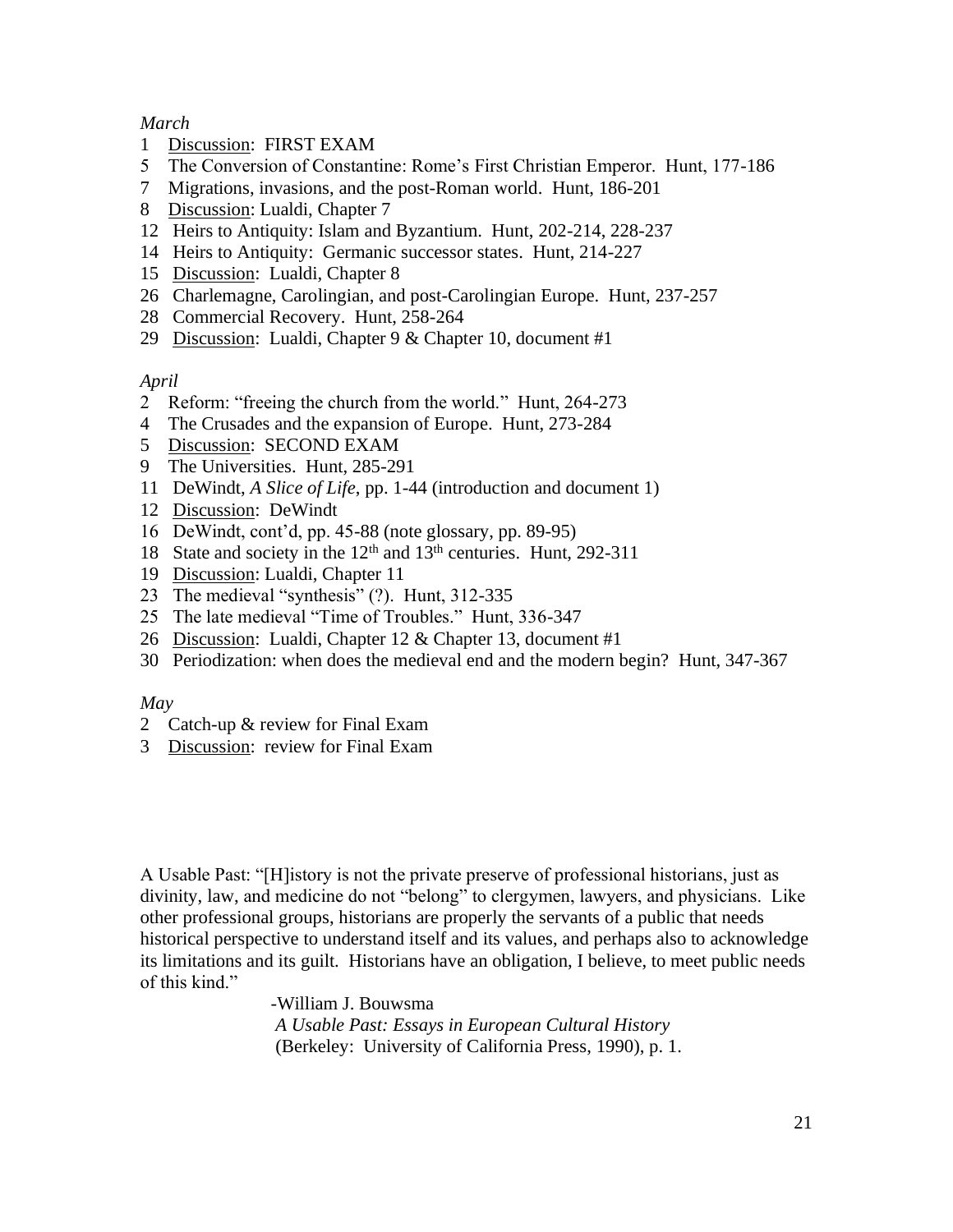#### **HISTORY 1400: MODERN WESTERN TRADITIONS (YEAR & INSTRUCTOR UNKNOWN)**

This course provides students with an opportunity to examine some of the cultural, social, political, and economic developments of the last five hundred years of European history. Through a combination of lectures and discussions, it presents an overview of some of the major changes of the period while focusing in greater depth on analysis of some specific themes, events, and issues that continue to have a profound impact on our own modern society. The lectures on Tuesday and Thursday morning focus on historical narratives and debates designed to provide context for the readings that will be discussed in smaller groups each Friday.

Most of you will, of course, never be professional historians, or even history majors. This course, however, aims to explore the ways that the study of history is useful to all of us living now, in our own historical moment. We will also use history as a tool to develop the essential life skills of critical reading, thoughtful analysis, argumentation, and effective communication (both written and oral). A fundamental part of this approach is the questioning and investigating of ideas that appear to be "natural," along with enhancing our awareness of multiple perspectives.

This course is centered on the practice, and not just the study, of history. The readings we will analyze in discussion section are all primary sources, dating from each period of focus. These sources vary widely, including fiction and different kinds of non-fiction as well as images and even statistical tables. These are the sources we, as historians, will study to make arguments about the past, rather than concentrating exclusively on conclusions reached by other scholars. History is as much or more about asking questions, and determining which questions to ask, as it is about answering them. This idea is central to this course.

Regular attendance at lectures is essential to provide a grounding for analysis of the assignments. There is no textbook for this class, so that reading time can be focused on the primary sources. This makes lectures fundamental to an understanding of the content of the class. Lectures will frequently include PowerPoint presentations to illustrate some of the issues we will be discussing and to help students organize the material for their notes. The presentations do not, however, offer an adequate substitute to either regular attendance or good note taking. Discussion sections will be led by the four section leaders. As class participation constitutes 25% of your grade, and is based on your active presence in discussion section, you need to be at section in order to fulfill that requirement even minimally. Discussions are the opportunity for you all to work through the readings together, so to be successful, it is essential that you each come to section having read the texts assigned and prepared to discuss them.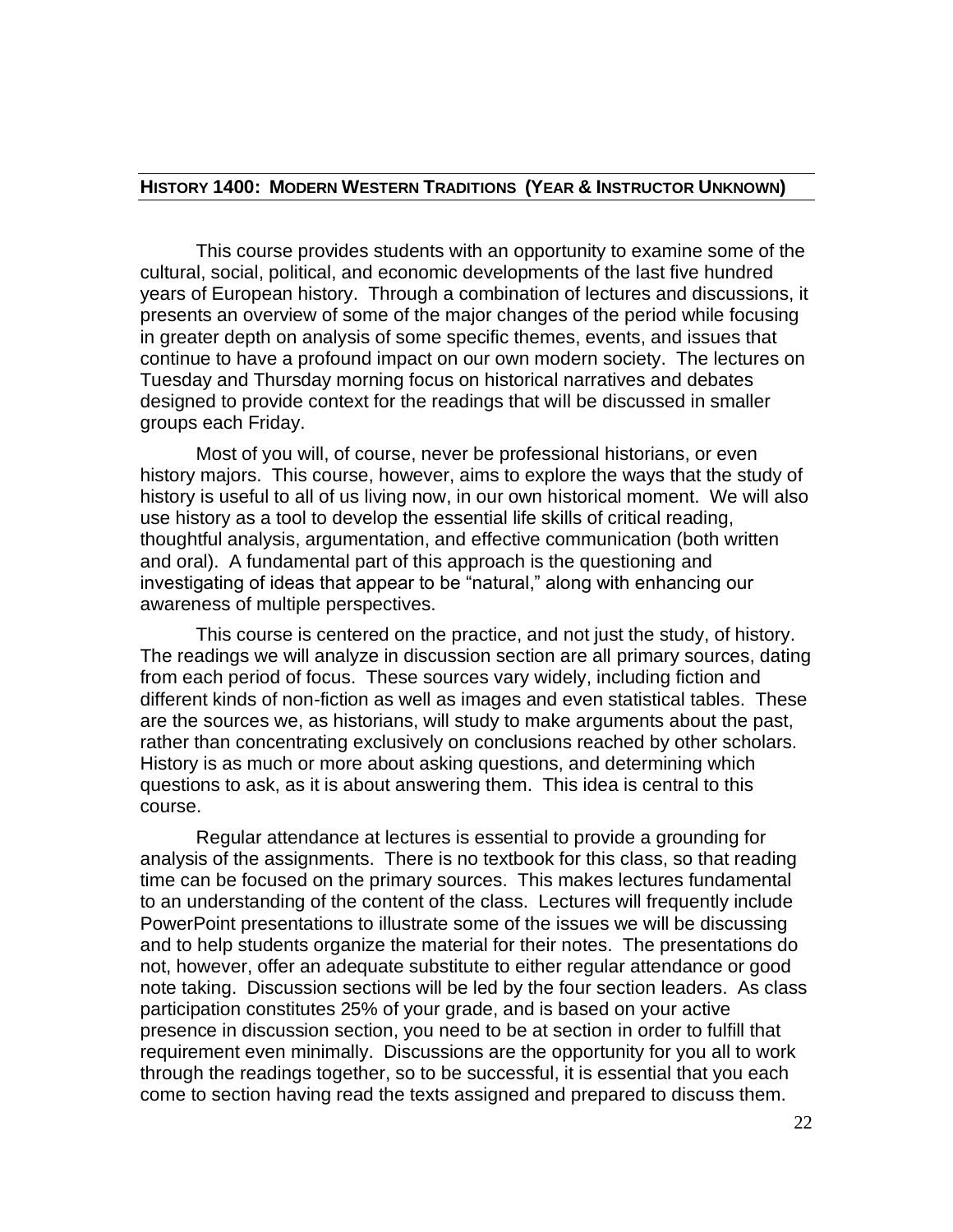Remember that this does not mean that you have "answers;" only that you have given real thought to the readings and the questions they raise. Here in the syllabus, I have included questions to think about for each reading assignment. They provide a guideline for discussion, and you should be prepared to offer an opinion about them, but you should feel more than free to bring up other issues and take the discussions in different directions. Some readings are described as "required" and some as "recommended" (if no distinction is made, a reading is required). Take these descriptions as guidelines to how discussion will be focused, but be aware that you may need the "recommended" materials in order to prepare for the exams; all questions and essays for the exams will be drawn from master lists that will be distributed in advance. Sections will also include writing exercises and quizzes.

 In addition to lectures and discussion sections, there are four 2 pp. papers based on the texts assigned for the course; only the three highest grades will count for each student, but all four papers MUST be completed in order to receive credit for ANY of them. Papers are due at the BEGINNING of discussion section (papers more than fifty minutes late will not be graded). In each paper, you must investigate analytically a specific topic raised by that week's readings; these paper topics will be distributed one week in advance. In fairness to the other students in a class this size, extensions will not be granted and late papers will be marked down; each paper MUST be turned in within one week of its due date, or no credit will be given for ANY papers. There is also a midterm examination. The final exam, which will be cumulative, will be held at the time designated for this course. The final grade will consist of class participation (25%), midterm exam (20%), papers (7% each for a total of 21%), and final exam (34%). You may earn extra credit toward your class participation by attending one (or more) of the public lectures by visiting scholars here at the university that I will announce over the course of the semester, and then writing a 1-2 pp. paper about the talk, to be submitted to your instructor at the next discussion section. As required by university guidelines, you are reminded that academic misconduct will not be tolerated, and your enrollment in this class is an agreement to abide by the rules of appropriate scholarly and social behavior. If you have any questions about plagiarism or related issues, please feel free to talk to any of the course staff or to take advantage of the resources available at UConn.

The following required texts are all available for purchase at the Co-Op:

Bartolome de las Casas, *A Brief Account of the Devastation of the Indies*.

Henry Louis Gates, Jr., *The Classic Slave Narratives*.

Mary Shelley, *Frankenstein*.

Primo Levi, *Survival at Auschwitz*

**Custom Edition** of Merry Wiesner, et al., *Discovering the Western Past: A Look at the Evidence. Vol. II since 1500*. **Special 5th Edition**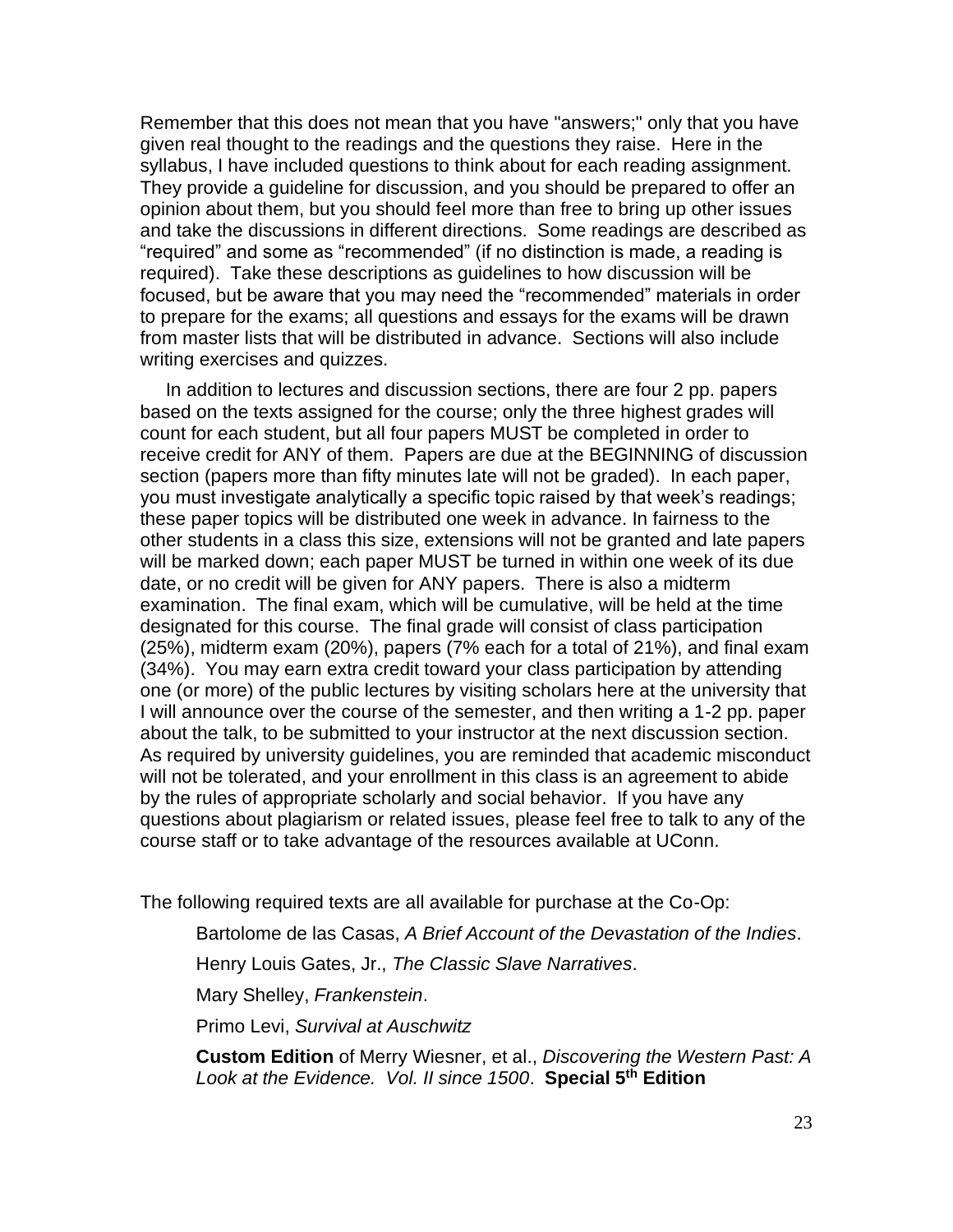# **Schedule of Lecture and Discussion Topics**

Week 1—The "New World" and the Old

T 1/20 – lecture: Introduction – 1492 etc.

Th 1/22 – lecture: The Impact of "Discovery"

F 1/23 – discussion readings: Earl Babbie, "Plagiarism," [www.csubak.edu/ssric/Modules/Other/plagiarism.htm](http://www.csubak.edu/ssric/Modules/Other/plagiarism.htm) (print and bring); and

Las Casas, *A Brief Account of the Devastation of the Indies* (ALL)

Discussion Questions to consider:

1. How does religion affect Las Casas's opinions, and what does he think God can do?

2. How does Las Casas view the native peoples of the "New World"? What other perspectives can you see in the text? Where do you think these viewpoints come from?

Week 2—The Responsibilities of a Christian

T 1/27 – lecture: The Reformations

Th 1/29 – lecture: Work, Property, and Life

F 1/30 – discussion readings: Wiesner, supplemental chapter (first in volume, pp. A1-A24): "The Spread of the Reformation," (**required**); and chapter 4, "A Statistical View of European Rural Life, 1600-1800" (recommended).

Discussion Questions to consider:

- 1. What can you learn from these texts about the role of religion in sixteenth-century society? How does Luther fit in?
	- 2. What does the Reformation tell you about communication in the 16<sup>th</sup> century? How were ideas spread? What different media were used, and why?

Week 3—Multiple Voices: Secularization, Renaissance, and Society

T 2/3 – lecture: Artistic "rebirth"?

Th 2/5 – lecture: The New Science

F 2/6 – discussion readings: Wiesner, chapter 1, "Peasant Violence: Rebellion and Riot in Early Modern Europe, 1500-1789."

Discussion Questions to consider:

2. Why did peasants rebel? What effect did these rebellions have?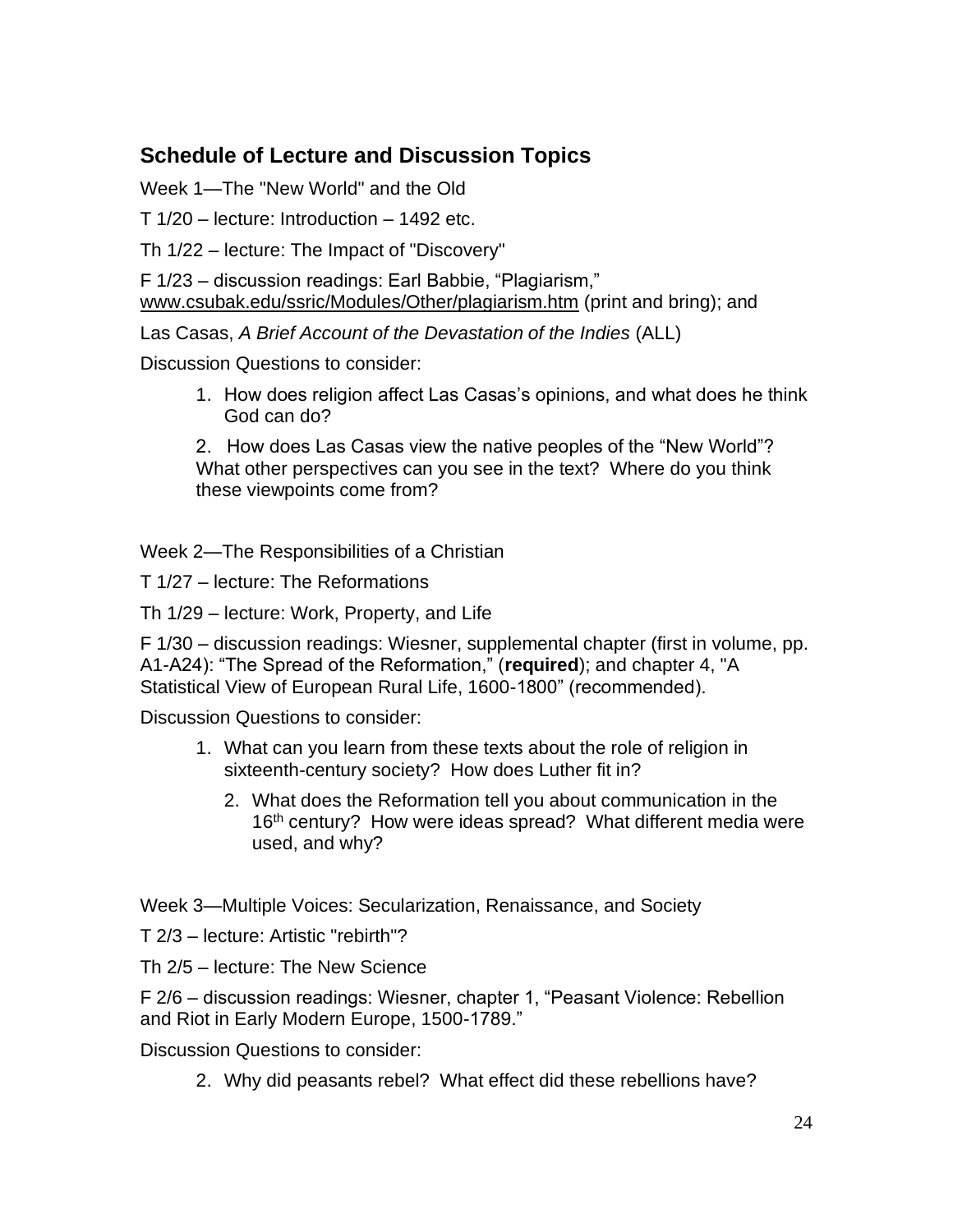3. Would you call these rebellions revolutionary? Why or why not?

Week 4—Revolutions in Thinking and Politics

T 2/10 – lecture: Le Roi Soleil and the English Civil War

Th 2//12 – lecture: Who is Enlightened?

F 2/13 – discussion readings: Wiesner, chapter 2, "Staging Absolutism," and chapter 3, "The Mind of an Age: Science and Religion Confront Eighteenth Century Natural Disaster."

Discussion Questions to consider:

- 1. What justifications for absolutism are offered in these readings? How do you think the different visual representations of Louis XIV's world support or reflect absolutist monarchy?
- 2. What tensions do you see between religion and science in the explanations for the Lisbon earthquake? What changes do you see over time, and what differences of opinion are happening at the same time? What does this tell you about the impact of the Scientific Revolution and the Enlightenment?

Week 5—Enlightened Revolutions

T 2/17 – lecture: The French Revolution

Th 2/19 – lecture: Revolutionary Ideals and the European Slave Trade

F 2/20 – discussion readings: Olaudah Equiano, *The Life of Olaudah Equiano* (in Gates, *Classic Slave Narratives*) (**selections**); Wiesner, chapter 5, "A Day in the French Revolution: July 14, 1789."

Discussion Questions to consider:

- 1. In what ways does Equiano's narrative connect to the ideas of the Enlightenment we have been discussing in lecture? How do his attitudes toward religion, magic, and the slave trade fit in?
- 2. What can you tell about how revolutions happen from these readings?

# **PAPER #1 DUE AT THE BEGINNING OF DISCUSSION SECTION**

Week 6—The Rights-Bearing Citizen

T 2/24 – lecture: Nature, Industrialization, and Technology – Where are the Answers?

Th 2/26 – lecture: The Revolutionary Tradition

F 2/27– discussion readings: Mary Shelley, *Frankenstein*; Wiesner, chapter 6, "Labor Old and New: The Impact of the Industrial Revolution."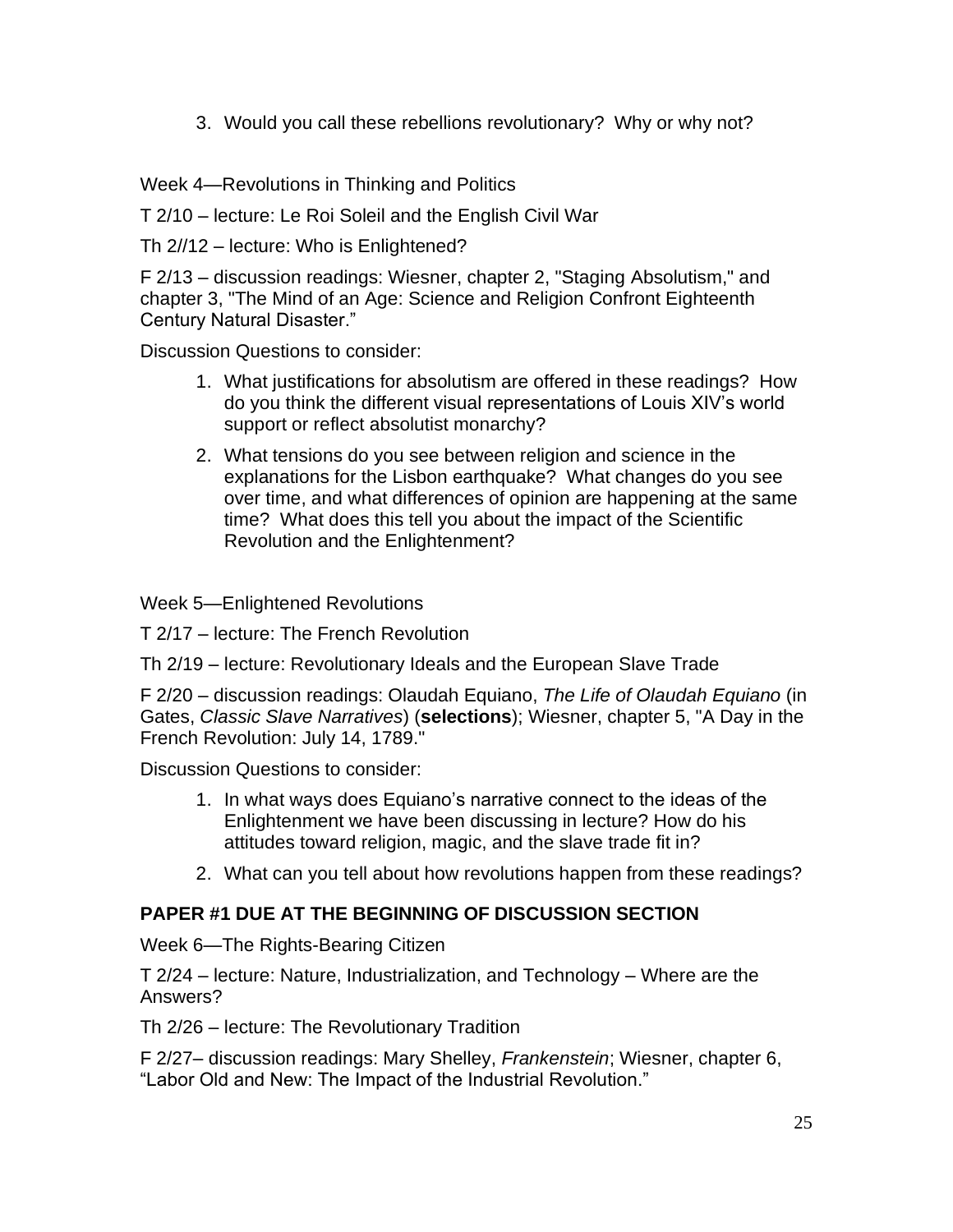Discussion Questions to consider:

- 1. How is this a Romantic text, as we have been discussing Romanticism in lecture? What characteristics does it have in common with that movement, particularly in relation to nature, society, and technology? How does it also look to the Enlightenment?
- 2. How do descriptions of work change over the course of industrialization? What things stay the same? What factors make workers happy with their work, and what do they complain about? What effects do you see on society as a result of these changes in working patterns?

WARNING: THE MOVIE VERSIONS ARE ALL VERY DIFFERENT FROM THE BOOK! THEY MAY BE ENTERTAINING, BUT THEY WILL NOT WORK AS HISTORICAL SOURCES!

Week 7—Toto, I Don't Think We're In the 18th Century Anymore

T 3/2 – lecture: Liberalism, Nationalism, and Empire

Th 3/4 – **MIDTERM EXAM**

F 3/5 – NO DISCUSSION

Week 8—The New Europe

T 3/16 – lecture: lecture: Who Survives/Who Thrives – Marx and Darwin

Th 3/18 – lecture: Bourgeois Life, Shopping, Prostitution, and Empire

F 3/19 – discussion readings: Wiesner, chapter 7, "Two Programs for Social and Political Change: Liberalism and Socialism," and chapter 9, "Expansion and Public Opinion: Advocates of the 'New Imperialism,'" and

Discussion Questions to consider:

- 1. What is the difference between Liberalism and Socialism? REMEMBER: NINETEENTH-CENTURY LIBERALISM AND OUR MODERN IDEAS OF "LIBERALS" ARE **NOT** THE SAME THING!
- 2. What different kinds of arguments are being made in favor of Empire? How do they relate to our discussion of Liberalism? How do they differ from ideas underlying the Age of Discovery?

Week 9 — The Century Turns – and So Does Liberalism

T 3/23 – lecture: Nietzsche, Freud, and the Crisis of Liberal Culture

Th 3/25 – lecture: The War They Called Great

F 3/26 – discussion readings: Wiesner, chapter 10, "Citizenship and Suffrage for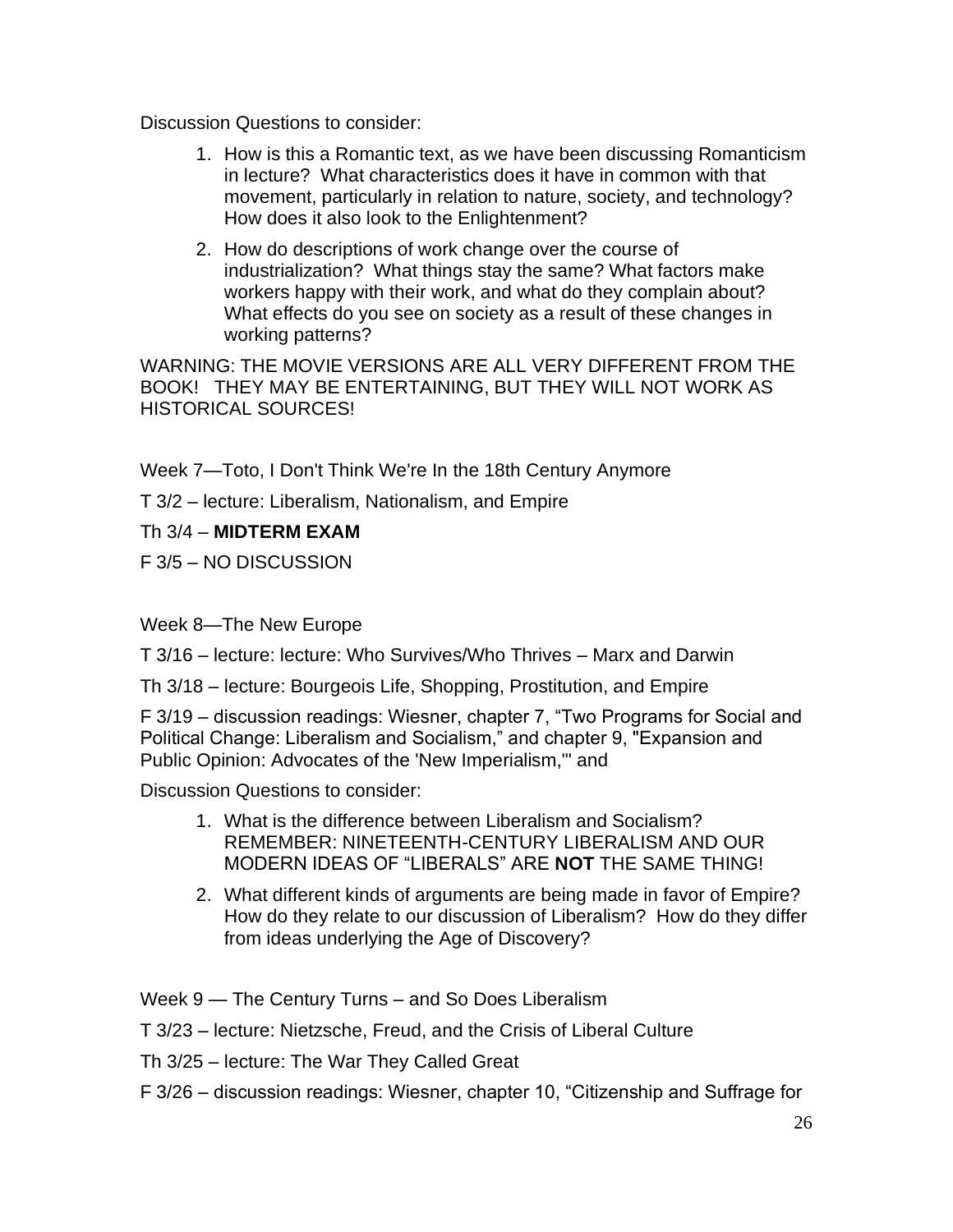Women," and chapter 11, "World War I: Total War."

Discussion Questions to consider:

- **1. What kinds of arguments are being made for and against female suffrage? How do they relate to Liberalism, Socialism, and contemporary ideas of citizenship?**
- **2. What made World War I different from other wars? How did the war affect European society, and what changes in attitude can you see in the readings? Did it affect different people in different ways.**

## **PAPER # 2 DUE AT BEGINNING OF DISCUSSION SECTION**

Week 10—War and Peace, East and West

T 3/30 – lecture: The Russian Revolution and the Early Soviet State

Th 4/1 – lecture: Life after the Deluge

F 4/2 – discussion readings: Wiesner, chapter 8, "Vienna and Paris, 1850-1930: The Development of the Modern City."

Discussion Questions to consider:

- 1. What can you tell about the effects of industrialization and war on modern European cities?
- 2. What can you tell about the effects of Liberalism and Socialism on modern European cities?

Week 11—The Temporary Peace and Return to War

T 4/6 – lecture: The Rise of Fascism and the Road to 1939

Th 4/8 – lecture: The Second World War

F 4/9 – discussion readings: Wiesner, chapter 12, "Selling a Totalitarian System."

Discussion Questions to consider:

- 1. Imagine you are a German citizen in the 1920s and 1930s. Which groups in society responded to Hitler earliest, and why? How do you think you would have reacted? What might you have done?
- 2. How did the NSDAP use technology, and to what effect? How do the rise of fascism and the role of technology relate to the First World War?

## **PAPER #3 DUE AT THE BEGINNING OF DISCUSSION SECTION**

Week 12—A Brief Account of the Devastation of Europe

T 4/13 – lecture: Re-Waging War - Resistance, Collaboration, National Unity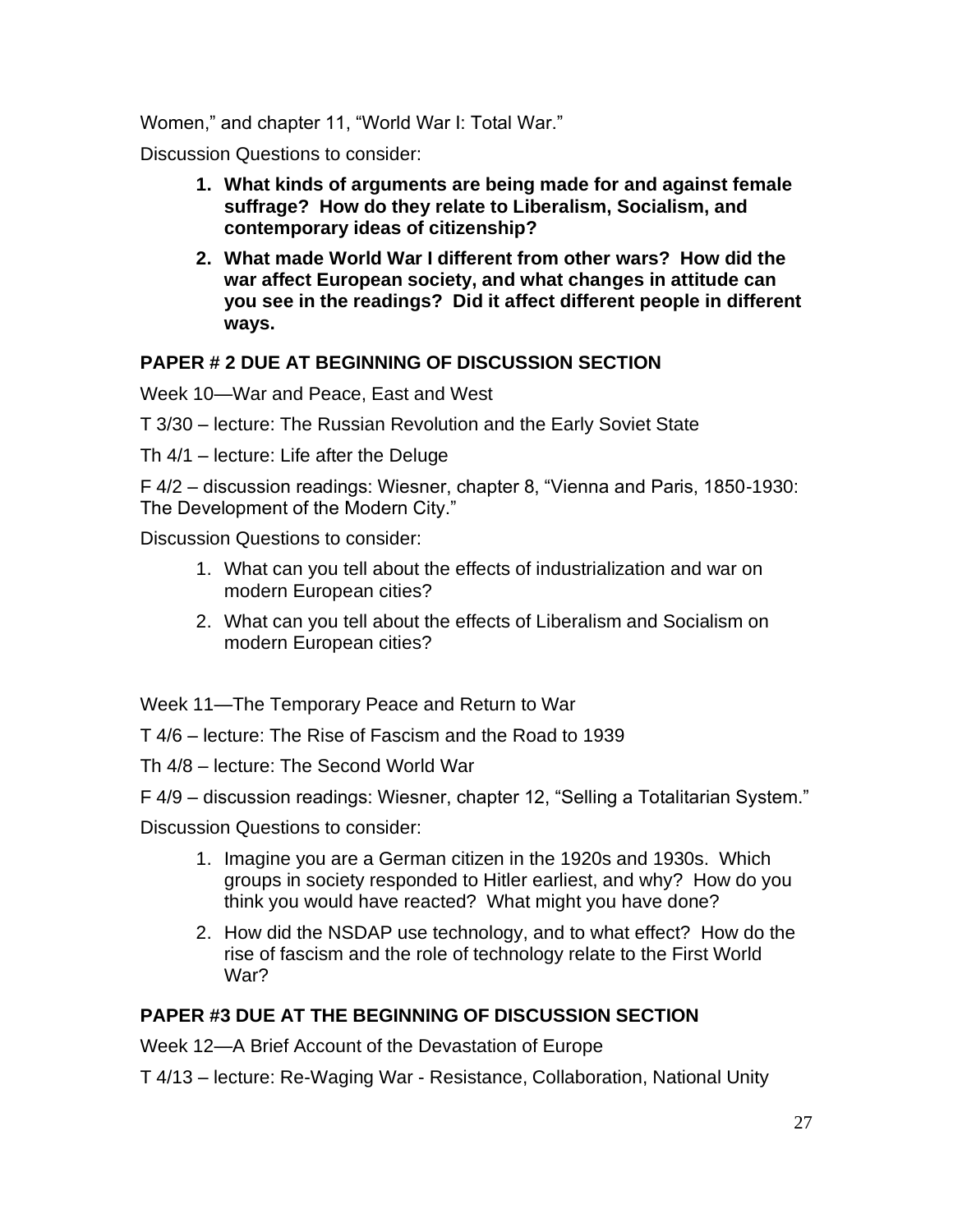Th 4/15 – lecture: The Holocaust

F 4/16 – discussion readings: Levi, *Survival at Auschwitz*.

Discussion Questions to Consider:

- 1. What can you tell from this book about how the Holocaust happened? How did cultures and systems of belief react, respond, and change? Think especially about the role of religion.
- 2. How does this book relate to other accounts about the Holocaust you may have read before (Wiesel's *Night*, Anne Frank's *Diary*, Primo Levi's *Survival at Auschwitz*, perhaps)? How is it similar, or different? How do those relations affect your view of the Holocaust?

Week 13— Wars Cold and Hot, East and West

T 4/20 – lecture: New Superpowers, New Geography: Socialism and Conservatism in Action

Th 4/22 – lecture: Postwar Discontent: Decolonization and 1968

F 4/23 – discussion readings: Wiesner, chapter 13, "Berlin: The Crux of the Cold War, 1945-1990," and chapter 14, "The Perils of Prosperity: The Unrest of Youth in the 1960s."

Discussion Questions to Consider:

- 1. What political battles were being fought during the Cold War? Why was Berlin so important?
- 2. What similarities and differences do you see between these two crises in 1968, one in the West and one in the East?

## **PAPER #4 DUE AT THE BEGINNING OF DISCUSSION SECTION**

Week 14— The New Europe

T 4/27 – lecture: The Revolutions of 1989

Th 4/29 – last lecture: 1492-1992: Rebuilding Sarajevo, European Union and Beyond

F 4/30 – discussion readings: Wiesner, second supplemental chapter (pp. B1- B32), "The New Europeans: Labor, Migration, and the Problems of Assimilation;" chapter 15, "Beyond the Nation-State: The European Union."

Discussion Questions to consider:

1. How does the new Europe (and the new Europeans) relate to the Europe of the beginning of the course? Consider the roles of religion, race, and ideas about other places and European identity.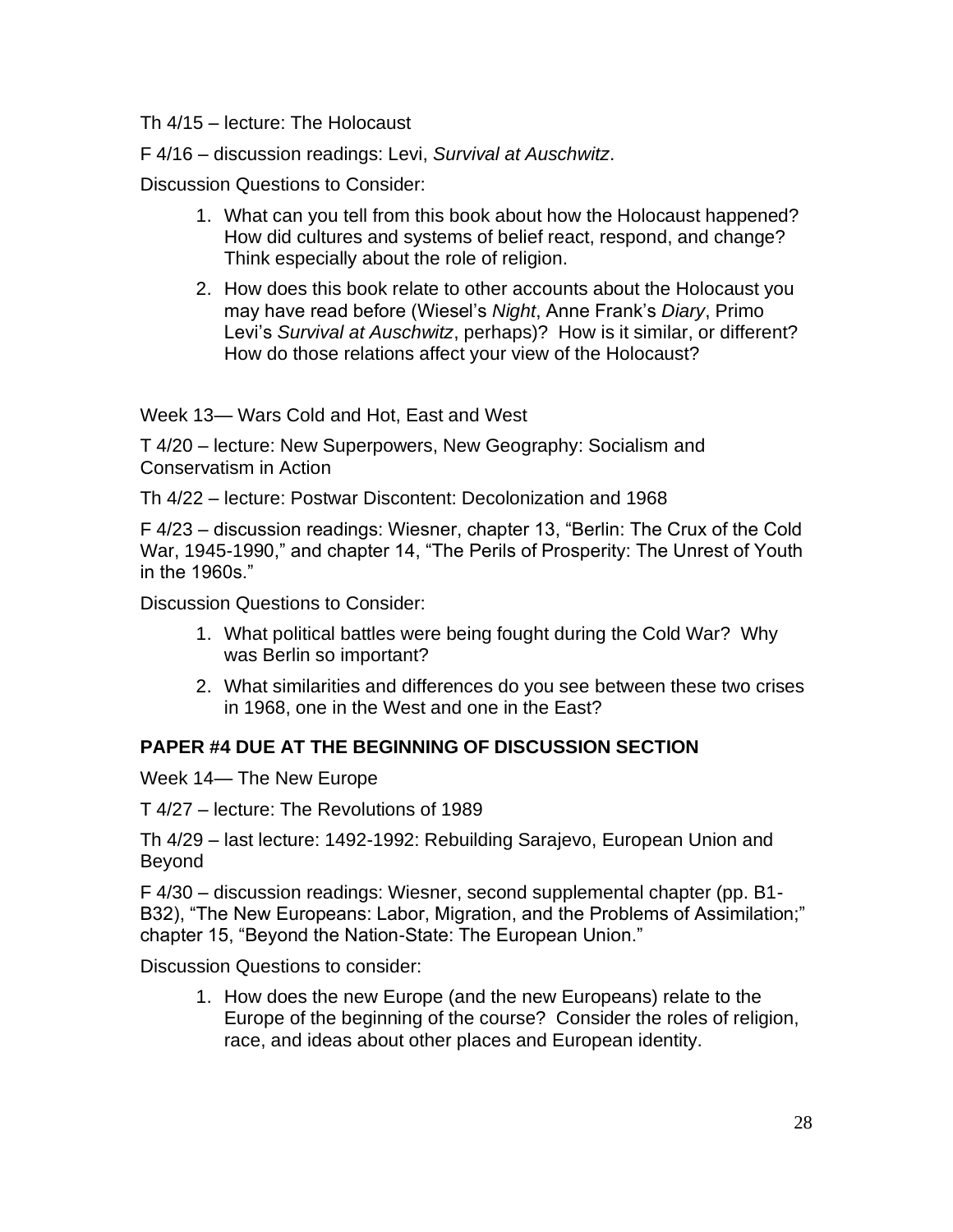2. What do you think have been the big issues we have discussed in this course? How would you describe the past five hundred years of European history? What have we learned about "Western Traditions"?

## SOME NOTES ABOUT WRITING PAPERS AND ESSAYS:

1. You must be making a historical argument rather than just offering a description or telling a story. If no one could disagree with what you are saying, it isn't an argument. Then, set out to support that argument – to convince your reader – with the use of specific evidence from the texts themselves. "History 1400 deals with the last five hundred years of European history" is a description. "History 1400 is the best class I've ever taken" is an argument, but one that you cannot support with evidence, as it is a personal judgment. "History 1400 demonstrated the usefulness of studying the past to life in the present" is an argument which, we hope, you will be able to effectively support with evidence by the end of the semester.

2. In case you missed #1, you must make a **historical** argument (that means it must be about the **past**), and you must support it by your **analysis** of specific **evidence** – the primary sources you are reading for your class assignments.

3. Papers and essays have a traditional structure that makes sense: start with an introduction that lets your reader know what you are arguing and how it is significant. In the body of your paper, present your evidence in a compelling and logical order. Don't forget to analyze your evidence – you can't trust it to speak for itself – YOU have to explain it to your reader. Then, conclude. Conclusions can be tricky – you need to do more than restate your introduction, and conclusions are NOT about bringing things up to the present day. They are about tying everything together in a neat package so your reader will be convinced by your argument.

4. Be careful with evidence, and make sure you cite things properly. This means complete footnotes (or endnotes) not just for direct quotations, but for ideas. Your work and other people's work need to be clearly distinguished from each other. If you are not sure about the definition of plagiarism, come talk to any of the instructors. There are also resources here at the university.

5. Write as if your reader is an intelligent person who is familiar with the texts you are discussing, but doesn't know them as well as you do. This means giving enough context to make discussions of evidence make sense, but not overwhelming yourself in detail.

6. Always remember that you are making a **historical argument** - this means that it is about the past, not the present; and it is not just about your personal preferences.

7. Papers must have titles. A title must be descriptive of the paper that follows – it is a signpost to your reader.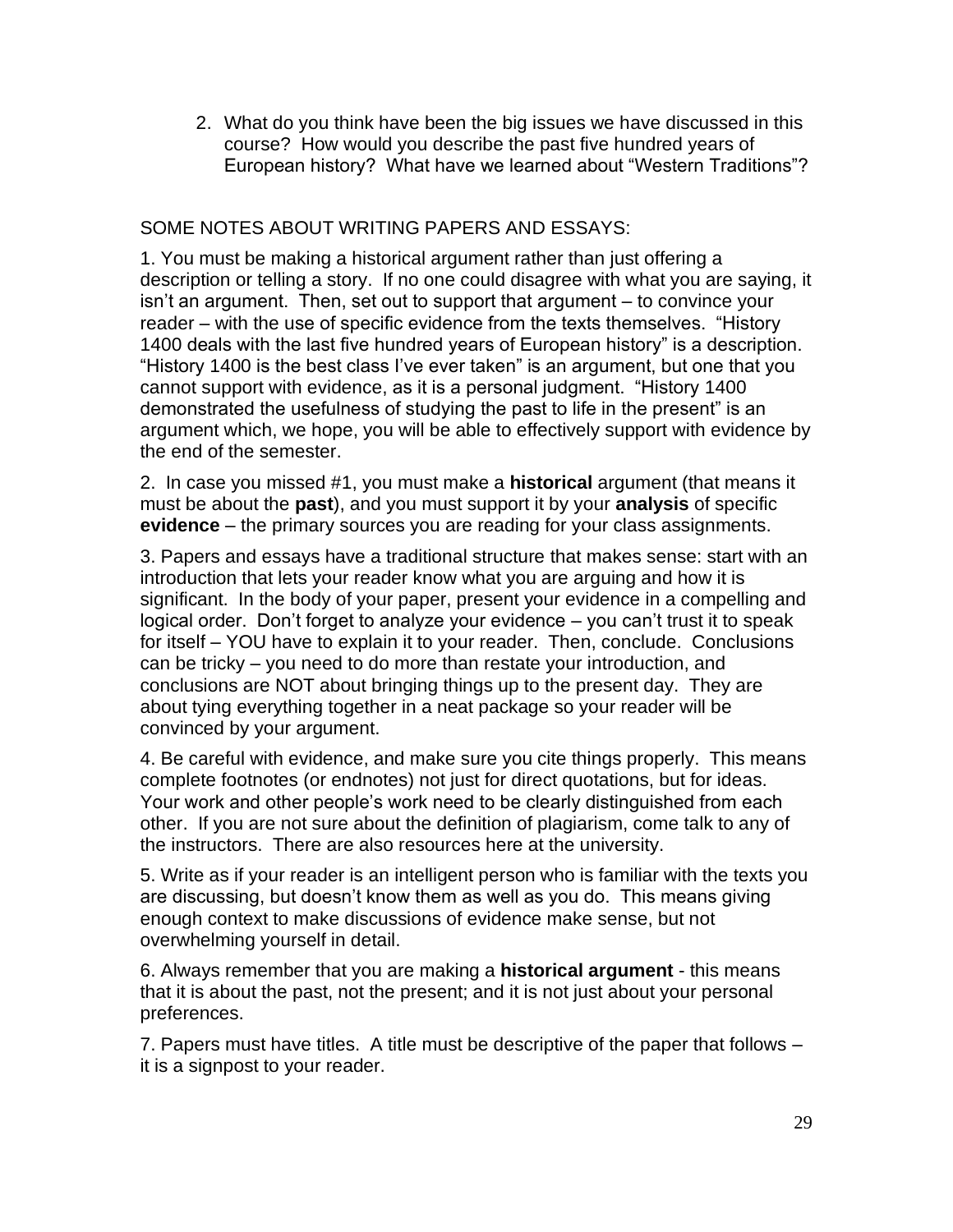**HISTORY 1400: MODERN WESTERN TRADITIONS (SPRING 2020, PRE-PANDEMIC VERSION; PROF. CHARLES LANSING)**

# **History 1400, Modern Western Traditions**

### **Perspectives on Modern Europe, 1492-2020**

University of Connecticut

Department of History

Prof. Charles Lansing Spring 2020 [charles.lansing@uconn.edu](mailto:charles.lansing@uconn.edu)M, W 10:10-11:00 Office Hours: Mon  $11:15-12:15.8$  Tues 11-12, or by appointment BPB 130 Office: Wood Hall 323 Tel: 64553

# **Introduction**

This course explores the complex history of Europe and its civilization from the beginning of European exploration in the late fifteenth century to the crisis of European institutions and values in the early twenty-first century. Topics include the Reformation, the Enlightenment, the French Revolution, industrialization, liberalism, nationalism, European imperialism, socialism, the development of mass politics, World War One, the rise of Nazi and Communist dictatorships, World War Two, the Holocaust, the Cold War in Europe, the collapse of Communism in Eastern Europe, and contemporary anti-democratic and nationalist developments. Particular emphasis will be placed on investigating the nature and significance of European interactions with the non-European world.

The aims of the course are 1) to introduce students to the profound intellectual, social, political, cultural, and economic developments that occurred in Europe as modern states, societies and economies emerged in this period; 2) to introduce students to the tools and approaches used by historians in researching, writing, and discussing historical topics; and 3) to give students the opportunity to hone their analytical and writing skills.

Course readings will consist of an array of different texts, each intended to embellish themes or issues raised in the lecture. Since an important component of the class is developing students' abilities to read critically and to evaluate historical sources, primary source documents such as memoirs, novels, and documents will make up an integral part of the course reading. We will also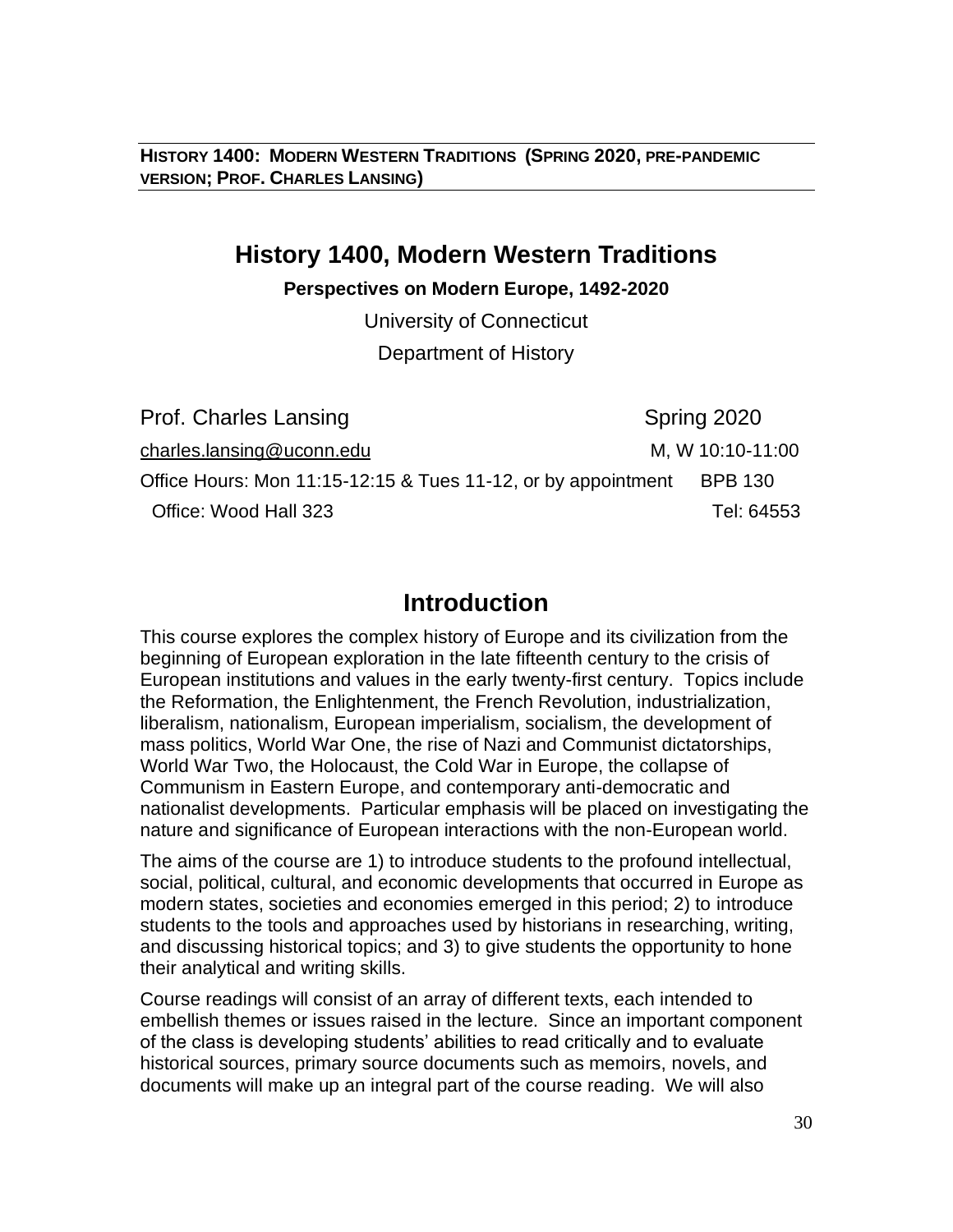spend time analyzing and discussing 'visual' primary sources such as paintings, sculptures, photographs, films, illustrations, and advertisements as well as 'auditory' primary sources like operas, political 'fighting-songs', and rock-n-roll hits. The format of the class is twice-weekly lectures supplemented by a weekly discussion section.

Although it cannot be said that any one element of the course is more important than the others, the discussion sections are a fundamental aspect of this course. They provide you with an opportunity to delve more deeply into the subjects and to exercise your analytical and interpretative skills. More importantly, the discussion sections allow you to debate and question ideas raised in the lecture and to develop and share your own ideas and opinions. Students are expected to come to the sections prepared to discuss the readings. It is my hope that we can create an intellectual community this semester, one in which everyone respects the opinion of the other as we explore together the subject of modern European history; every contribution adds to our collective understanding of the material, so don't hesitate to ask or answer questions! You will receive a grade for your participation in the discussions; in order to do well on this course assignment, you need to contribute regularly and actively to the discussions! To help facilitate this, questions to consider while doing the assigned reading for each week will be handed out at the beginning of the semester.

# **Assignments**

The course's written assignments consist of regular quizzes in discussion section on the reading and three exams (Exam 1, Exam 2, and the Final Examination).

| Exam 1                                   | <b>20%</b> |
|------------------------------------------|------------|
| Exam $2$ :                               | <b>25%</b> |
| Final Exam:                              | <b>30%</b> |
| Class Participation (including quizzes): | <b>25%</b> |

In order to do well in this course, you will need to fulfill all the requirements. More specifically, you will need to attain a passing grade in at least 60% of the course requirements. This will require that you regularly do the reading assignments, that you regularly attend class, and that you regularly participate in the discussions. The material on the exams will be taken from the primary and secondary source readings, the lectures, and the discussion sections. Requests for extensions or excused absences will be considered on an individual basis, in accordance with College and department guidelines, and only with the appropriate written documentation; such requests should be discussed with me before the assignment is due or the exam is given.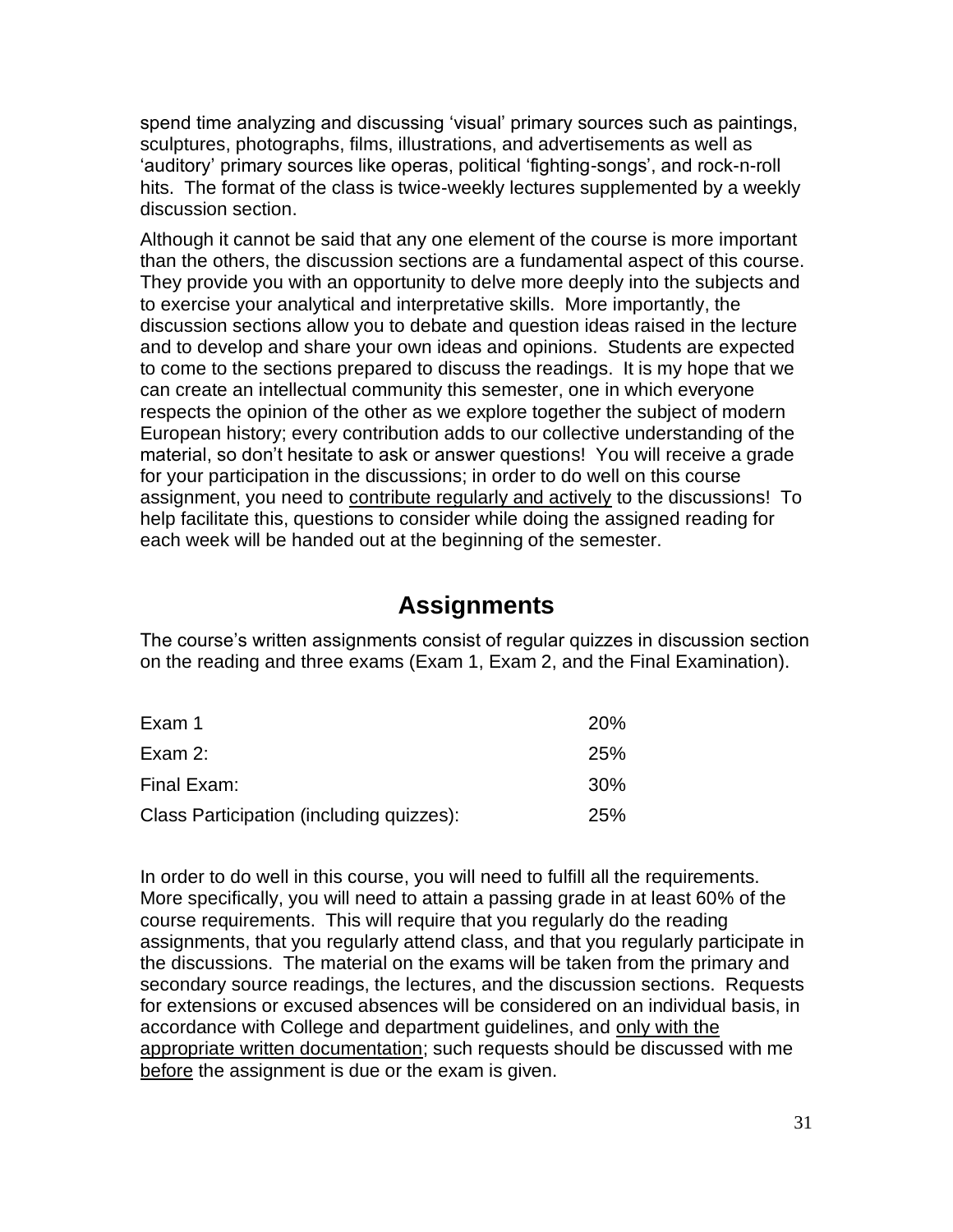## **Grade Conversion Scale:**

- A: 93-100
- A-: 90-92
- B+: 87-89
- B: 83-86
- B-: 80-82
- C+: 77-79
- C: 73-76
- C-: 70-72
- D+: 67-69
- D: 63-66
- $D-$ : 60-62
- F: 59 or less

# **Student Conduct**

In both discussion sections and lectures, students are expected to conduct themselves in a respectful and considerate manner. To this end, students are asked to turn off their cell phones (and thus students should not send or receive text messages) and to refrain from eating while in class, though I realize some may wish to bring coffee with them. It is expected that students using laptops will not surf the Internet or visit social media sites during class. Doing so is disruptive and discourteous. Engaging in such behavior will have a negative impact on your participation grade. Since we only have fifty minutes for each lecture, I ask that students arrive promptly by 10:10 and remain in their seats for the entire fifty-minute period.

According to *The Student Code*, **academic misconduct** consists of "dishonest or unethical academic behavior that includes, but is not limited to, misrepresenting mastery in an academic area (e.g., cheating), failing to properly credit information, research, or ideas to their rightful originators or representing such information, research, or ideas as your own (e.g., plagiarism)." 1

Plagiarism – "presenting, as one's own, the ideas or words of another for academic evaluation" – is a serious act of academic misconduct. **Students caught plagiarizing will receive an automatic F in this course**; I also reserve the right to refer cases of misconduct to the appropriate University body for further action. I therefore strongly encourage you to familiarize yourselves with

<sup>1</sup> https://community.uconn.edu/the-student-code-appendix-a/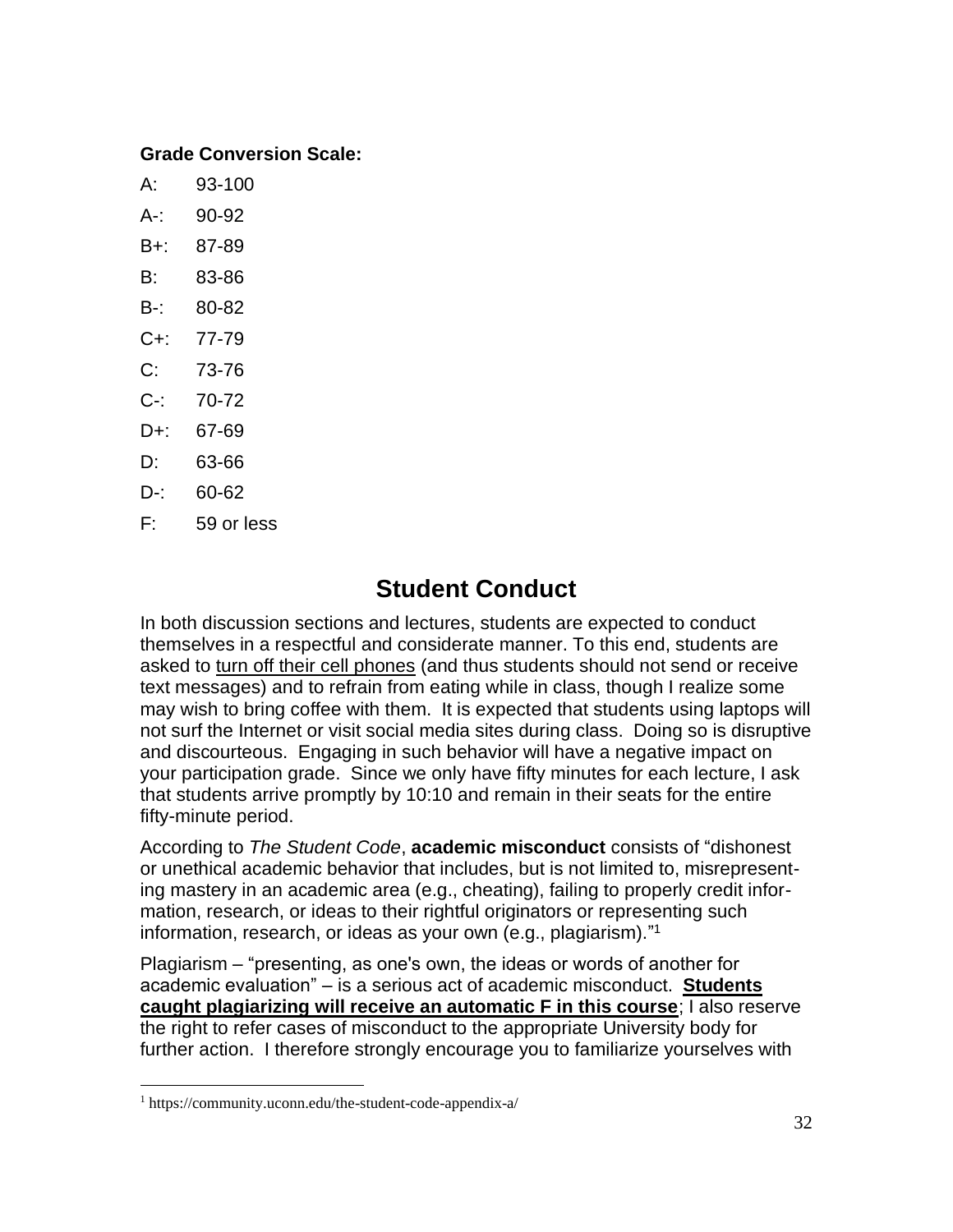University rules and regulations regarding plagiarism and other forms of academic misconduct. Should you have specific questions about academic integrity, please read the University's policies at https://community.uconn.edu/the-student-code-appendix-a/ or make an appointment to see me.

**Students with Disabilities**: As a student with a disability, before you may receive accommodations in this class, you will need to make an appointment with the Center for Student Disabilities to arrange for approved accommodations. However, if you would like to speak with me about other matters, please make an appointment to see me as soon as possible.

## **Assigned Texts**:

**Thomas More Utopia (Dover edition); Montesquieu Persian Letters; Bettine von Arnim The Life of High Countess Gritta von Ratsinourhouse Paul Gauguin Noa Noa (Dover edition)**

Copies of the assigned texts can be purchased at the UConn Bookstore. A copy of each of the texts has also been placed on non-electronic reserve in the Homer Babbidge Library. Please be sure to bring with you to class the readings assigned for that week; you will need them for the discussion. Should students want to explore a specific topic or issue more thoroughly, John Merriman's A History of Modern Europe and T.C.W Blanning's The Oxford History of Modern Europe are excellent textbooks, of which the UConn library owns copies.

- **Jan 22** The West in the Early Modern Period: 'State' and Society
- **Jan 24** Discussion Section: Course Introduction **Reading:** Thomas More Utopia, p. 3-27
- **Jan 27** The West in the Early Modern Period: Religion & Culture **Reading**: More Utopia, p. 31-41
- **Jan 29** Exploration of the New World **Reading:** More Utopia, p. 41-64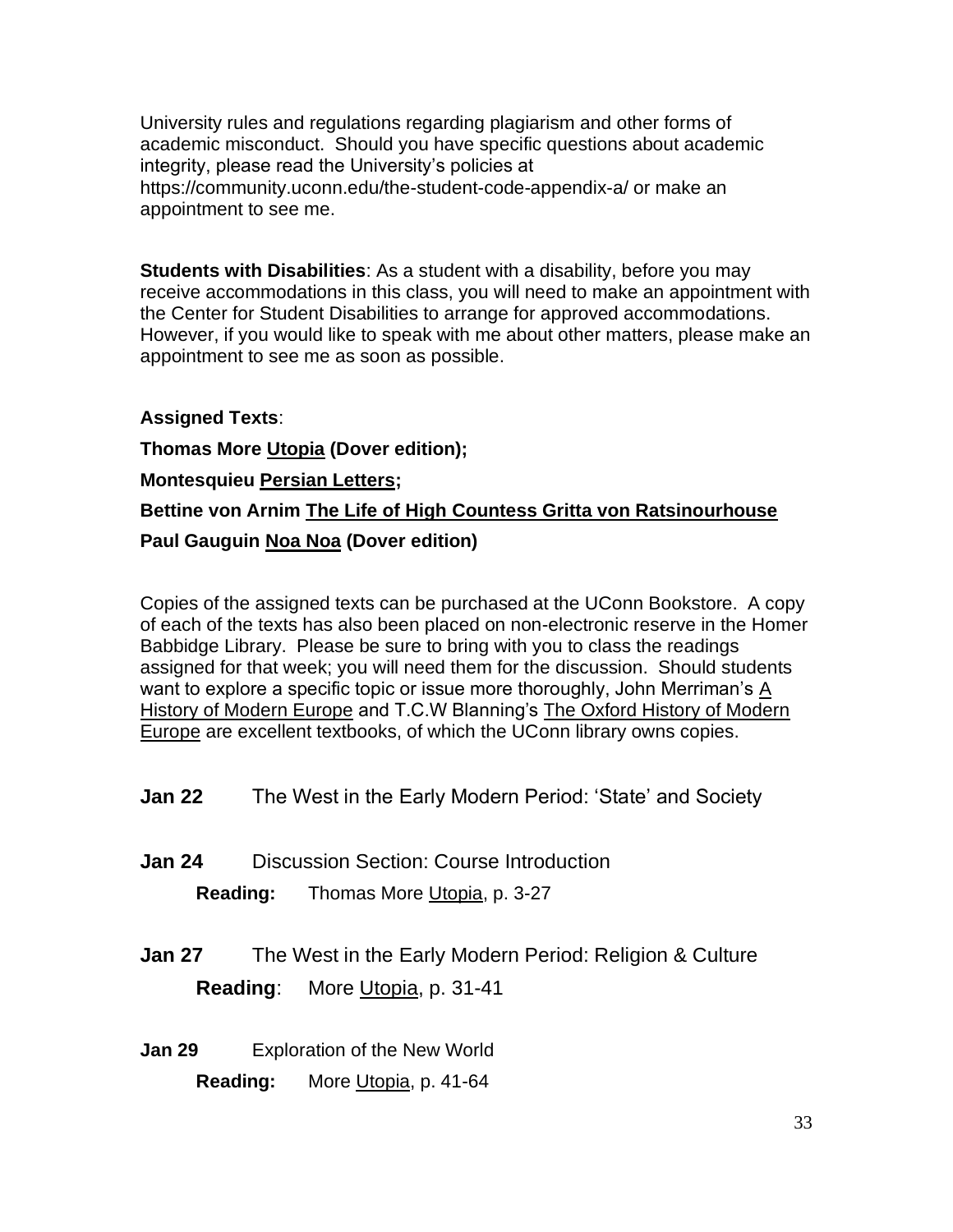**Jan 31** Discussion Section

**Reading:** More Utopia, p. 64-71

**Feb 3** The Reformation: Origins and Early Development

*Reading: More Utopia, p. 71-85; andMartin Luther "On the Freedom of a Christian" excerpt (HuskyCT)*

**Feb 5** The Reformation: Catholicism's Response and its Legacies

**Reading:** "Decree Concerning Purgatory" and "On the Invocation, Veneration, and Relics of Saints, and on Sacred Images..." from 25<sup>th</sup> Session of Council of Trent excerpts (**HuskyCT**)

- **Feb 7** Discussion Section
- **Feb 10** The British 'Exceptional' Model of State and Society

**Reading:** Montesquieu Persian Letters, Letters 1-20 (but students can skip Letter 15)

- **Feb 12** Crisis and Transformation: English Civil War & Glorious Revolution **Reading:** Persian Letters, Letters 22-43 (can skip Letters 25, 27, 28, 30- 33, 35, 36, 39, 40)
- **Feb 14** Discussion Section

**Reading:** Persian Letters, Letters 44-64 (can skip Letters 45, 49-54, 59, 61, 62)

**Feb 17** The Absolutist Model of State and Society: French Absolutism and its Challengers

**Reading:** Montesquieu Persian Letters, Letters 65-111 (can skip Letters 67, 70, 79, 81-82, 84, 86, 87, 90-91, 93, 98, 108, 109, 110)

**Feb 19** French Revolution: Origins and Early Developments, 1789-1792 **Reading:** Persian Letters, Letters 112-140 (can skip Letters 123, 124, 126, 127, 132-135, 137, 139)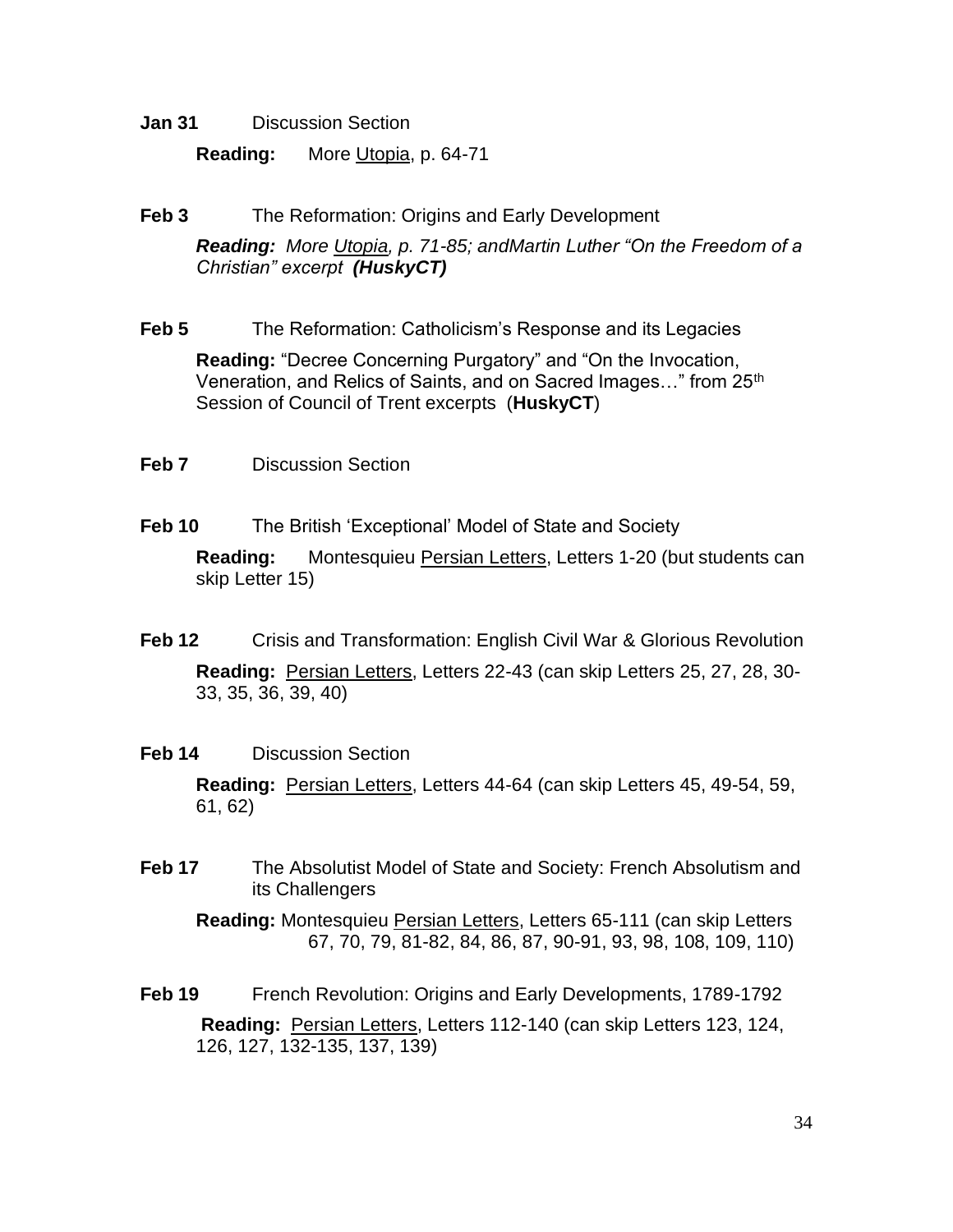**Feb 21** Discussion Section **Reading:** Three *Cahiers* from 1789 (**HuskyCT**)

- **Feb 24** The French Revolution: The Terror and its Aftermath **Reading:** Constitution of 1793 and "Terror is the Order of the Day" (**HuskyCT**)
- **Feb 26** Napoleon, Empire, and the Revolution's Legacies **Reading:** Napoleonic reforms in Spain (1808) (**HuskyCT**)
- **Feb 28** Discussion Section **Reading:** Heinrich von Kleist "The Earthquake in Chile" (**HuskyCT**)
- **Mar 2 EXAM 1**
- **Mar 4** Reconceptualization 1: Age of Liberalism & the New Middle Class **Reading:** Bettine von Arnim The Life of High Countess Gritta von **Ratsinourhouse**
- **Mar 6** Discussion Section **Reading:** Bettine von Arnim The Life of High Countess Gritta von Ratsinourhouse
- **Mar 9** Reconceptualization 2: The Radical Ideology of Nationalism **Reading:** Finish Bettine von Arnim The Life of High Countess Gritta von Ratsinourhouse
- **Mar 11** Reconceptualization 3: Industrial Revolution & Socialist Response **Reading:** Marx/Engels "Communist Manifesto" (**HuskyCT**)
- **Mar 13** Discussion Section **Reading: Reread Marx/Engels "Communist Manifesto"**

## **SPRING BREAK**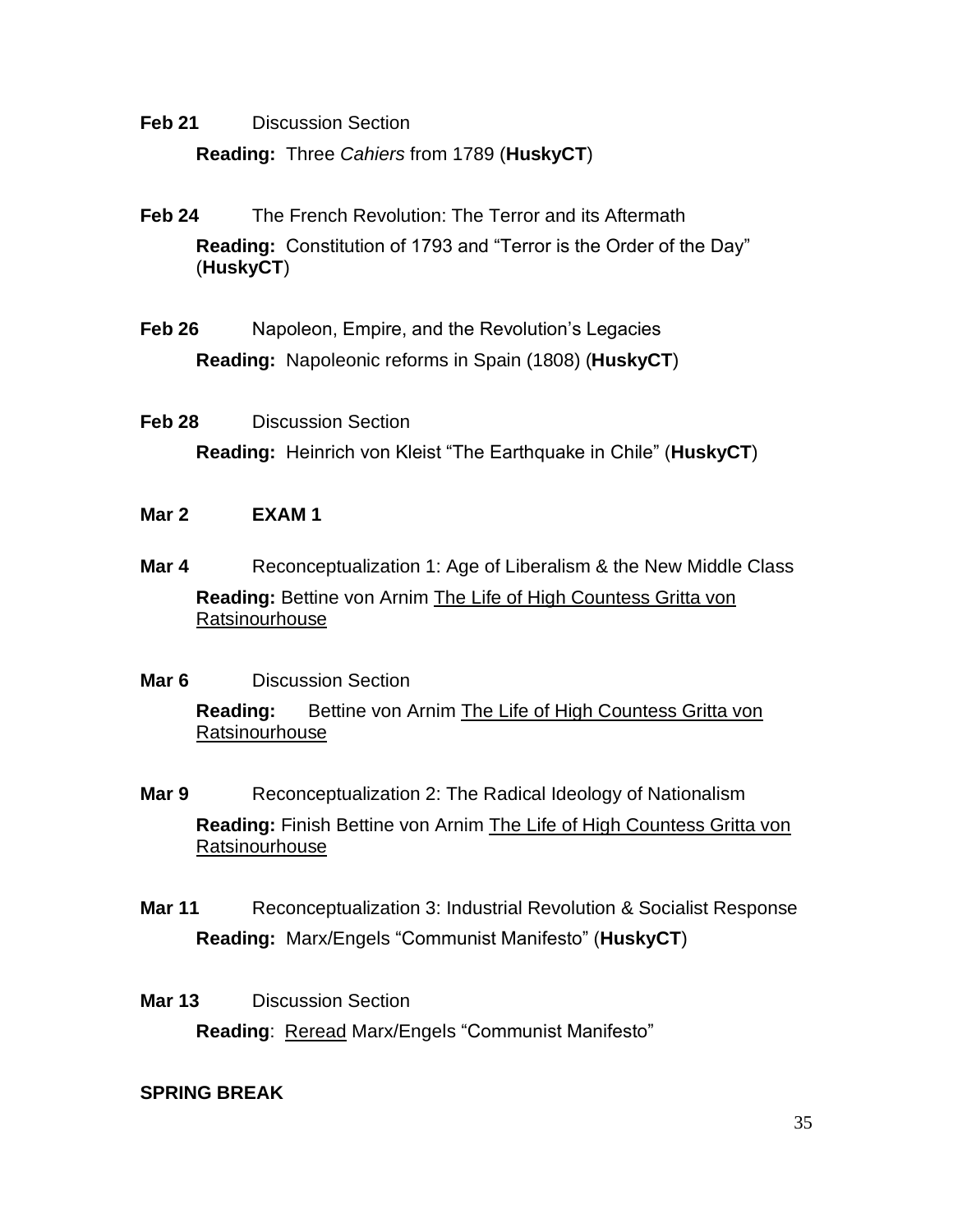**Mar 23** Imperialism and Colonialism

**Reading:** Paul Gauguin Noa Noa. The Tahitian Journal, chapters 1-4

**Mar 25** Origins of the Great War

**Reading:** Gauguin, Noa Noa. The Tahitian Journal, chapters 5-7

**Mar 27** Discussion Section

**Reading:** Finish Gauguin, Noa Noa. The Tahitian Journal

- **Mar 30** Trench Warfare, Total Warfare **Reading:** Henri Barbusse Under Fire excerpt, pp. 204-253 (**HuskyCT**)
- **Apr 1** The Russian Revolution **Reading:** Victor Serge Memoirs of a Revolutionary excerpt, pp. 82-99 (**HuskyCT**)
- **Apr 3** Discussion Section
- **Apr 6** The Legacy of the Great War **Reading:** Barbusse Under Fire excerpt, p. 296-319 (**HuskyCT**)
- **Apr 8** Europe in the 1920s and the Great Depression **Reading:** Thomas Mann "Disorder and Early Sorrow" (HuskyCT)
- **Apr 10 EXAM 2**

## **Apr 13** Stalinism

**Reading:** Chapter Four "Diary of Andrei Stepanovich Arzhilovksy," in Valerie Gerros et al (eds.), Intimacy and Terror: Soviet Diaries of the 1930s, pp. 111-166 **(HuskyCT)**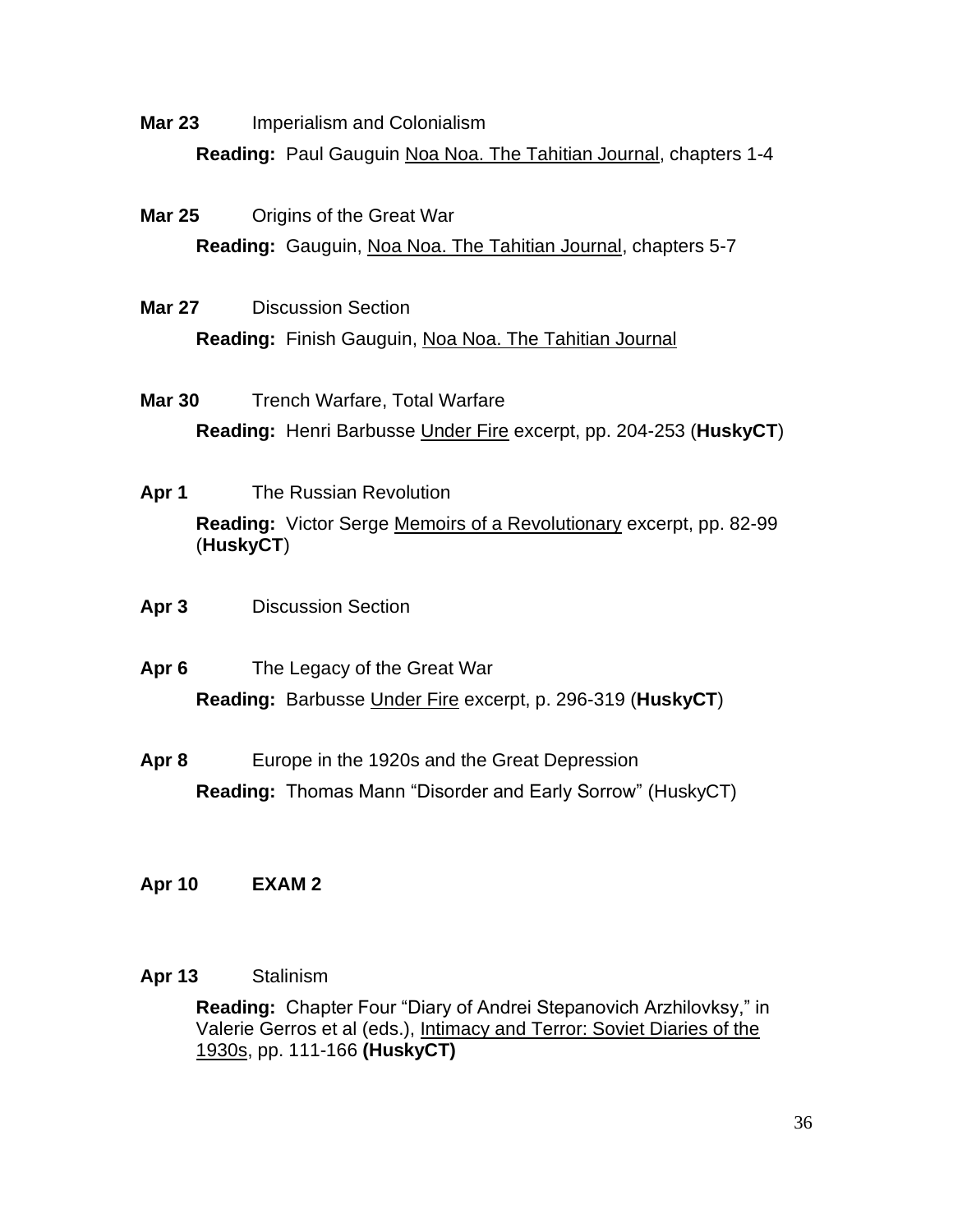Apr 15 Nazi Germany

**Reading:** Sebastian Haffner *Defying Hitler* excerpt, p. 124-135, 194-218 (**HuskyCT**)

- Apr 17 Discussion Section
- Apr 20 The Second World War and the Holocaust

### **Reading:**

Christopher Browning "One Day in Jozefow" in David Crew (ed.), Nazism and German Society, p. 300-315 **(HuskyCT)**

Excerpt from the war diary of *Blutordensträger* Felix Landau in Klee et al (eds.), "The Good Old Days". The Holocaust as Seen by Its Perpetrators and Bystanders, pp. 87-106 **(HuskyCT)**

Apr 22 Postwar Europe and the Early Cold War

**Reading:** Maxim Leo, Red Love: The Story of an East German Family, pp. 13-43, 55-62 (**HuskyCT**)

- Apr 24 Discussion Section
- Apr 27 1968, Détente, and the Fall of Communism

**Reading:** Slavenka Drakulic How We Survived Communism excerpt, pp. 11-32 (**HuskyCT**)

Apr 29 Europe Today

**Reading:** Michel Houellebecq Submission excerpt, p. 37-42, 52-57, 63- 66, 162-9, 207-10 **(HuskyCT)**

- May 1 Discussion Section
	- **Reading:** Svetlana Alexievich Second Hand Time excerpt, p. 1-11, 41-58 (**HuskyCT**)

## **FINAL EXAM: TBD**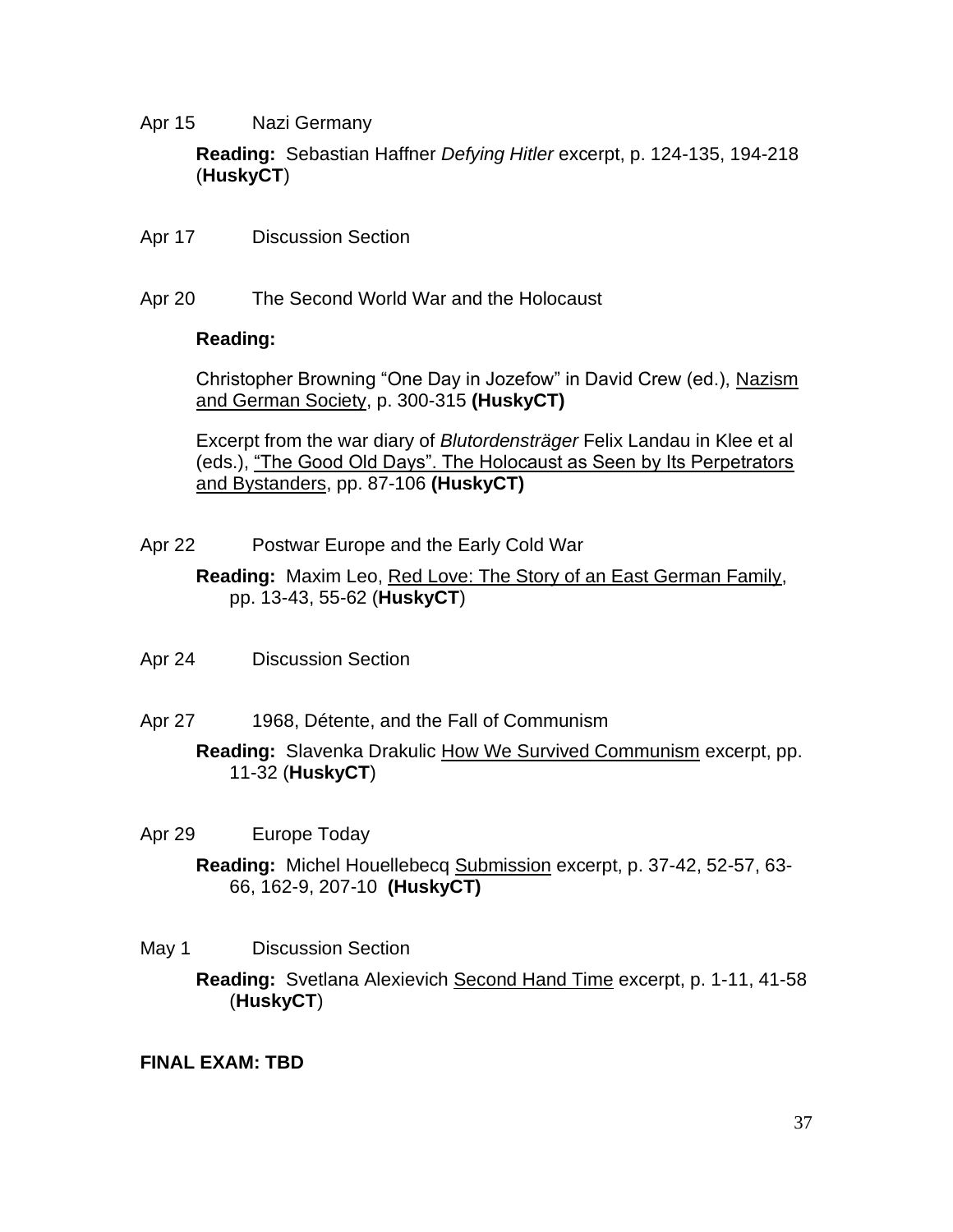**HISTORY 1400: MODERN WESTERN TRADITIONS (SPRING 2020, REVISED PANDEMIC VERSION; PROF. CHARLES LANSING)**

# **History 1400, Modern Western Traditions**

## **Perspectives on Modern Europe, 1492-2020**

University of Connecticut

Department of History

| Prof. Charles Lansing<br>2020                                        | Spring      |            |
|----------------------------------------------------------------------|-------------|------------|
| charles.lansing@uconn.edu<br>11:00                                   | M, W 10:10- |            |
| Office Hours: Mon 11:15-12:15 & Tues 11-12, or by appointment<br>130 |             | <b>BPB</b> |
| Office: Wood Hall 323                                                | Tel: 64553  |            |

# **Introduction**

This course explores the complex history of Europe and its civilization from the beginning of European exploration in the late fifteenth century to the crisis of European institutions and values in the early twenty-first century. Topics include the Reformation, the Enlightenment, the French Revolution, industrialization, liberalism, nationalism, European imperialism, socialism, the development of mass politics, World War One, the rise of Nazi and Communist dictatorships, World War Two, the Holocaust, the Cold War in Europe, the collapse of Communism in Eastern Europe, and contemporary anti-democratic and nationalist developments. Particular emphasis will be placed on investigating the nature and significance of European interactions with the non-European world.

The aims of the course are 1) to introduce students to the profound intellectual, social, political, cultural, and economic developments that occurred in Europe as modern states, societies and economies emerged in this period; 2) to introduce students to the tools and approaches used by historians in researching, writing,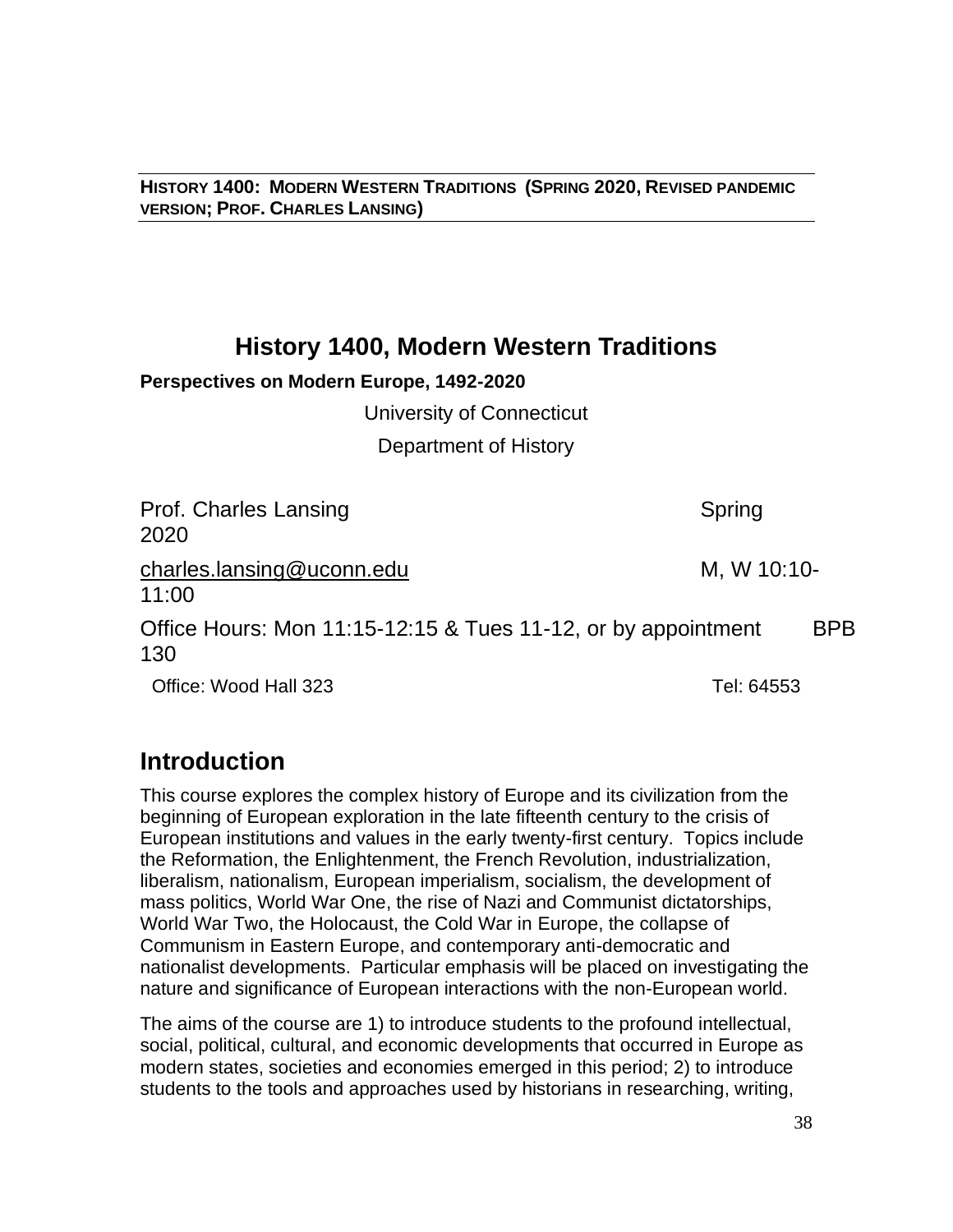and discussing historical topics; and 3) to give students the opportunity to hone their analytical and writing skills.

Course readings will consist of an array of different texts, each intended to embellish themes or issues raised in the lecture. Since an important component of the class is developing students' abilities to read critically and to evaluate historical sources, primary source documents such as memoirs, novels, and documents will make up an integral part of the course reading. We will also spend time analyzing and discussing 'visual' primary sources such as paintings, sculptures, photographs, films, illustrations, and advertisements as well as 'auditory' primary sources like operas, political 'fighting-songs', and rock-n-roll hits. The format of the class is twice-weekly lectures supplemented by a weekly discussion section.

Although it cannot be said that any one element of the course is more important than the others, the discussion sections are a fundamental aspect of this course. They provide you with an opportunity to delve more deeply into the subjects and to exercise your analytical and interpretative skills. More importantly, the discussion sections allow you to debate and question ideas raised in the lecture and to develop and share your own ideas and opinions. Students are expected to come to the sections prepared to discuss the readings. It is my hope that we can create an intellectual community this semester, one in which everyone respects the opinion of the other as we explore together the subject of modern European history; every contribution adds to our collective understanding of the material, so don't hesitate to ask or answer questions! You will receive a grade for your participation in the discussions; in order to do well on this course assignment, you need to contribute regularly and actively to the discussions! To help facilitate this, questions to consider while doing the assigned reading for each week will be handed out at the beginning of the semester.

# **Assignments**

The course's written assignments consist of regular quizzes in discussion section on the reading and three exams (Exam 1, Exam 2, and the Final Examination).

| Exam 1                                   | <b>20%</b>      |
|------------------------------------------|-----------------|
| Exam $2$ :                               | <b>25%</b>      |
| Final Exam:                              | 30 <sup>%</sup> |
| Class Participation (including quizzes): | <b>25%</b>      |

In order to do well in this course, you will need to fulfill all the requirements. More specifically, you will need to attain a passing grade in at least 60% of the course requirements. This will require that you regularly do the reading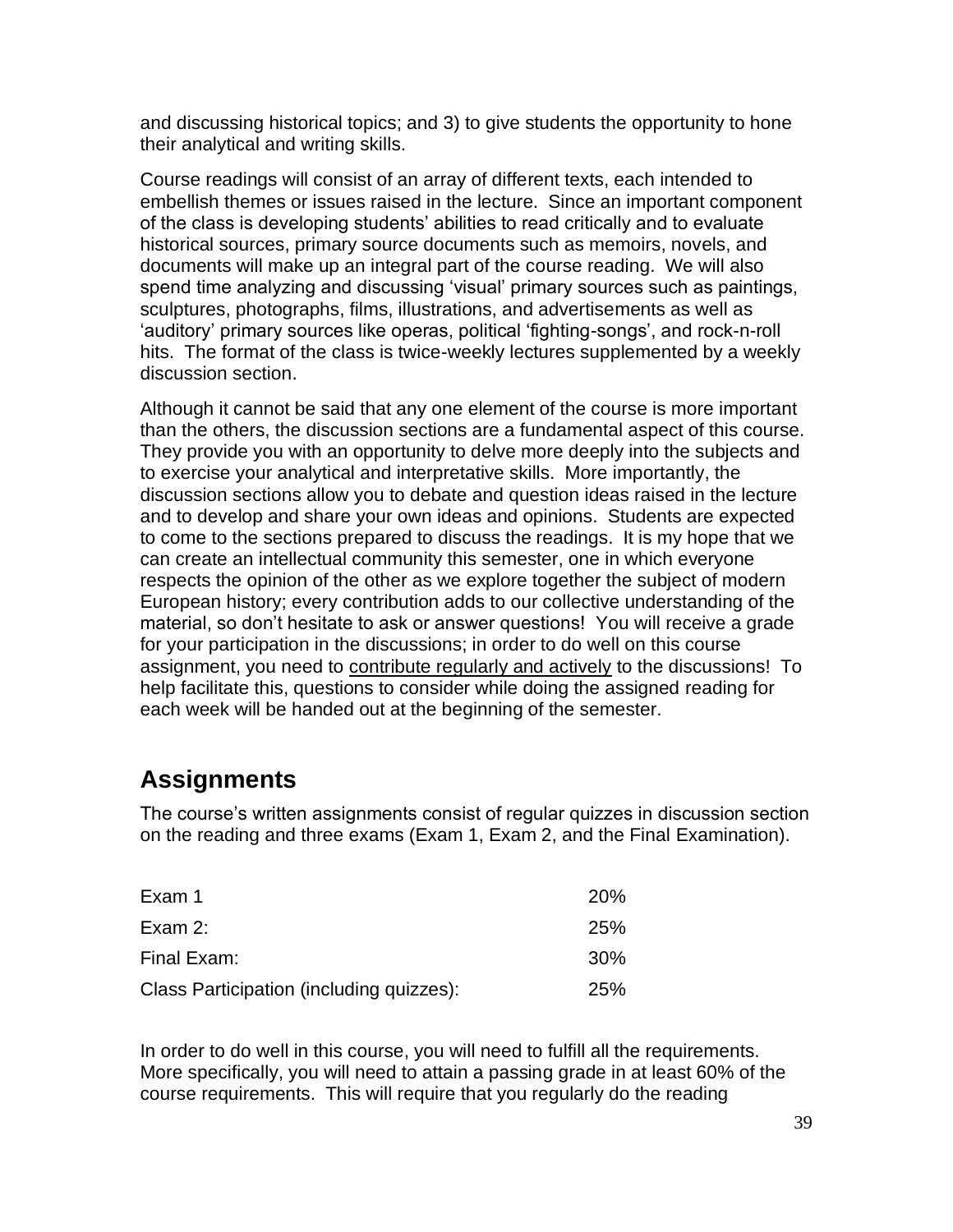assignments, that you regularly attend class, and that you regularly participate in the discussions. The material on the exams will be taken from the primary and secondary source readings, the lectures, and the discussion sections. Requests for extensions or excused absences will be considered on an individual basis, in accordance with College and department guidelines, and only with the appropriate written documentation; such requests should be discussed with me before the assignment is due or the exam is given.

## **Grade Conversion Scale:**

| А:      | 93-100     |
|---------|------------|
| A-:     | 90-92      |
| B+:     | 87-89      |
| B:      | 83-86      |
| B-:     | 80-82      |
| $C +$ : | 77-79      |
| C:      | 73-76      |
| C-:     | 70-72      |
| D+:     | 67-69      |
| D:      | 63-66      |
| D-:     | 60-62      |
| F:      | 59 or less |

**Student Conduct**: In both discussion sections and lectures, students are expected to conduct themselves in a respectful and considerate manner. To this end, students are asked to turn off their cell phones (and thus students should not send or receive text messages) and to refrain from eating while in class, though I realize some may wish to bring coffee with them. It is expected that students using laptops will not surf the Internet or visit social media sites during class. Doing so is disruptive and discourteous. Engaging in such behavior will have a negative impact on your participation grade. Since we only have fifty minutes for each lecture, I ask that students arrive promptly by 10:10 and remain in their seats for the entire fifty-minute period.

According to *The Student Code*, **academic misconduct** consists of the following: "dishonest or unethical academic behavior that includes, but is not limited to, misrepresenting mastery in an academic area (e.g., cheating), failing to properly credit information, research, or ideas to their rightful originators or representing such information, research, or ideas as your own (e.g., plagiarism)." 2

<sup>2</sup> https://community.uconn.edu/the-student-code-appendix-a/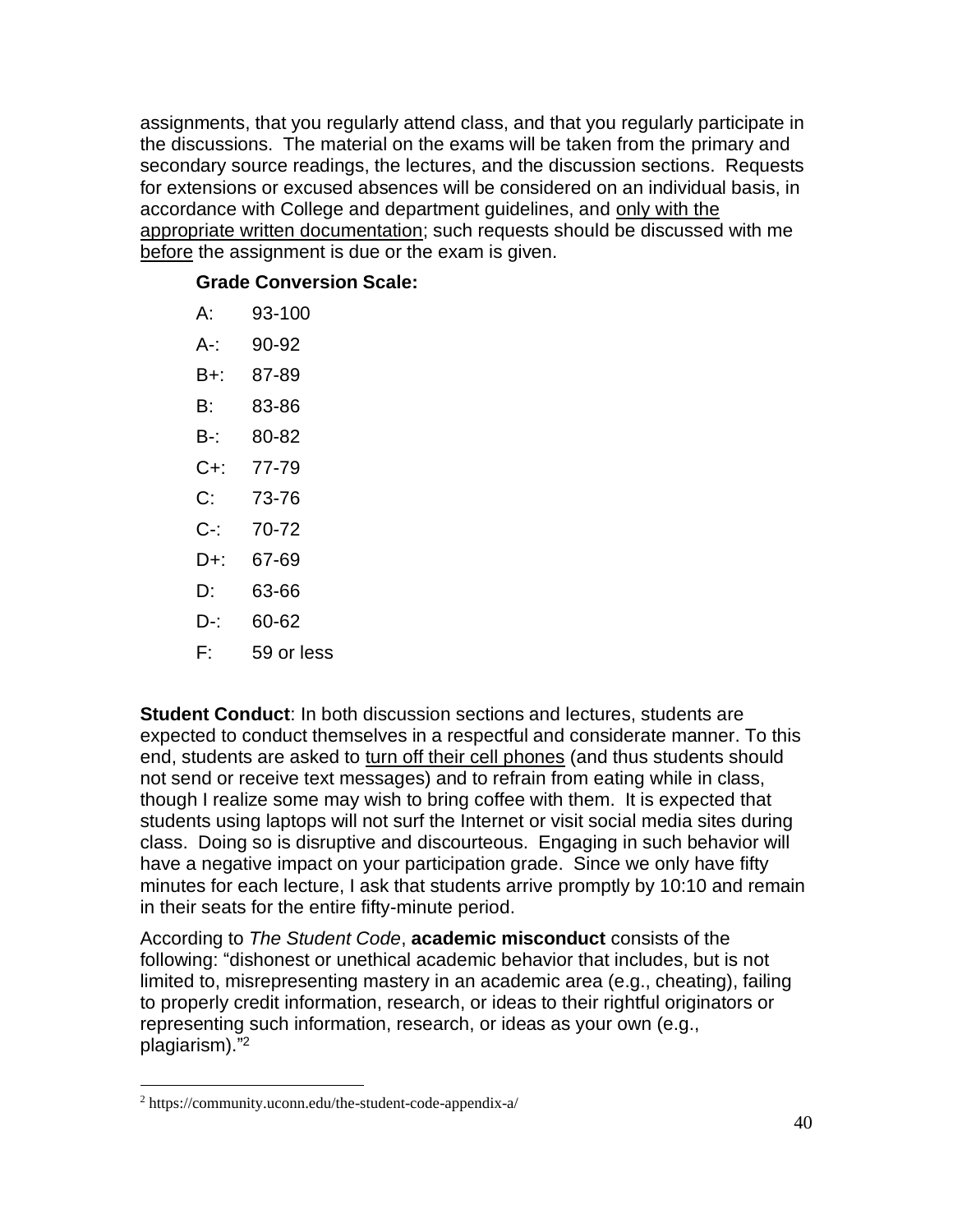Plagiarism – "presenting, as one's own, the ideas or words of another for academic evaluation" – is a serious act of academic misconduct. **Students caught plagiarizing will receive an automatic F in this course**; I also reserve the right to refer cases of misconduct to the appropriate University body for further action. I therefore strongly encourage you to familiarize yourselves with University rules and regulations regarding plagiarism and other forms of academic misconduct. Should you have specific questions about academic integrity, please read the University's policies at https://community.uconn.edu/the-student-code-appendix-a/ or make an appointment to see me.

**Students with Disabilities**: As a student with a disability, before you may receive accommodations in this class, you will need to make an appointment with the Center for Student Disabilities to arrange for approved accommodations. However, if you would like to speak with me about other matters, please make an appointment to see me as soon as possible.

## **Assigned Texts**:

**Thomas More Utopia (Dover edition); Montesquieu Persian Letters; Bettine von Arnim The Life of High Countess Gritta von Ratsinourhouse; Paul Gauguin Noa Noa (Dover edition);** 

Copies of the assigned texts can be purchased at the UConn Bookstore. A copy of each of the texts has also been placed on non-electronic reserve in the Homer Babbidge Library. Please be sure to bring with you to class the readings assigned for that week; you will need them for the discussion. Should students want to explore a specific topic or issue more thoroughly, John Merriman's A History of Modern Europe and T.C.W Blanning's The Oxford History of Modern Europe are excellent textbooks, of which the UConn library owns copies.

| The West in the Early Modern Period: 'State' and Society<br><b>January 22</b> |  |  |
|-------------------------------------------------------------------------------|--|--|
|-------------------------------------------------------------------------------|--|--|

- **January 24** Discussion Section: Course Introduction
	- **Reading:** Thomas More Utopia, p. 3-27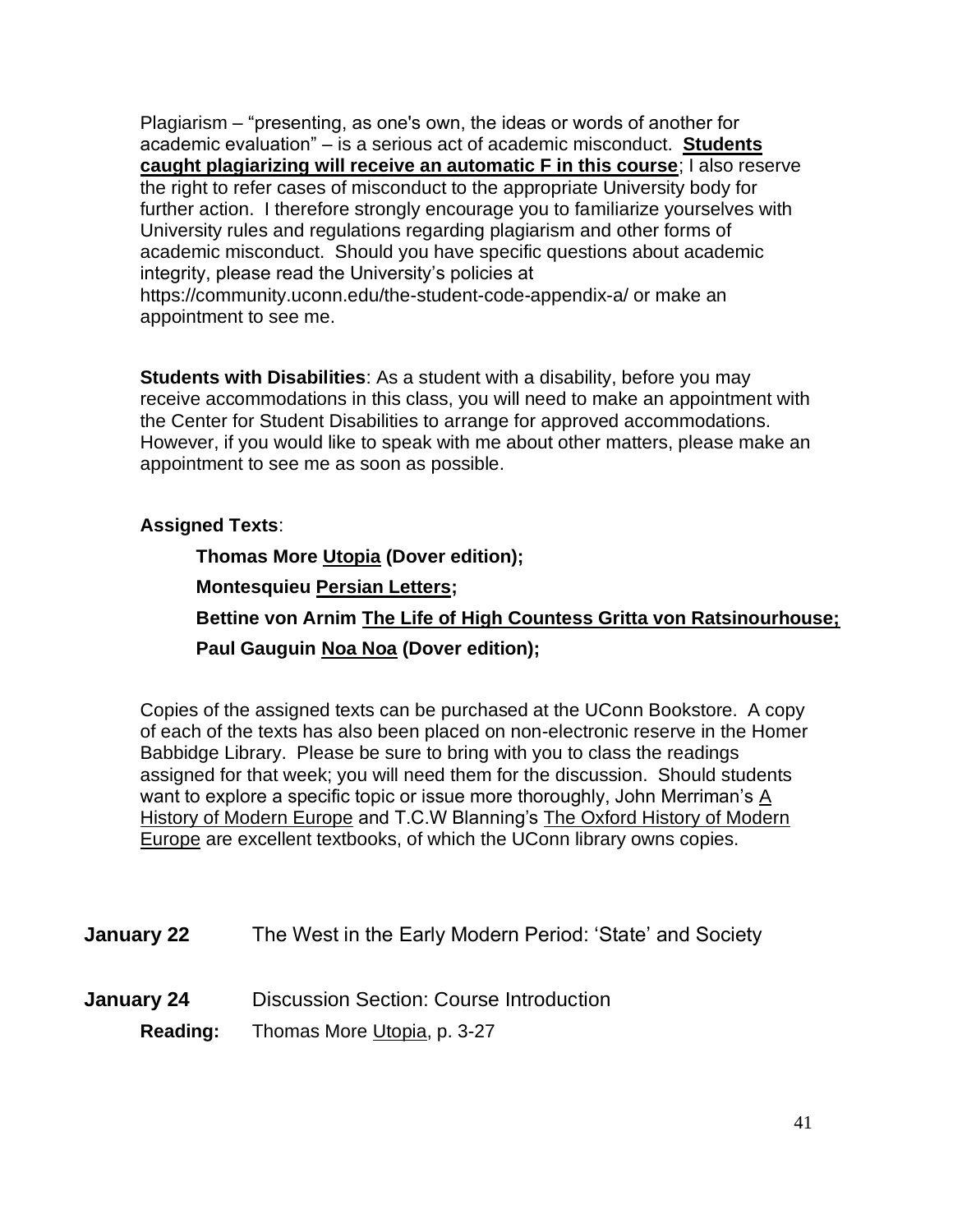| January 27 | The West in the Early Modern Period: Religion & Culture |
|------------|---------------------------------------------------------|
|            | <b>Readings: More Utopia, p. 31-41</b>                  |

- **January 29** Exploration of the New World
	- **Reading:** More Utopia, p. 41-64
- **January 31** Discussion Section **Reading:** More Utopia, p. 64-71
- **February 3** The Reformation: Origins and Early Development **Reading:** More Utopia, p. 71-85 and Martin Luther "On the Freedom of a Christian" excerpt **(HuskyCT)**
- **February 5** The Reformation: Catholicism's Response and its Legacies

**Reading:** "Decree Concerning Purgatory" and "On the Invocation, Veneration, and Relics of Saints, and on Sacred Images..." from 25<sup>th</sup> Session of Council of Trent excerpts (**HuskyCT**)

**February 7** Discussion Section

**February 10** The British 'Exceptional' Model of State and Society

- **Reading:** Montesquieu Persian Letters, Letters 1-20 (but students can skip Letter 15)
- **February 12** Crisis and Transformation: English Civil War and Glorious Revolution **Reading:** Persian Letters, Letters 22-43 (can skip Letters 25, 27, 28, 30-33, 35, 36, 39, 40)
- **February 14** Discussion Section

**Reading:** Persian Letters, Letters 44-64 (can skip letts. 45, 49-54, 59, 61, 62)

**February 17** The Absolutist Model of State and Society: French Absolutism & its Challengers **Reading:** Montesquieu Persian Letters, Letters 65-111 (can skip Letters 67, 70, 79, 81-82, 84, 86, 87, 90-91, 93, 98, 108, 109, 110)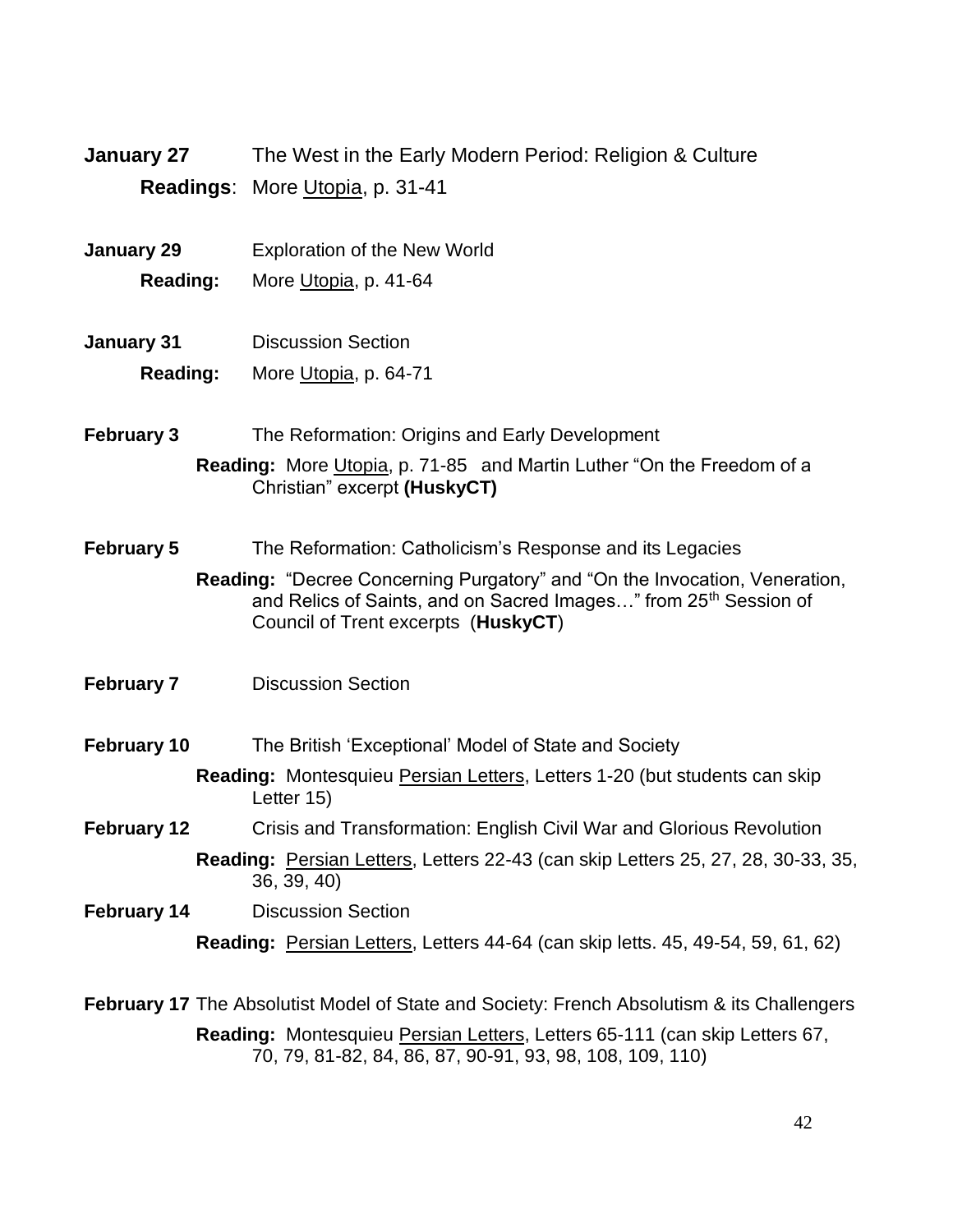| <b>February 19</b> | The French Revolution: Origins and Early Developments, 1789-1792                                      |
|--------------------|-------------------------------------------------------------------------------------------------------|
|                    | Reading: Persian Letters, Letters 112-140 (can skip Letters 123, 124, 126,<br>127, 132-135, 137, 139) |
| <b>February 21</b> | <b>Discussion Section</b>                                                                             |
|                    | Reading: Three Cahiers from 1789 (HuskyCT)                                                            |
| February 24        | The French Revolution: The Terror and its Aftermath                                                   |
|                    | <b>Reading:</b> Constitution of 1793 and "Terror is the Order of the Day" (HuskyCT)                   |
| <b>February 26</b> | Napoleon, Empire, and the Revolution's Legacies                                                       |
|                    | Reading: Napoleonic reforms in Spain (1808) (HuskyCT)                                                 |
| <b>February 28</b> | <b>Discussion Section</b>                                                                             |
|                    | Reading: Heinrich von Kleist "The Earthquake in Chile" (HuskyCT)                                      |
|                    |                                                                                                       |
| March 2            | <b>EXAM1</b>                                                                                          |
| March 4            | Reconceptualization 1: the Age of Liberalism & the New Middle Class                                   |
|                    | Reading: Bettine von Arnim The Life of High Countess Gritta von<br>Ratsinourhouse                     |
| March 6            | <b>Discussion Section</b>                                                                             |
|                    | <b>Reading: von Arnim The Life of High Countess Gritta von Ratsinourhouse</b>                         |
| March 9            | Reconceptualization 2: The Radical Ideology of Nationalism                                            |
|                    |                                                                                                       |
|                    |                                                                                                       |
|                    | <b>Reading:</b> Finish von Arnim The Life of High Countess Gritta von<br><b>Ratsinourhouse</b>        |
|                    |                                                                                                       |
| March 11           | Reconceptualization 3: Industrial Revolution and the Socialist Response                               |
|                    | Reading: Marx/Engels "Communist Manifesto" (HuskyCT)                                                  |
|                    |                                                                                                       |
| March 13           | <b>Discussion Section</b><br>Reading: Reread Marx/Engels "Communist Manifesto                         |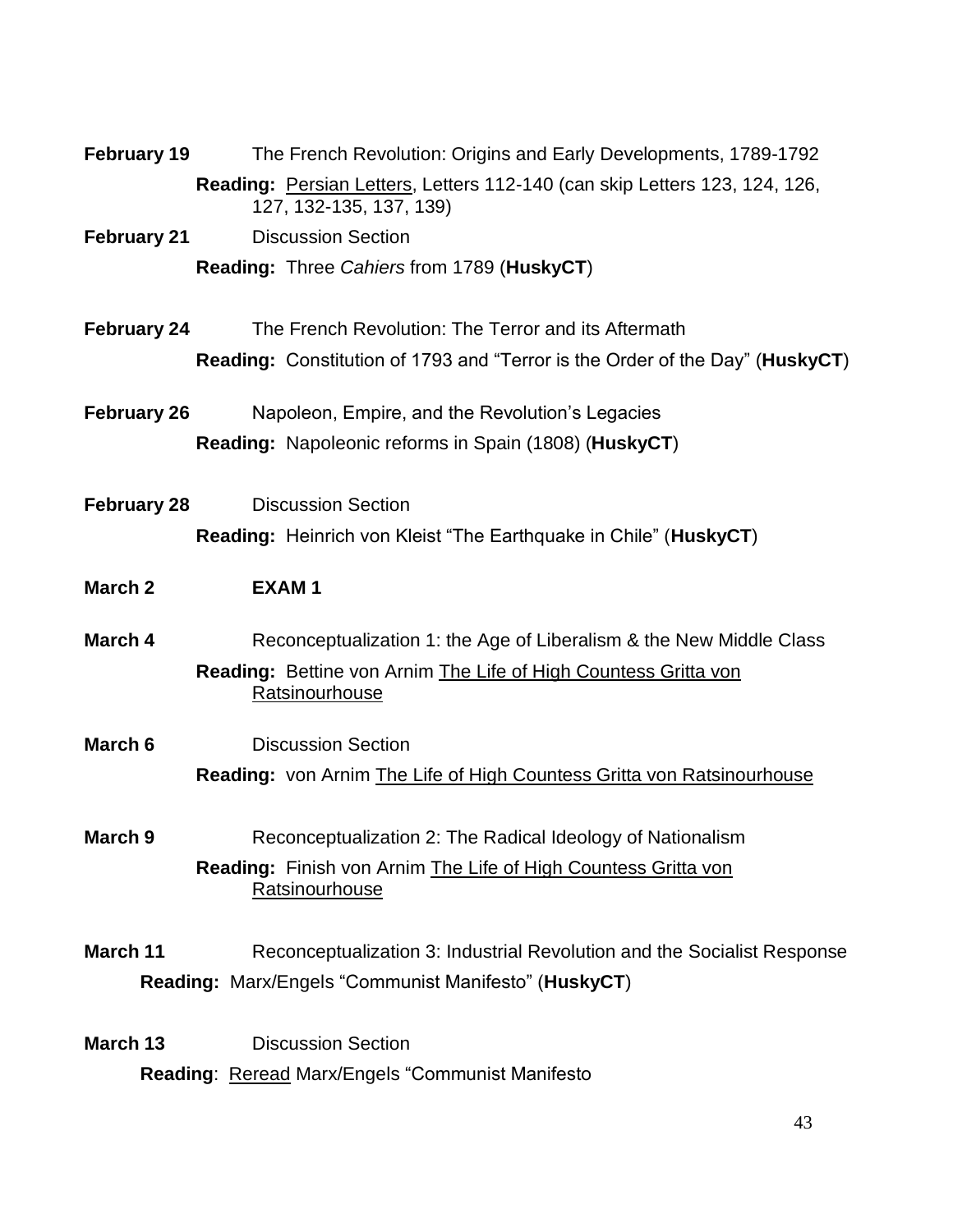# **Week One Online Learning**

| March 23                   | <b>Imperialism and Colonialism</b>                                    |
|----------------------------|-----------------------------------------------------------------------|
|                            | Read pdf file "Imperialism and Colonialism" located on HuskyCT        |
| Reading:                   | Paul Gauguin Noa Noa. The Tahitian Journal, chapters 1-4              |
| <b>Section Assignment:</b> | Initial Response posted to discussion forum by 10:10 am               |
| March 25                   | Origins of the Great War                                              |
|                            | Watch documentary https://www.youtube.com/watch?v=6snYQFcyiyg or read |
| Evans pdf                  |                                                                       |
| Reading:                   | Gauguin Noa Noa. The Tahitian Journal, chapters 5-7                   |
| March 27                   | <b>Discussion Section</b>                                             |
| Reading:                   | Finish Gauguin Noa Noa. The Tahitian Journal                          |
| Section Assignment:        | Two Secondary Responses posted to discussion forum by 12 pm           |

## **Week Two Online Learning**

| March 30            | <b>Trench Warfare, Total Warfare</b>                          |  |  |
|---------------------|---------------------------------------------------------------|--|--|
|                     | Watch documentary https://www.youtube.com/watch?v=U0YTeEdAgBQ |  |  |
| Reading:            | Henri Barbusse Under Fire excerpt, pp. 204-253 (HuskyCT)      |  |  |
| Section Assignment: | Initial Response posted to discussion forum by 10:10 am       |  |  |
| <b>April 1</b>      | The Russian Revolution                                        |  |  |
|                     |                                                               |  |  |
|                     | Read pdf file "The Russian Revolution" located on HuskyCT     |  |  |
| Reading:            | Time of Troubles excerpt, pp. 41-85 (HuskyCT)                 |  |  |
| April 3             | <b>Discussion Section</b>                                     |  |  |
|                     |                                                               |  |  |
| Section Assignment: | Two Secondary Responses posted to discussion forum by 12 pm   |  |  |

## **Week Three Online Learning**

April 6 The Legacy of the Great War *Watch PowerPoint Slideshow with Audio Track located on HuskyCT*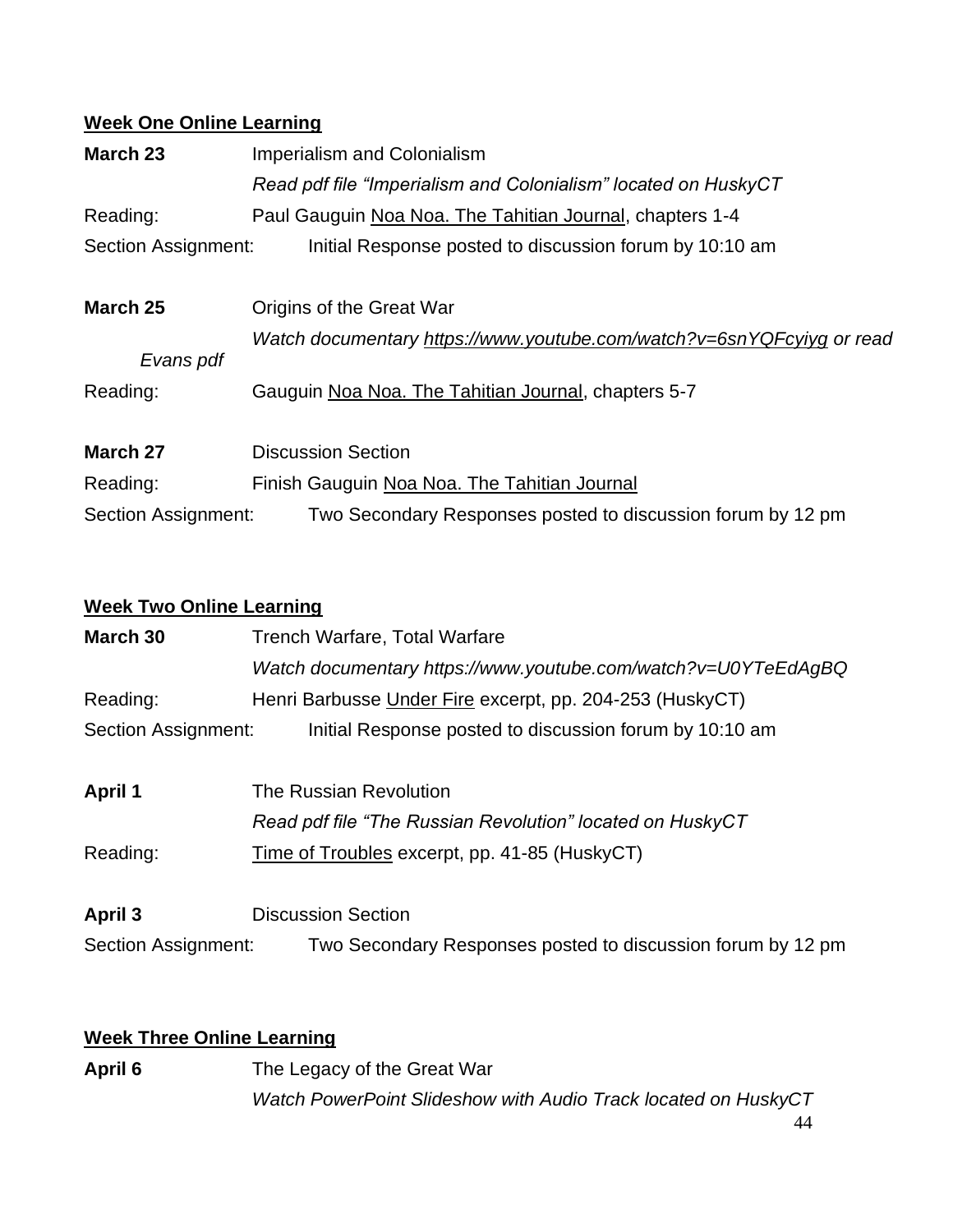| Reading: | Barbusse Under Fire excerpt, pp. 296-319 (HuskyCT)             |
|----------|----------------------------------------------------------------|
| April 8  | Europe in the 1920s and the Great Depression                   |
|          | Watch PowerPoint Slideshow with Audio Track located on HuskyCT |
| Reading: | Thomas Mann "Disorder and Early Sorrow" (HuskyCT)              |
| April 10 | Take-Home Exam Due 5 pm                                        |

## **Week Four Online Learning**

**April 13** Stalinism

# *Read pdf file "What Was Stalinism" located on HuskyCT*

Reading: Silence Was Salvation. Child Survivors of Stalin's Terror excerpt, pp. 37-66 **(HuskyCT)** Section Assignment: Initial Response posted to discussion forum by 10:10 am

# **April 15** Nazi Germany *Read pdf file "Hitler's Volksgemeinschaft" located on HuskyCT* Reading:Willi Cohn Breslau Diaries excerpt, pp. 1-33 (HuskyCT)

**April 17** Discussion Section Section Assignment:Two Secondary Responses posted to discussion forum by 12 pm

# **Week Five Online Learning**

**April 20** The Second World War and the Holocaust

*Watch<https://www.youtube.com/watch?v=SPMBwSH3e58> Read pdf file "Nazi Holocaust" located on HuskyCT*

Reading:Christopher Browning "One Day in Jozefow" in David Crew (ed.), Nazism and German

Society, pp. 300-315 **(**HuskyCT**);** Excerpt from the war diary of *Blutordensträger* Felix Landau in Klee et al (eds.), "The Good Old Days". The Holocaust as Seen by Its Perpetrators and Bystanders, pp. 87-106 **(**HuskyCT**)**

Section Assignment: Initial Response posted to discussion forum by 10:10 am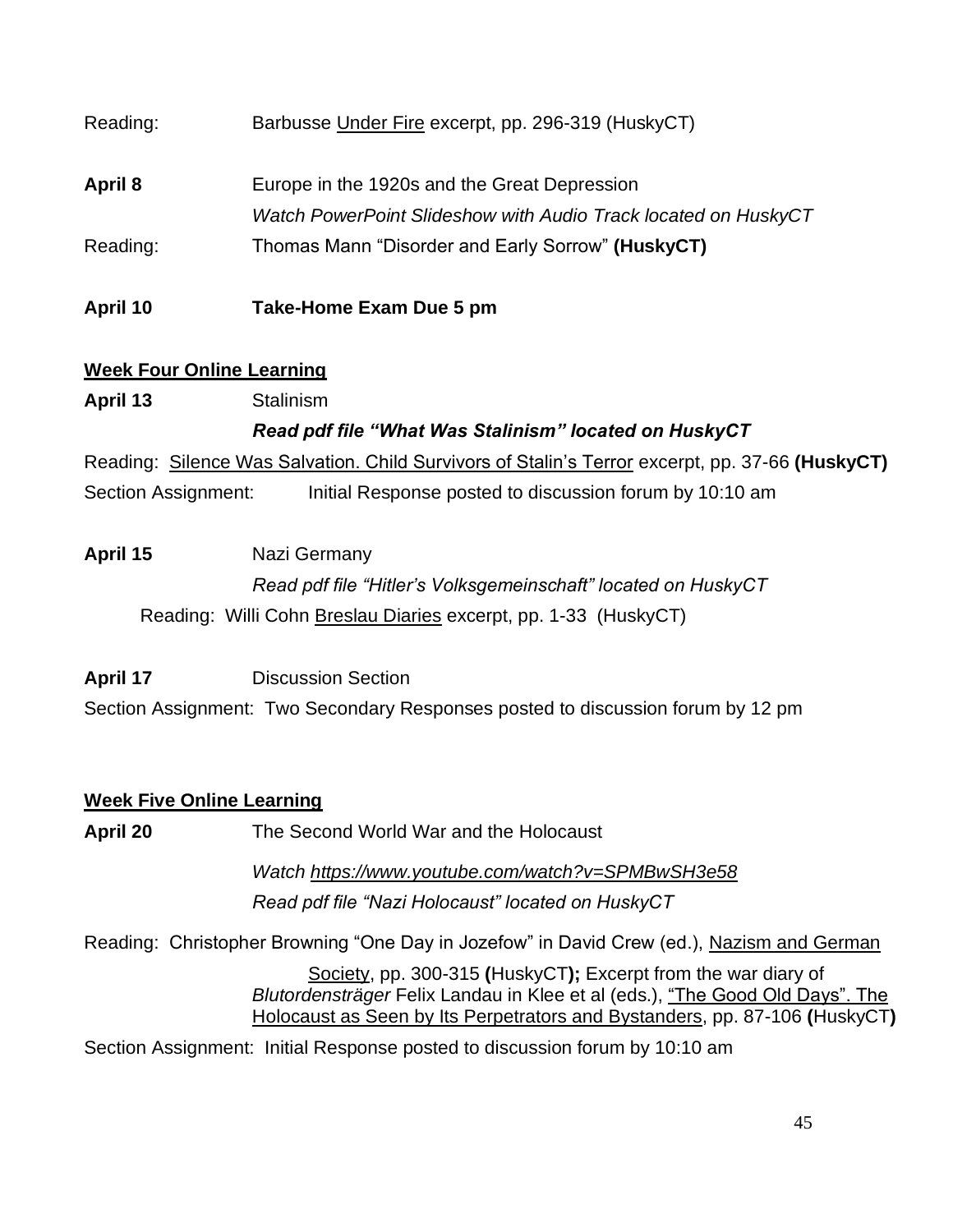**April 22** Postwar Europe and the Early Cold War *Watch documentary "Comrades 1917-1945": https://www.youtube.com/watch?v=sH2kk4x5Dog Watch documentary "Iron Curtain 1945-1947": https://www.youtube.com/watch?v=2l7Xcl8sF2M*

**April 24** Discussion Section Section Assignment:Two Secondary Responses posted to discussion forum by 12 pm

## **Week Six Online Learning**

**April 27** 1968, Détente, and the Fall of Communism *Read pdf file "Revolt Against Modernity (HuskyCT) Read pdf files "The Unravelling of Communism" & "1989" (HuskyCT)*

Reading:Slavenka Drakulic How We Survived Communism excerpt, pp. 11-32 **(HuskyCT)** Section Assignment: Initial Response posted to discussion forum by 10:10 am

**April 29** Europe Today

Reading: Michel Houellebecq Submission excerpt, p. 37-42, 52-57, 63-66, 162-9, 207-10; and *pdf file "Prospects for the Twenty-First Century" (both in HuskyCT)*

**May 1** Discussion Section

Reading: Svetlana Alexievich Second Hand Time excerpt, p. 1-11, 41-58 **(HuskyCT)** Section Assignment:Two Secondary Responses posted to discussion forum by 12 pm

**Take Home Final Exam Due May 8th by 5 pm.**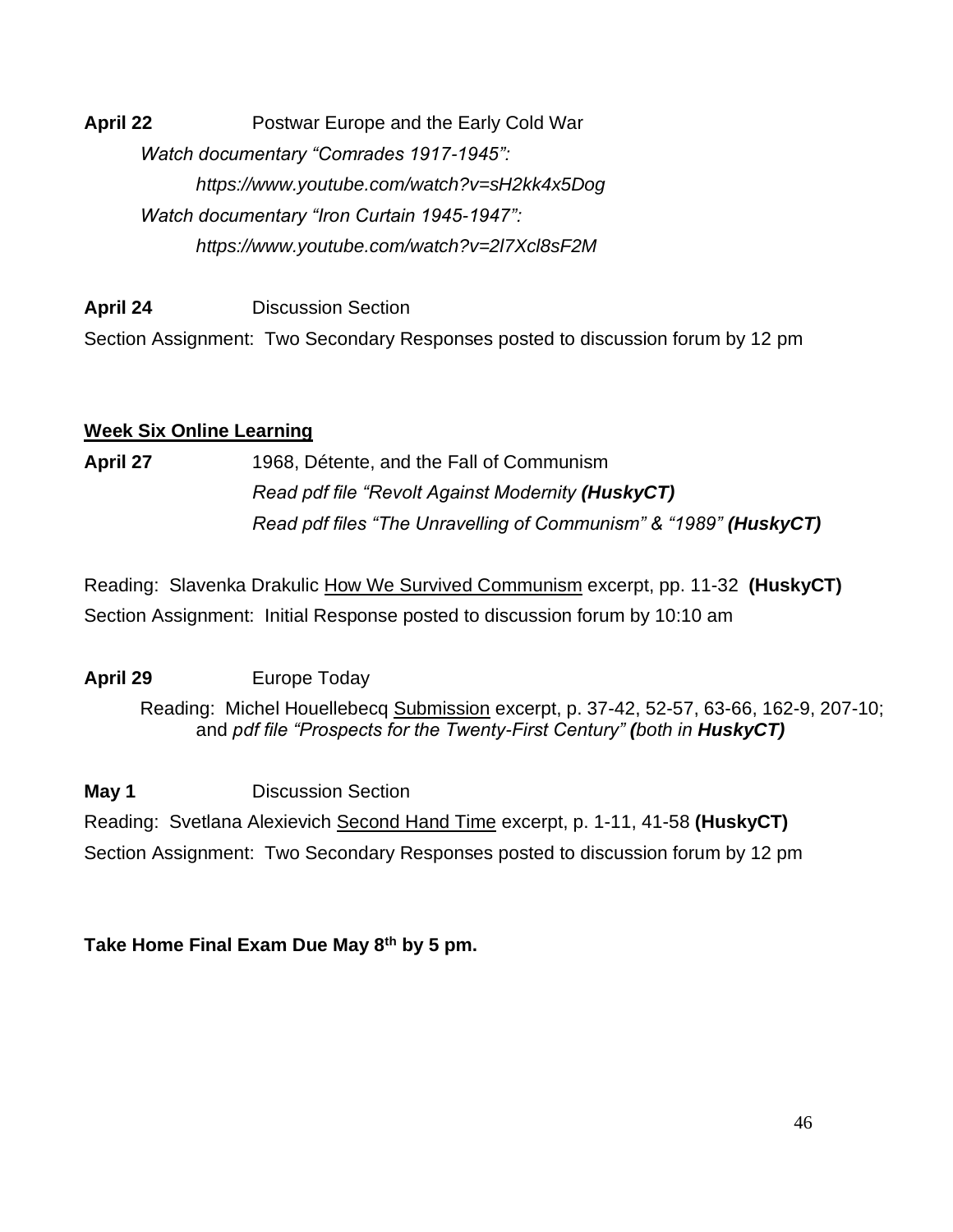# **STATEMENT TO BE SIGNED BY UCONN EARLY COLLEGE EXPERIENCE HISTORY INSTRUCTORS**

# Please sign, date and return this form to the ECE office **as an email attachment to: stefanie.malinoski@uconn.edu**

Please note that the purpose behind the handbook and asking instructors to sign this statement is to encourage uniformity within the ECE History program, and comparability between the high school and university versions of our courses.

**I, \_\_\_\_\_\_\_\_\_\_\_\_\_\_\_\_\_\_\_\_\_\_\_\_\_\_\_\_\_\_\_\_\_\_\_, have read the ECE HISTORY HANDBOOK and understand the provisions and recommendations it sets forth regarding the teaching of the University of Connecticut's HIST1300 and /or HIST1400 in the ECE Program in my high school. By signing this statement I promise to comply with its provisions and recommendations in my classroom to the best of my ability.**

| <b>Signed</b>      |  |
|--------------------|--|
|                    |  |
| <b>High School</b> |  |
|                    |  |